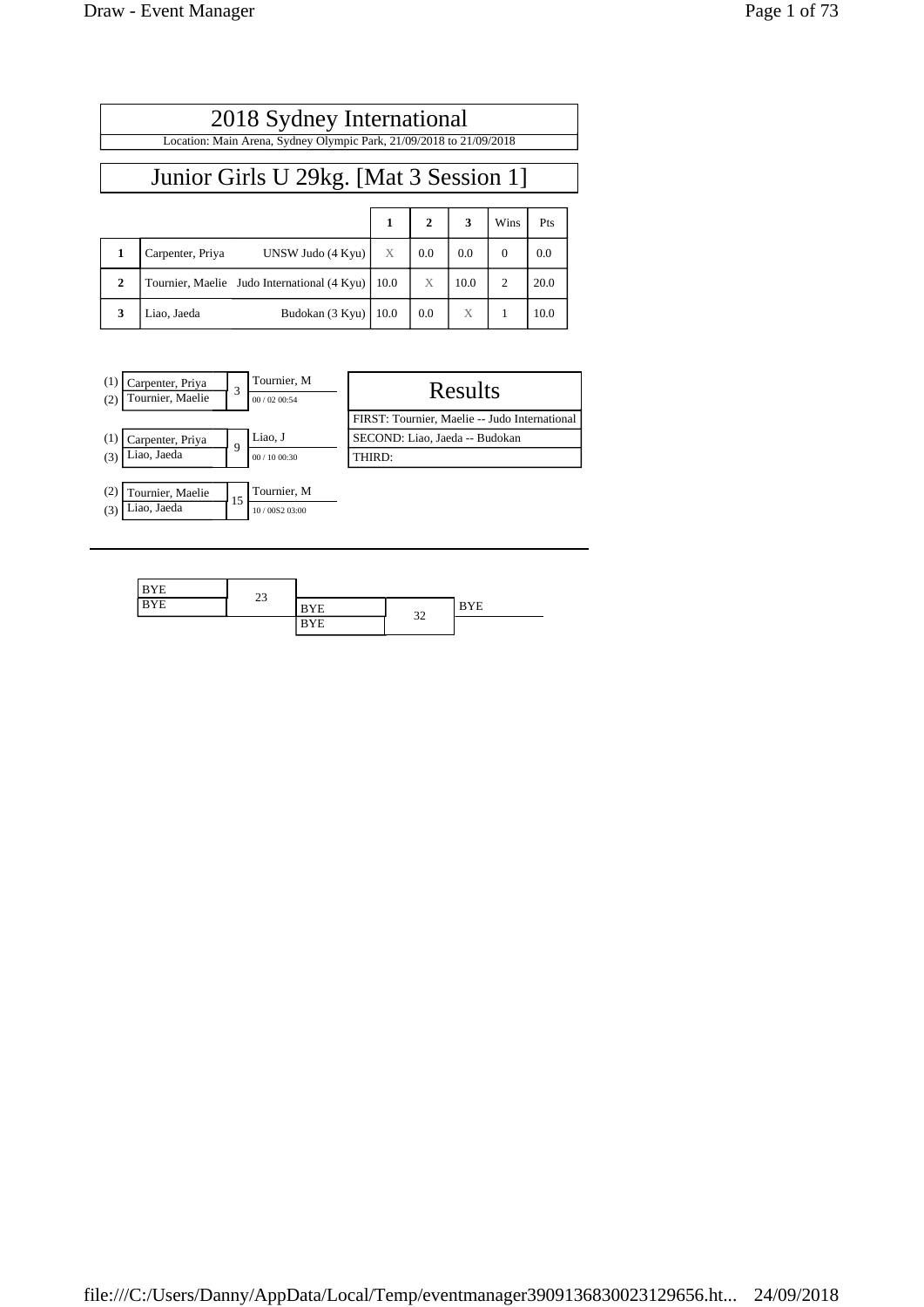| Page 2 of 73 |  |
|--------------|--|
|--------------|--|

|                                        | 2018 Sydney International<br>Location: Main Arena, Sydney Olympic Park, 21/09/2018 to 21/09/2018 |                         |      |      |     |      |      |                |      |  |  |
|----------------------------------------|--------------------------------------------------------------------------------------------------|-------------------------|------|------|-----|------|------|----------------|------|--|--|
| Junior Girls U 36kg. [Mat 2 Session 1] |                                                                                                  |                         |      |      |     |      |      |                |      |  |  |
| 5<br>3<br>2<br>4<br>Wins<br>1          |                                                                                                  |                         |      |      |     |      |      |                | Pts  |  |  |
| 1                                      | Parkin, Cleo                                                                                     | Gisborne Judo (4 Kyu)   | X    | 10.0 | 0.0 | 0.0  | 0.0  |                | 10.0 |  |  |
| $\mathbf{2}$                           | Gao, Angela                                                                                      | O-KO Judo (4 Kyu)       | 0.0  | X    | 0.0 | 0.0  | 0.0  | $\Omega$       | 0.0  |  |  |
| 3                                      | Bannister, Callie                                                                                | Ohori Judo (4 Kyu)      | 10.0 | 10.0 | X   | 10.0 | 10.0 | $\overline{4}$ | 40.0 |  |  |
| $\overline{4}$                         | Golias, Julie                                                                                    | Judo Calédonien (4 Kyu) | 10.0 | 10.0 | 0.0 | X    | 10.0 | 3              | 30.0 |  |  |
| 5                                      | Wozniak, Mia                                                                                     | Zoo Judo (4 Kyu)        | 1.0  | 10.0 | 0.0 | 0.0  | X    | $\overline{c}$ | 11.0 |  |  |

| (1)        | Parkin, Cleo                  | $\mathbf{1}$   | Parkin, C     | Results                                  |
|------------|-------------------------------|----------------|---------------|------------------------------------------|
| (2)        | Gao, Angela                   |                | 10/00 00:11   |                                          |
|            |                               |                |               | FIRST: Bannister, Callie -- Ohori Judo   |
| (3)        | Bannister, Callie             | $\overline{c}$ | Bannister, C  | SECOND: Golias, Julie -- Judo Calédonien |
| (4)        | Golias, Julie                 |                | 11/01 04:06   | THIRD: Wozniak, Mia -- Zoo Judo          |
|            |                               |                |               | FOURTH: Parkin, Cleo -- Gisborne Judo    |
| (1)        | Parkin, Cleo                  | $\overline{7}$ | Wozniak, M    |                                          |
| (5)        | Wozniak, Mia                  |                | 00S2/0103:00  |                                          |
|            |                               |                |               |                                          |
| (2)        | Gao, Angela                   | 8              | Bannister, C  |                                          |
| (3)        | Bannister, Callie             |                | 00/1000:26    |                                          |
|            |                               |                | Golias, J     |                                          |
| (4)<br>(5) | Golias, Julie<br>Wozniak, Mia | 13             | 10/00 00:11   |                                          |
|            |                               |                |               |                                          |
| (1)        | Parkin, Cleo                  |                | Bannister, C  |                                          |
| (3)        | Bannister, Callie             | 14             | 00/1000:47    |                                          |
|            |                               |                |               |                                          |
| (2)        | Gao, Angela                   | 20             | Golias, J     |                                          |
| (4)        | Golias, Julie                 |                | 00/1000:38    |                                          |
|            |                               |                |               |                                          |
| (3)        | Bannister, Callie             | 21             | Bannister, C  |                                          |
| (5)        | Wozniak, Mia                  |                | 11/008101:02  |                                          |
|            |                               |                | Golias, J     |                                          |
| (1)        | Parkin, Cleo<br>Golias, Julie | 27             | 00/1000:32    |                                          |
| (4)        |                               |                |               |                                          |
| (2)        | Gao, Angela                   |                | Wozniak, M    |                                          |
| (5)        | Wozniak, Mia                  | 29             | 00 / 10 00:09 |                                          |
|            |                               |                |               |                                          |

| Results                                  |
|------------------------------------------|
| FIRST: Bannister, Callie -- Ohori Judo   |
| SECOND: Golias, Julie -- Judo Calédonien |
| THIRD: Wozniak, Mia -- Zoo Judo          |
| FOURTH: Parkin, Cleo -- Gisborne Judo    |

| <b>BYE</b> | 37 |            |    |            |    |            |
|------------|----|------------|----|------------|----|------------|
| <b>BYE</b> |    | <b>BYE</b> | 47 |            |    |            |
|            |    | <b>BYE</b> |    | <b>BYE</b> | 55 | <b>BYE</b> |
|            |    | <b>BYE</b> | 45 | <b>BYE</b> |    |            |
|            |    | <b>BYE</b> |    |            |    |            |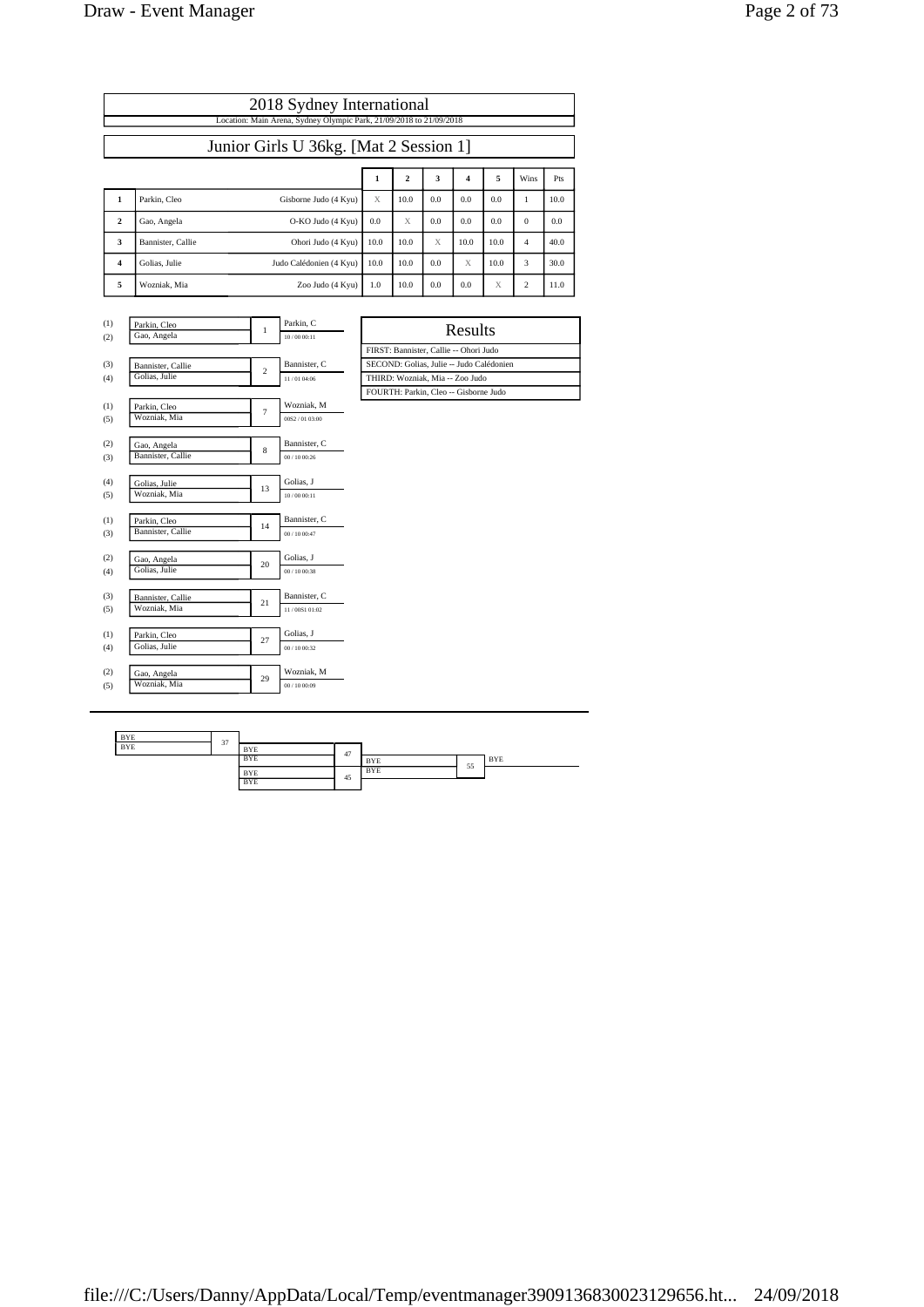| Page 3 of 73 |  |  |
|--------------|--|--|
|              |  |  |

| 2018 Sydney International |                                                                     |                                         |   |                                    |  |      |                                            |     |         |      |              |      |
|---------------------------|---------------------------------------------------------------------|-----------------------------------------|---|------------------------------------|--|------|--------------------------------------------|-----|---------|------|--------------|------|
|                           | Location: Main Arena, Sydney Olympic Park, 21/09/2018 to 21/09/2018 |                                         |   |                                    |  |      |                                            |     |         |      |              |      |
|                           | Junior Girls U 40 and U 44kg. [Mat 3 Session 1]                     |                                         |   |                                    |  |      |                                            |     |         |      |              |      |
|                           | 5<br>$\mathbf{2}$<br>3<br>4<br>Wins<br>1<br>Pts                     |                                         |   |                                    |  |      |                                            |     |         |      |              |      |
| 1                         |                                                                     | Hantzopoulos, Thalia                    |   | Dragon Judo (4 Kyu)                |  | X    | 10.0                                       | 0.0 | 0.0     | 1.0  | 2            | 11.0 |
| $\mathbf{2}$              |                                                                     | Gao, Grace                              |   | O-KO Judo (4 Kyu)                  |  | 0.0  | X                                          | 0.0 | 0.0     | 10.0 | $\mathbf{1}$ | 10.0 |
| 3                         |                                                                     | Caravello, Lisa                         |   | Shogun Hills (4 Kyu)               |  | 10.0 | 10.0                                       | X   | 10.0    | 10.0 | 4            | 40.0 |
| $\overline{\mathbf{4}}$   |                                                                     | Tandean, Bianca                         |   | Budokan (3 Kyu)                    |  | 10.0 | 10.0                                       | 0.0 | X       | 10.0 | 3            | 30.0 |
| 5                         |                                                                     | Grinham, Kalani                         |   | Ohori Judo (4 Kyu)                 |  | 0.0  | 0.0                                        | 0.0 | 0.0     | X    | 0            | 0.0  |
|                           |                                                                     |                                         |   |                                    |  |      |                                            |     |         |      |              |      |
| (1)<br>(2)                |                                                                     | Hantzopoulos, Thalia<br>Gao, Grace      | 1 | Hantzopoulos, T<br>1051/0051-01:15 |  |      |                                            |     | Results |      |              |      |
|                           | FIRST: Caravello, Lisa -- Shogun Hills                              |                                         |   |                                    |  |      |                                            |     |         |      |              |      |
| (3)                       | Caravello, L<br>Caravello, Lisa<br>$\overline{c}$                   |                                         |   | SECOND: Tandean, Bianca -- Budokan |  |      |                                            |     |         |      |              |      |
| (4)                       |                                                                     | Tandean, Bianca                         |   | 10/00 02:37                        |  |      | THIRD: Hantzopoulos, Thalia -- Dragon Judo |     |         |      |              |      |
|                           |                                                                     |                                         |   |                                    |  |      | FOURTH: Gao, Grace -- O-KO Judo            |     |         |      |              |      |
| (1)<br>(5)                |                                                                     | Hantzopoulos, Thalia<br>Grinham, Kalani | 7 | Hantzopoulos, T<br>01/00S1 03:00   |  |      |                                            |     |         |      |              |      |

| 1  | 01/00S1 03:00                   |
|----|---------------------------------|
| 8  | Caravello, L<br>00/0202:15      |
| 13 | Tandean, B<br>10/00 00:27       |
| 14 | Caravello, L<br>00S2 / 10 02:54 |
| 19 | Tandean, B<br>00/10 00:17       |
| 20 | Caravello, L<br>11/00S1 01:41   |
| 26 | Tandean, B<br>00S2 / 10 02:06   |
| 27 | Gao, G<br>11S1/01S3 04:32       |
|    |                                 |

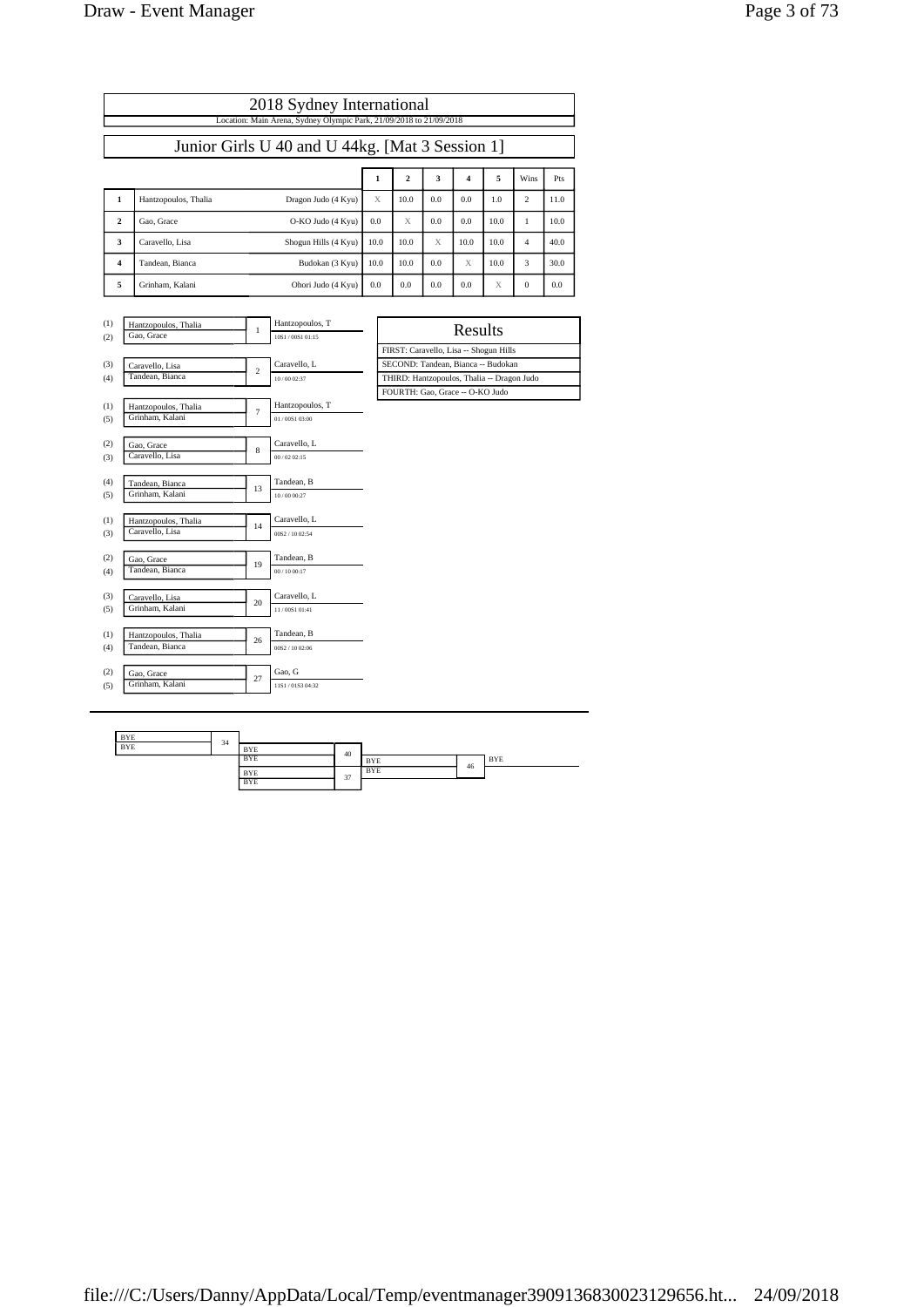| 2018 Sydney International                                                                                                                                  |                                            |  |  |  |  |  |
|------------------------------------------------------------------------------------------------------------------------------------------------------------|--------------------------------------------|--|--|--|--|--|
| Location: Main Arena, Sydney Olympic Park, 21/09/2018 to 21/09/2018                                                                                        |                                            |  |  |  |  |  |
| Junior Girls U 52kg. [Mat 4 Session 1]                                                                                                                     |                                            |  |  |  |  |  |
| Charles, A<br>(1)<br>Gevorgian, Jessie<br>Olympia Judo (3 Kyu)<br>Isshindokan Judo (3 Kyu)<br>13<br>Charles, Ashlee<br>00 / 01 \$ 2 03:00<br>(2)           | <b>Results</b>                             |  |  |  |  |  |
|                                                                                                                                                            | FIRST: Charles, Ashlee -- Isshindokan Judo |  |  |  |  |  |
| Charles, A<br>$\left(1\right)$<br>Gevorgian, Jessie<br>Olympia Judo (3 Kyu)<br>Isshindokan Judo (3 Kyu)<br>18<br>Charles, Ashlee<br>(2)<br>00 / 10S1 01:41 | SECOND:                                    |  |  |  |  |  |

| Gevorgian, Jessie     |  |
|-----------------------|--|
| $(2)$ Charles, Ashlee |  |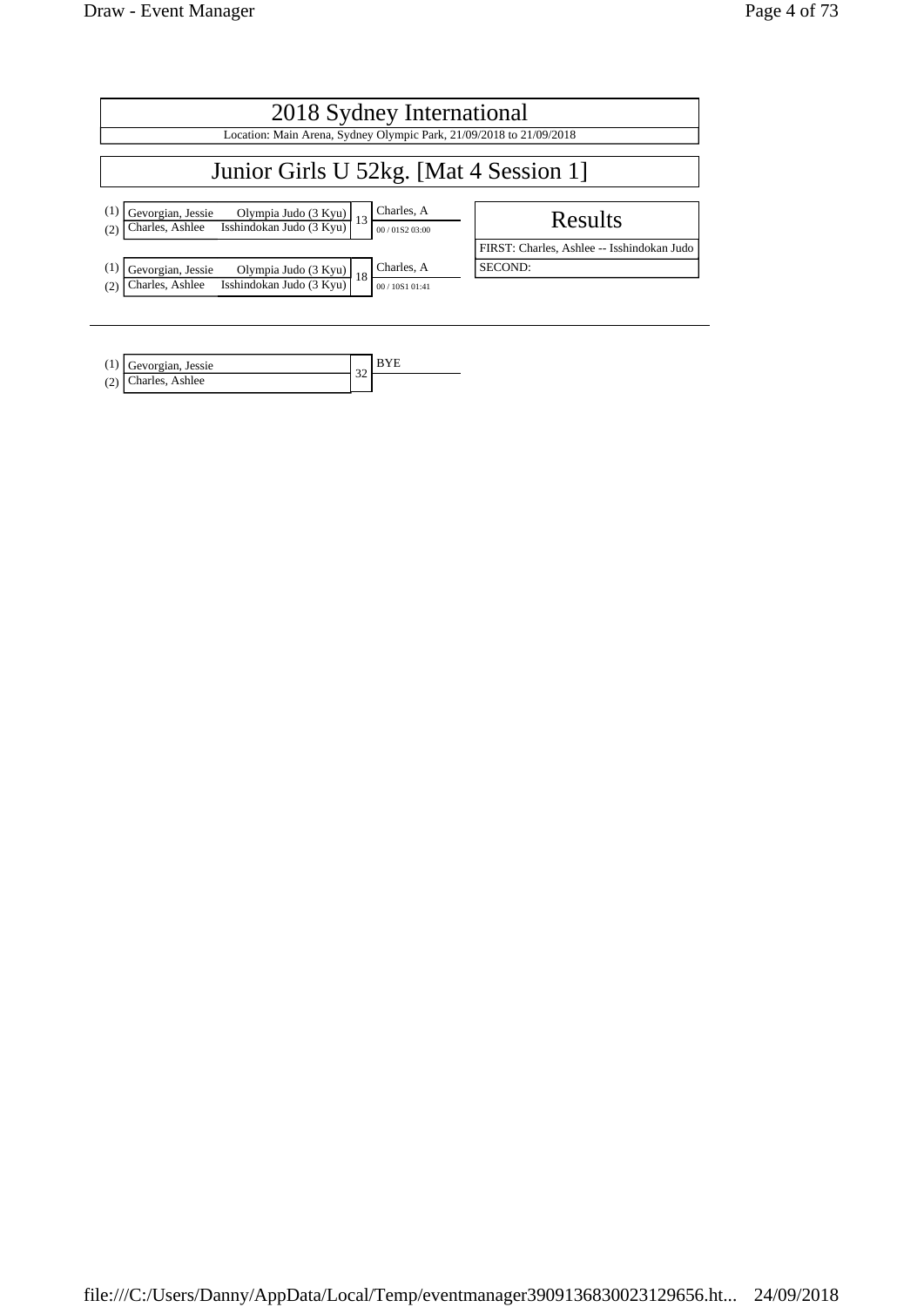

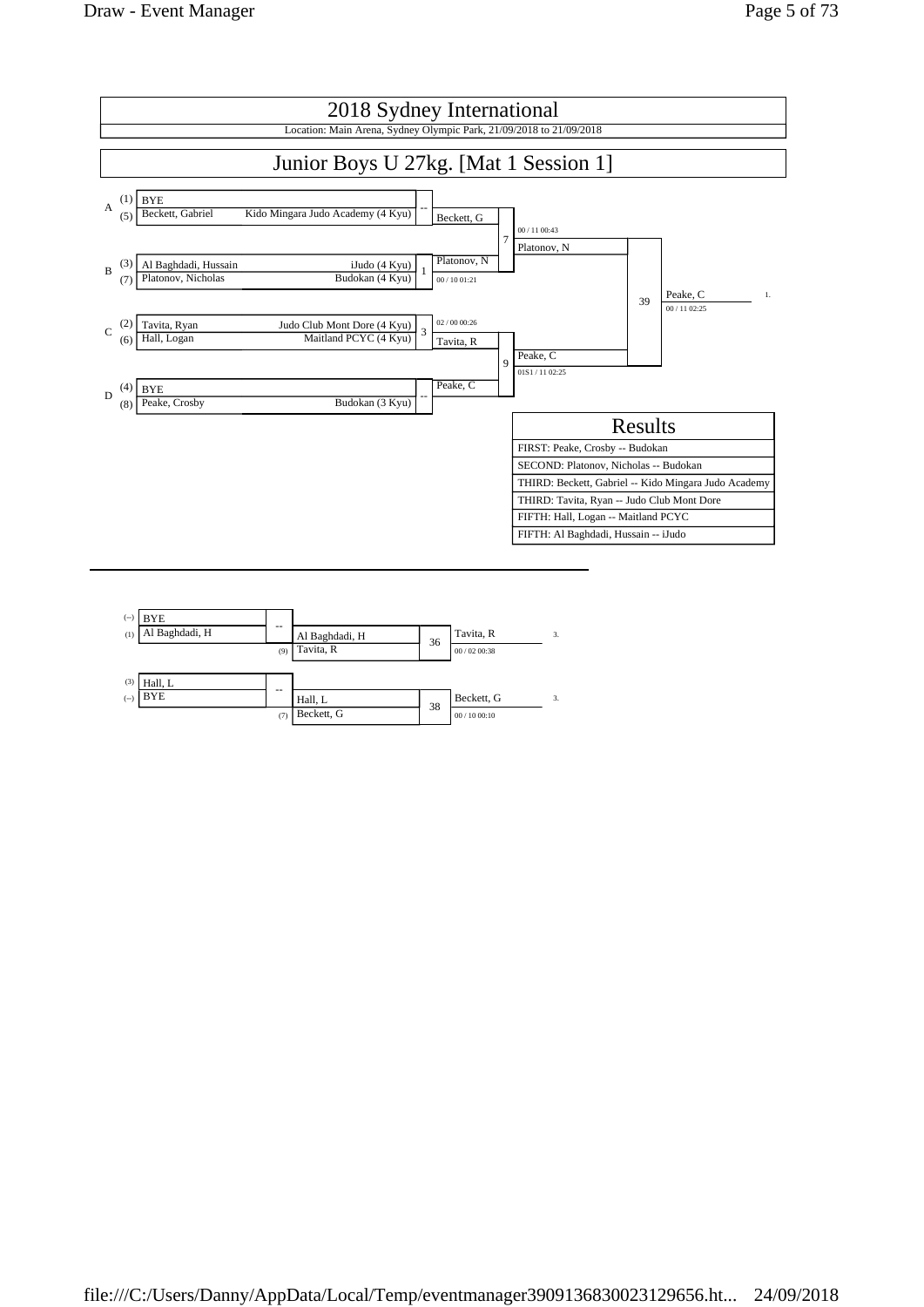

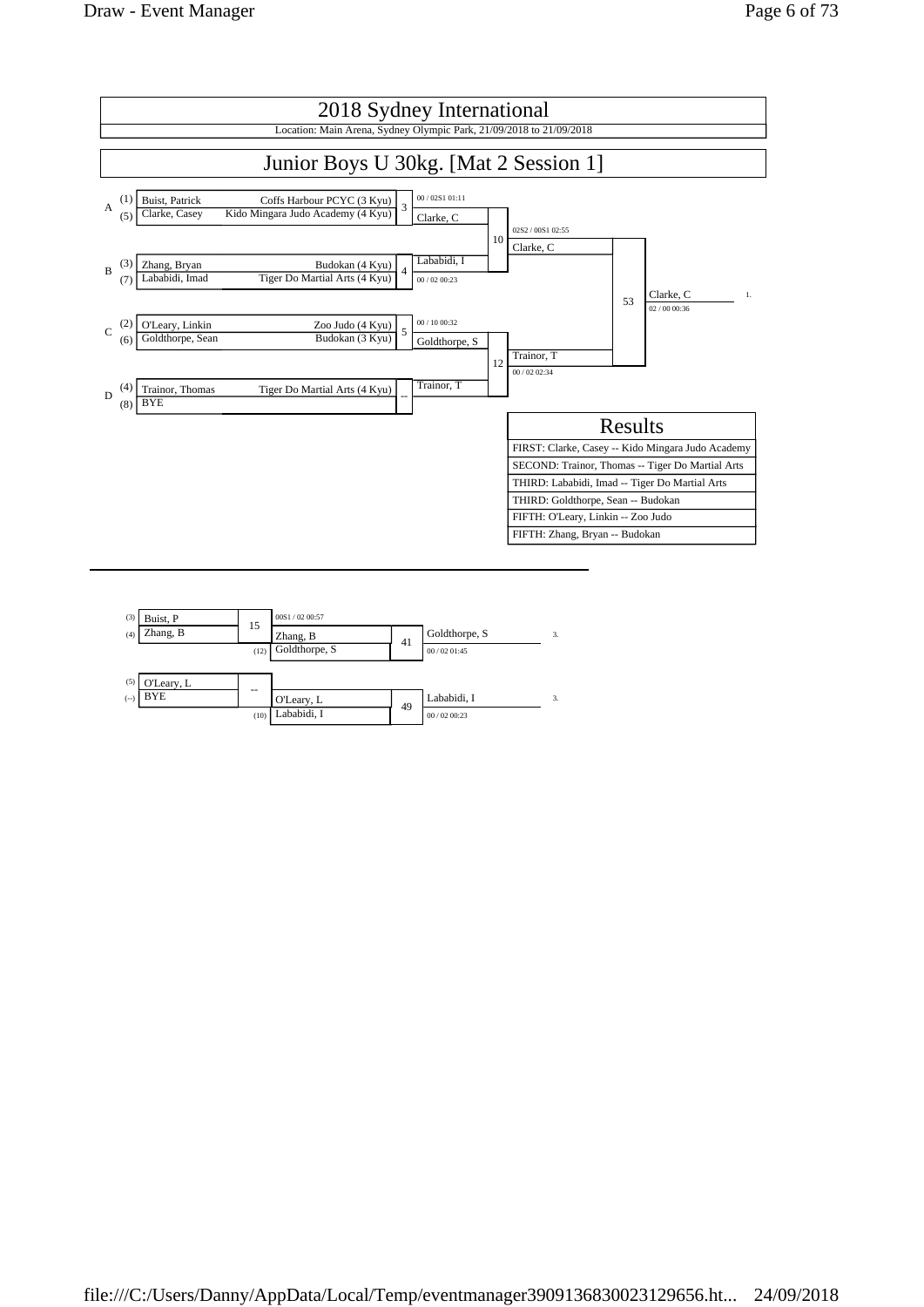|                |                            | 2018 Sydney International<br>Location: Main Arena, Sydney Olympic Park, 21/09/2018 to 21/09/2018                                             |   |                                            |                |                                            |    |                                  |    |
|----------------|----------------------------|----------------------------------------------------------------------------------------------------------------------------------------------|---|--------------------------------------------|----------------|--------------------------------------------|----|----------------------------------|----|
|                |                            | Junior Boys U 34kg. [Mat 4 Session 1]                                                                                                        |   |                                            |                |                                            |    |                                  |    |
| $\overline{A}$ | (1)<br>(9)<br>(5)<br>(13)  | <b>BYE</b><br>Glushkov, Alexander<br>Platinum (4 Kyu)<br><b>BYE</b><br>Zollinger, Maxwell<br>Budokan (3 Kyu)                                 |   | Glushkov, A<br>Zollinger, M                | $\overline{4}$ | Pool A<br>00 / 10 01:21<br>Zollinger, M    | 19 | 01/00S1 03:00                    |    |
| $\mathbf{B}$   | (3)<br>(11)<br>(7)<br>(15) | <b>BYE</b><br>Forbes. Ji<br>Taketani Judo Academy (3 Kyu)<br>Cloete, Daneel<br>Ohori Judo (4 Kyu)<br>Judo Caledonien (4 Kyu)<br>Tong, Kenael |   | Forbes, J<br>Cloete, D<br>02/0001:49       | $\mathbf{Q}$   | Cloete, D<br>00S1 / 01 04:15<br>Pool B     |    | Zollinger, M<br>1. Zollinger, M  |    |
| $\mathsf{C}$   | (2)<br>(10)<br>(6)         | <b>BYE</b><br>Zollinger, Benjamin<br>Budokan (4 Kyu)<br>Vugdalic, Danis<br>Tiger Do Martial Arts (4 Kyu)                                     |   | Zollinger, B<br>Bertinetti, A              | 6              | Pool C<br>00 / 0251 01:50<br>Bertinetti, A |    | 02/0000:56                       | 40 |
| D              | (14)<br>(4)<br>(12)        | Judo Caledonien (4 Kyu)<br>Bertinetti, Alexandre<br><b>BYE</b><br>Judo Calédonien (4 Kyu)<br>Golias. Tom                                     |   | 00S1/0103:00<br>Golias, T<br>Sakalouski, N | 10             | Golias, T<br>02/00 01:02                   | 26 | Bertinetti, A<br>01S2/00S1 03:00 |    |
|                | (8)<br>(16)                | O-KO Judo (4 Kyu)<br>Xu. Aaron<br>Sakalouski, Nikalai<br>Blacktown City Judo (4 Kyu)                                                         | 3 | 00/0201:08                                 |                | Pool D                                     |    |                                  |    |

| Results                                           |
|---------------------------------------------------|
| FIRST: Zollinger, Maxwell -- Budokan              |
| SECOND: Bertinetti, Alexandre -- Judo Caledonien  |
| THIRD: Forbes, Ji -- Taketani Judo Academy        |
| THIRD: Cloete, Daneel -- Ohori Judo               |
| FIFTH: Golias, Tom -- Judo Calédonien             |
| FIFTH: Sakalouski, Nikalai -- Blacktown City Judo |
| SEVENTH: Glushkov, Alexander -- Platinum          |
| SEVENTH: Tong, Kenael -- Judo Caledonien          |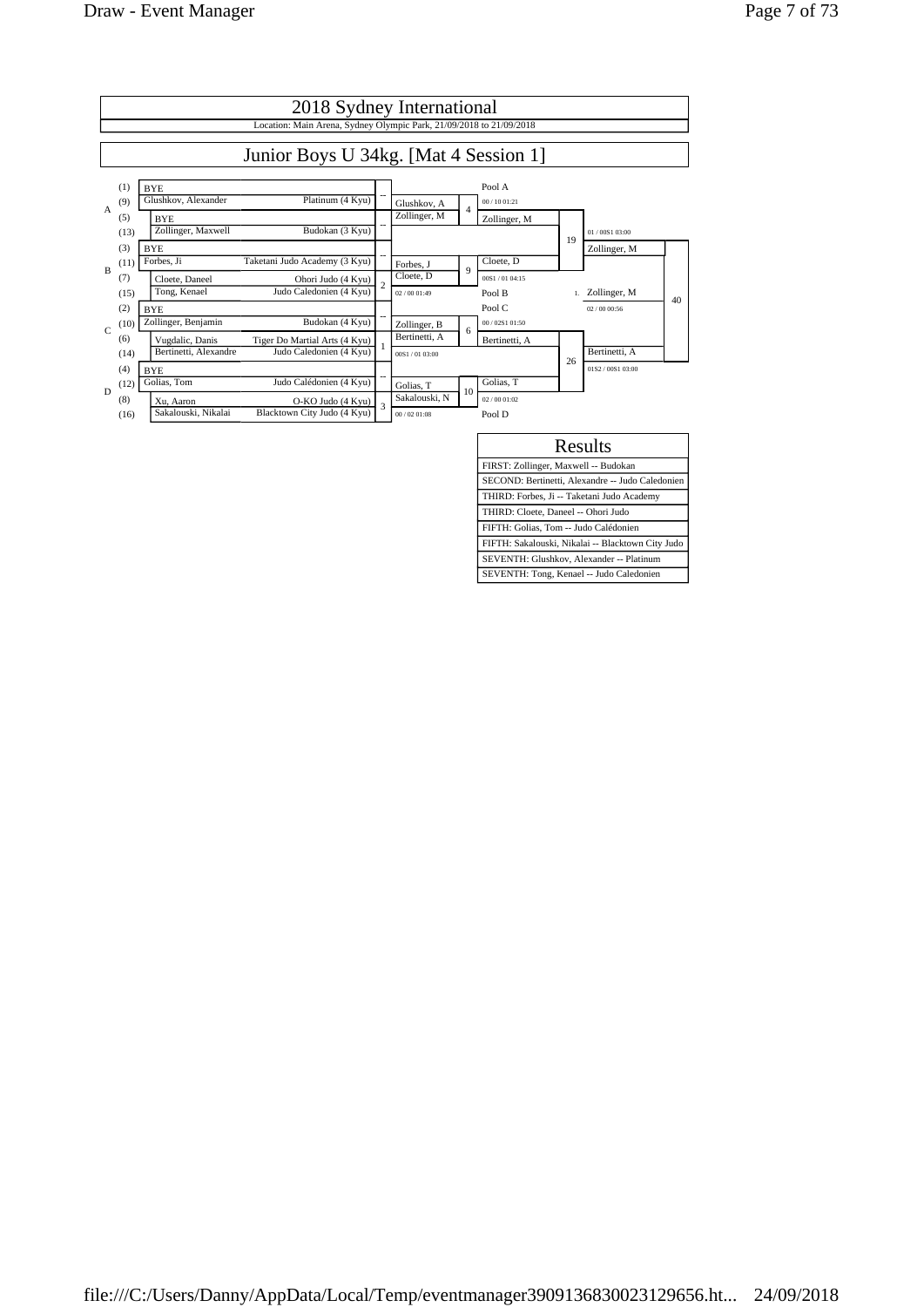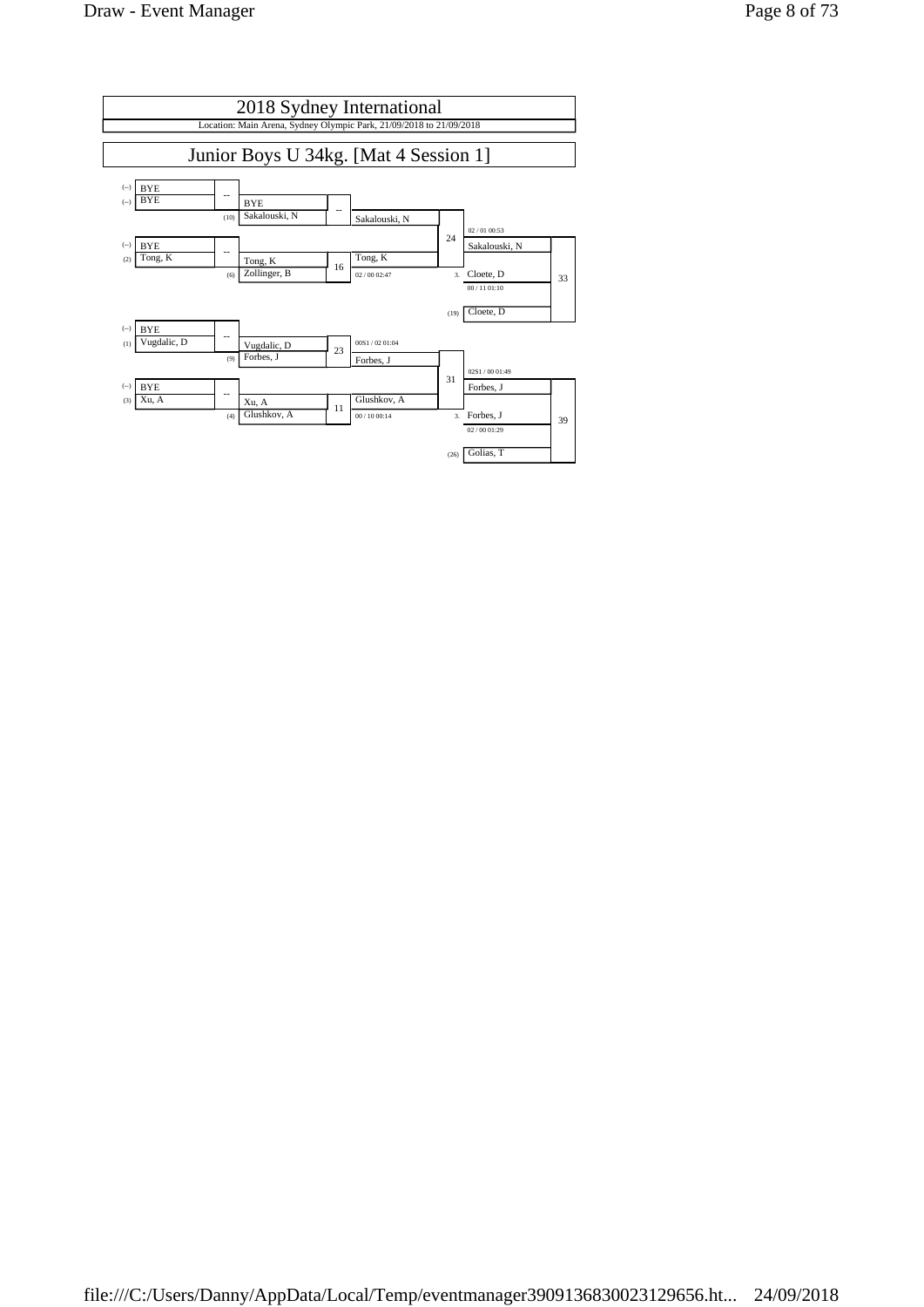

| Results                                            |
|----------------------------------------------------|
| FIRST: Taylor, Jack -- Zenbu                       |
| SECOND: Ristevski, Andrej -- Tiger Do Martial Arts |
| THIRD: Bailey, Jack -- Illawarra International     |
| THIRD: Simmonds, Archie -- Coffs Harbour PCYC      |
| FIFTH: Grachev, Egor -- UNSW Judo                  |
| FIFTH: Samsonov, Roman -- UNSW Judo                |
| SEVENTH: Hargreaves, Patrick -- Shogun Hills       |
| SEVENTH: Ranthilaka, Sadith -- Olympia Judo        |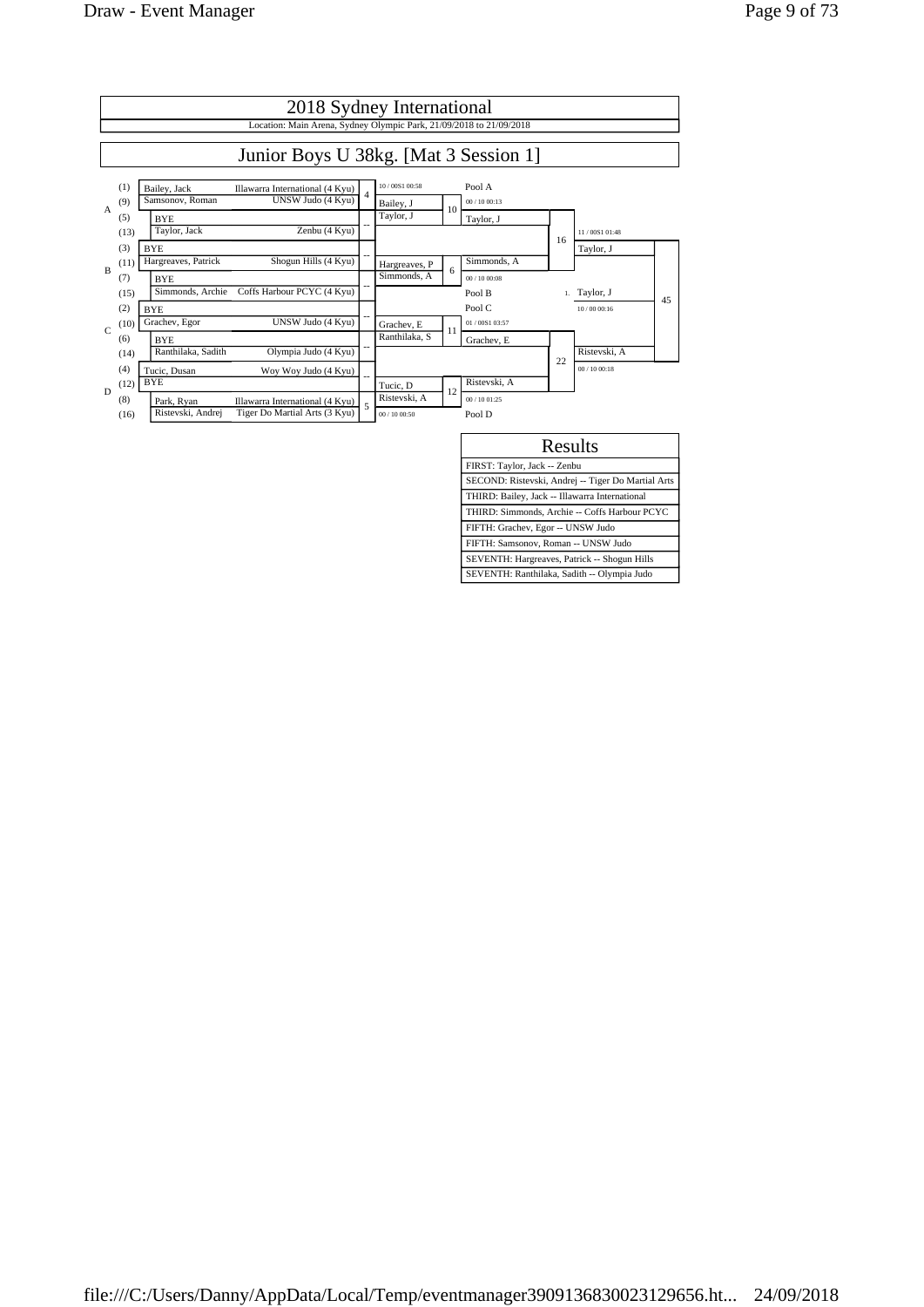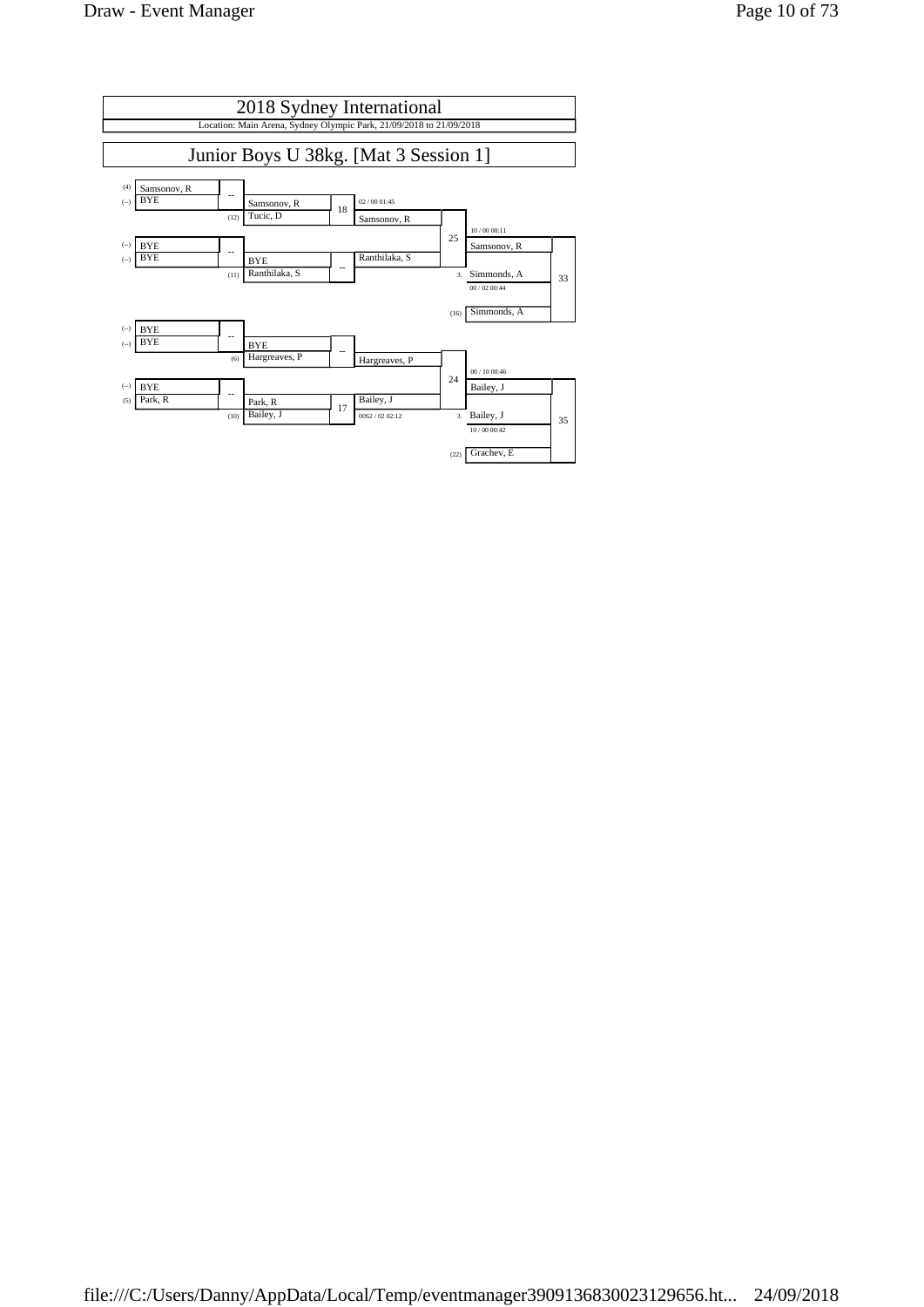|              |                | 2018 Sydney International                                           |      |                         |      |      |   |                |      |
|--------------|----------------|---------------------------------------------------------------------|------|-------------------------|------|------|---|----------------|------|
|              |                | Location: Main Arena, Sydney Olympic Park, 21/09/2018 to 21/09/2018 |      |                         |      |      |   |                |      |
|              |                | Junior Boys U 42kg. [Mat 1]                                         |      |                         |      |      |   |                |      |
|              |                |                                                                     | 1    | $\overline{\mathbf{2}}$ | 3    | 4    | 5 | Wins           | Pts  |
| 1            | Mogilin, Flynn | Budokan (4 Kyu)                                                     | X    | 10.0                    | 0.0  | 10.0 |   | $\overline{c}$ | 20.0 |
| $\mathbf{2}$ | Said, Noah     | Eltham/Preston Judo (3 Kyu)                                         | 0.0  | X                       | 10.0 | 10.0 |   | 2              | 20.0 |
| 3            | Dobric, Nikola | Zoo Judo (3 Kyu)                                                    | 10.0 | 0.0                     | X    | 10.0 |   | 2              | 20.0 |
| 4            | Brodie, Reuben | UNSW Judo (4 Kyu)                                                   | 0.0  | 0.0                     | 0.0  | X    |   | $\Omega$       | 0.0  |
| 5            |                |                                                                     |      |                         |      |      | X |                |      |

| (1)<br>(2) | Mogilin, Flynn<br>Said, Noah     | 101 | Mogilin, F<br>10/00 00:42    | Results                                   |
|------------|----------------------------------|-----|------------------------------|-------------------------------------------|
|            |                                  |     |                              | FIRST: Mogilin, Flynn -- Budokan          |
| (3)        | <b>BYE</b>                       |     | Dobric, N                    | SECOND: Said, Noah -- Eltham/Preston Judo |
| (4)        | Dobric, Nikola                   |     |                              | THIRD: Dobric, Nikola -- Zoo Judo         |
|            |                                  |     |                              | FOURTH: Brodie, Reuben -- UNSW Judo       |
| (1)<br>(5) | Mogilin, Flynn<br>Brodie, Reuben | 103 | Mogilin, F<br>10/00 00:31    |                                           |
| (2)<br>(3) | Said, Noah<br><b>BYE</b>         | --  | Said, N                      |                                           |
| (4)<br>(5) | Dobric, Nikola<br>Brodie, Reuben | 102 | Dobric, N<br>02 / 01S2 04:44 |                                           |
| (1)<br>(3) | Mogilin, Flynn<br><b>BYE</b>     | --  | Mogilin, F                   |                                           |
| (2)<br>(4) | Said, Noah<br>Dobric, Nikola     | 104 | Said, N<br>10S1/0001:26      |                                           |
| (3)<br>(5) | <b>BYE</b><br>Brodie, Reuben     | --  | Brodie, R                    |                                           |
| (1)<br>(4) | Mogilin, Flynn<br>Dobric, Nikola | 105 | Dobric, N<br>00S1 / 10 00:40 |                                           |
| (2)<br>(5) | Said, Noah<br>Brodie, Reuben     | 106 | Said, N<br>02S1 / 00 02:48   |                                           |
|            |                                  |     |                              |                                           |

| Results                                   |
|-------------------------------------------|
| FIRST: Mogilin, Flvnn -- Budokan          |
| SECOND: Said, Noah -- Eltham/Preston Judo |
| THIRD: Dobric, Nikola -- Zoo Judo         |
| FOURTH: Brodie, Reuben -- UNSW Judo       |
|                                           |

| <b>BYE</b> | 107 |            |     |            |     |            |
|------------|-----|------------|-----|------------|-----|------------|
| <b>BYE</b> |     | <b>BYE</b> | 109 |            |     |            |
|            |     | <b>BYE</b> |     | <b>BYE</b> | 110 | <b>BYE</b> |
|            |     | <b>BYE</b> | 108 | <b>BYE</b> |     |            |
|            |     | <b>BYE</b> |     |            |     |            |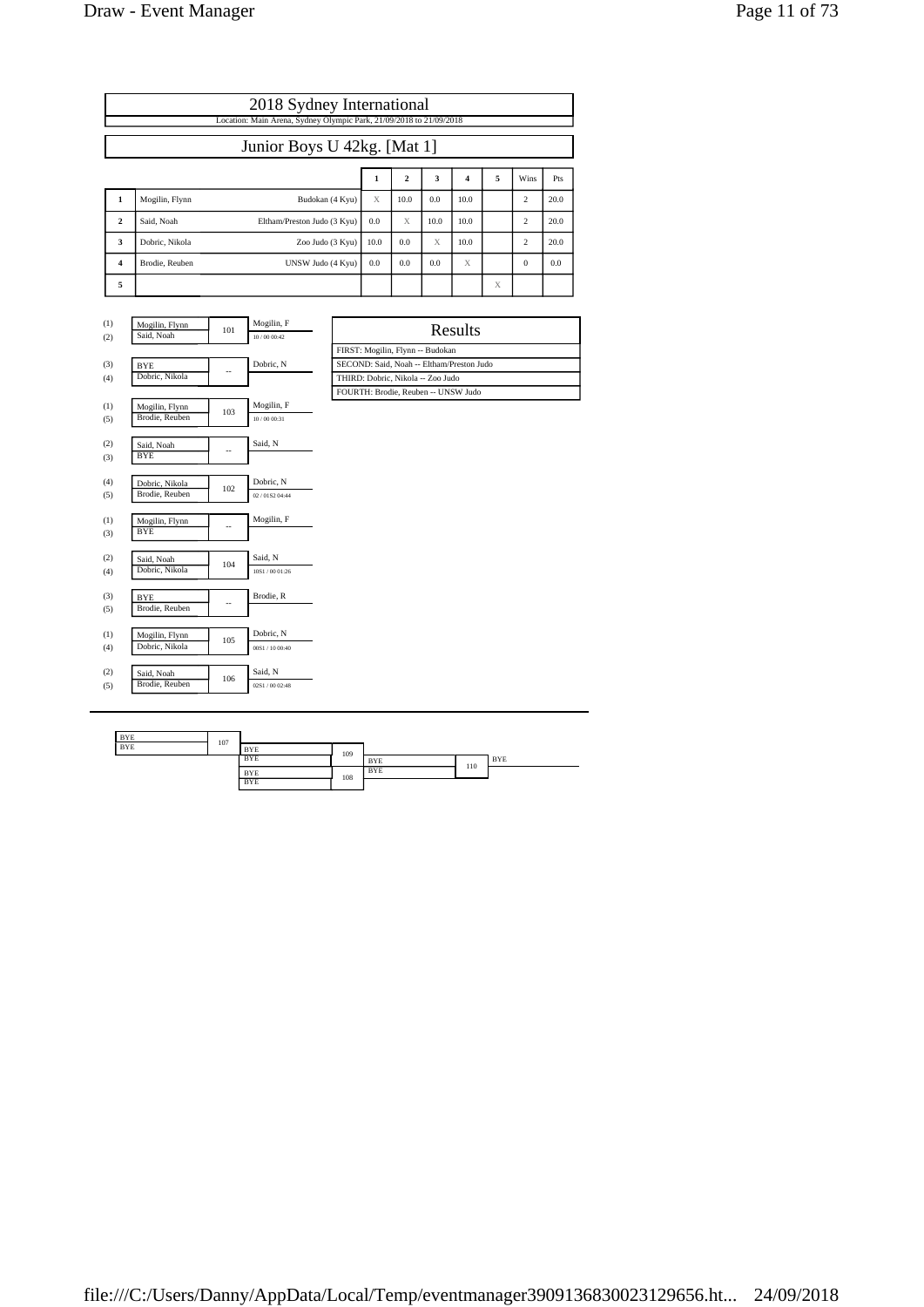|                |                   | 2018 Sydney International                                           |      |              |      |      |   |                |      |
|----------------|-------------------|---------------------------------------------------------------------|------|--------------|------|------|---|----------------|------|
|                |                   | Location: Main Arena, Sydney Olympic Park, 21/09/2018 to 21/09/2018 |      |              |      |      |   |                |      |
|                |                   | Junior Boys U 46kg. [Mat 4 Session 1]                               |      |              |      |      |   |                |      |
|                |                   |                                                                     | 1    | $\mathbf{2}$ | 3    | 4    | 5 | Wins           | Pts  |
| 1              | McLaughlin, Angus | Beyond Grappling - ACT (4 Kyu)                                      | X    | 0.0          | 10.0 | 0.0  |   | 1              | 10.0 |
| $\mathbf{2}$   | Rashid, Hamzah    | Tiger Do Martial Arts (4 Kyu)                                       | 10.0 | X            | 10.0 | 10.0 |   | 3              | 30.0 |
| 3              | Lenzo, Jett       | Dragon Judo (4 Kyu)                                                 | 0.0  | 0.0          | X    | 0.0  |   | $\Omega$       | 0.0  |
| $\overline{4}$ | Despaty, Elios    | Judo Caledonien (4 Kyu)                                             | 10.0 | 0.0          | 10.0 | X    |   | $\overline{c}$ | 20.0 |
| 5              |                   |                                                                     |      |              |      |      | X |                |      |

| (1)<br>(2) | McLaughlin, Angus<br><b>BYE</b>     |    | McLaughlin, A                | Results                                            |
|------------|-------------------------------------|----|------------------------------|----------------------------------------------------|
|            |                                     |    |                              | FIRST: Rashid, Hamzah -- Tiger Do Martial Arts     |
| (3)        | Rashid, Hamzah                      | 5  | Rashid, H                    | SECOND: Despaty, Elios -- Judo Caledonien          |
| (4)        | Lenzo, Jett                         |    | 02/00 00:27                  | THIRD: McLaughlin, Angus -- Beyond Grappling - ACT |
|            |                                     |    |                              | FOURTH: Lenzo, Jett -- Dragon Judo                 |
| (1)        | McLaughlin, Angus                   | 8  | Despaty, E                   |                                                    |
| (5)        | Despaty, Elios                      |    | 00/0201:11                   |                                                    |
| (2)<br>(3) | <b>BYE</b><br>Rashid, Hamzah        |    | Rashid, H                    |                                                    |
| (4)<br>(5) | Lenzo, Jett<br>Despaty, Elios       | 14 | Despaty, E<br>00/0202:12     |                                                    |
| (1)<br>(3) | McLaughlin, Angus<br>Rashid, Hamzah | 15 | Rashid, H<br>00/0200:25      |                                                    |
| (2)<br>(4) | <b>BYE</b><br>Lenzo, Jett           | ٠. | Lenzo, J                     |                                                    |
| (3)<br>(5) | Rashid, Hamzah<br>Despaty, Elios    | 20 | Rashid, H<br>02/008101:33    |                                                    |
| (1)<br>(4) | McLaughlin, Angus<br>Lenzo, Jett    | 21 | McLaughlin, A<br>10/00 00:42 |                                                    |
| (2)<br>(5) | <b>BYE</b><br>Despaty, Elios        |    | Despaty, E                   |                                                    |

| Results                                            |
|----------------------------------------------------|
| FIRST: Rashid, Hamzah -- Tiger Do Martial Arts     |
| SECOND: Despaty, Elios -- Judo Caledonien          |
| THIRD: McLaughlin, Angus -- Beyond Grappling - ACT |
| FOURTH: Lenzo, Jett -- Dragon Judo                 |
|                                                    |

| <b>BYE</b> | 27 |            |    |            |    |            |
|------------|----|------------|----|------------|----|------------|
| <b>BYE</b> |    | <b>BYE</b> | 35 |            |    |            |
|            |    | <b>BYE</b> |    | <b>BYE</b> | 41 | <b>BYE</b> |
|            |    | <b>BYE</b> | 34 | <b>BYE</b> |    |            |
|            |    | <b>BYE</b> |    |            |    |            |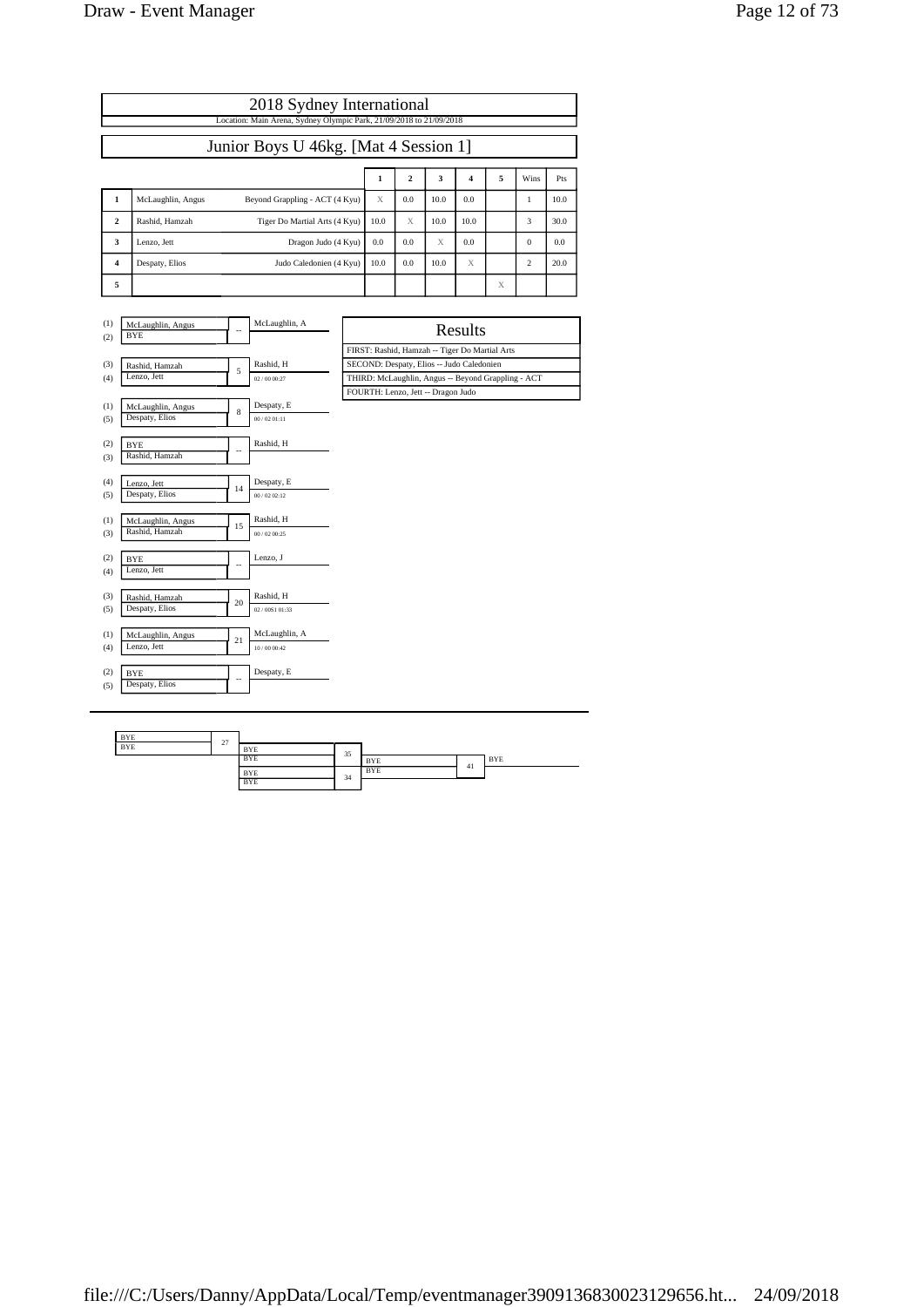|                                       | 2018 Sydney International<br>Location: Main Arena, Sydney Olympic Park, 21/09/2018 to 21/09/2018 |      |              |      |                        |      |  |  |  |  |
|---------------------------------------|--------------------------------------------------------------------------------------------------|------|--------------|------|------------------------|------|--|--|--|--|
| Junior Boys U 50kg. [Mat 1 Session 1] |                                                                                                  |      |              |      |                        |      |  |  |  |  |
|                                       |                                                                                                  | 1    | $\mathbf{2}$ | 3    | Wins                   | Pts  |  |  |  |  |
|                                       | Luttrell, Lucas<br>Budokan (4 Kyu)                                                               | X    | 0.0          | 0.0  | $\Omega$               | 0.0  |  |  |  |  |
| $\mathbf{2}$                          | Taukafauli, Paulo<br>Judo Club Mont Dore (4 Kyu)                                                 | 10.0 | X            | 10.0 | $\mathcal{D}_{\alpha}$ | 20.0 |  |  |  |  |
| 3                                     | Boittiaux-Saridian, Quentin<br>Judo Caledonien (4 Kyu)                                           | 10.0 | 0.0          | X    |                        | 10.0 |  |  |  |  |



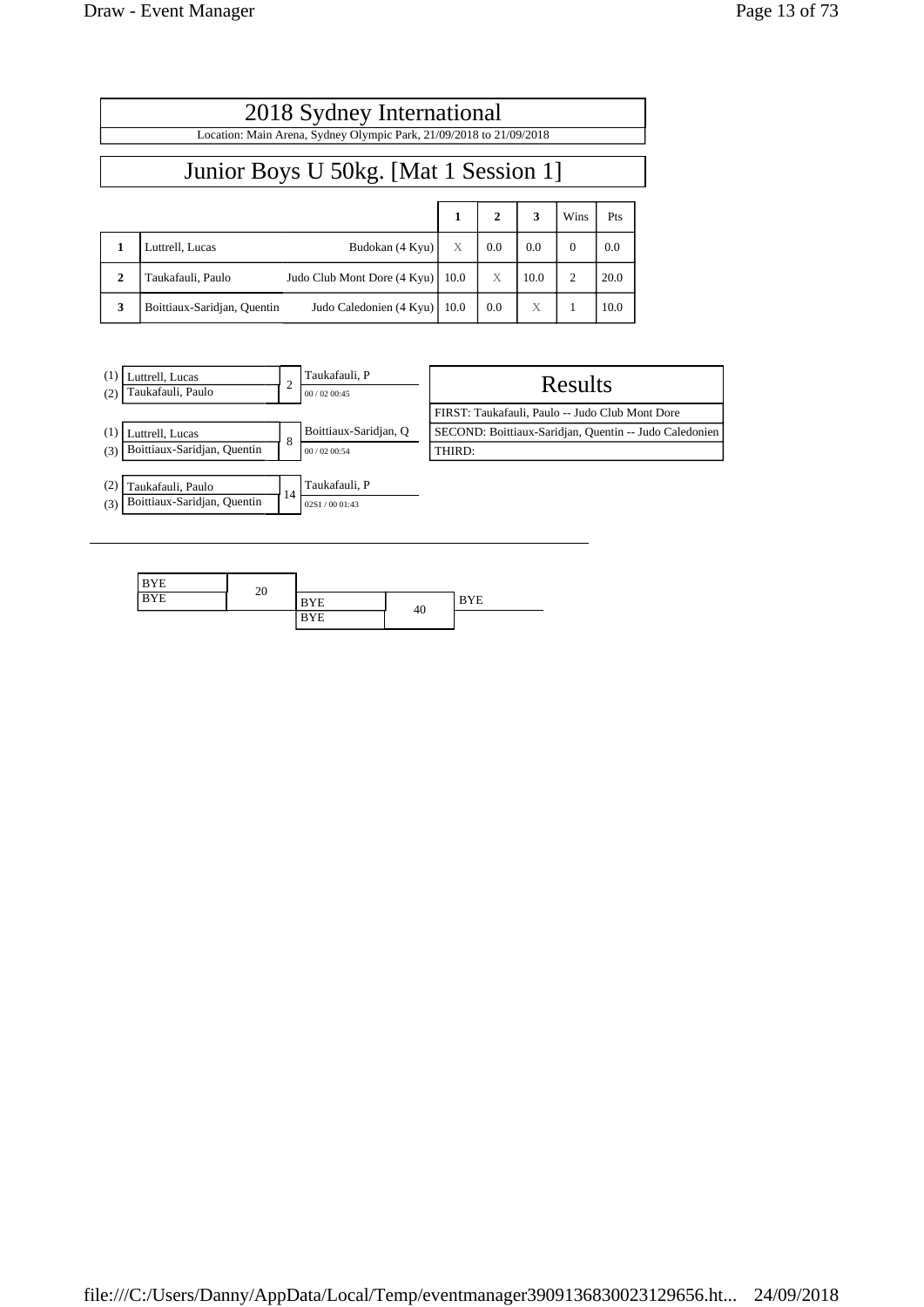| 2018 Sydney International                                                                                                                                       |                                        |  |  |  |  |  |  |  |
|-----------------------------------------------------------------------------------------------------------------------------------------------------------------|----------------------------------------|--|--|--|--|--|--|--|
| Location: Main Arena, Sydney Olympic Park, 21/09/2018 to 21/09/2018                                                                                             |                                        |  |  |  |  |  |  |  |
| Junior Boys $+ 50$ kg. [Mat 2 Session 1]                                                                                                                        |                                        |  |  |  |  |  |  |  |
| Lawi, K<br>(1<br>Zou, Zi Jing<br>$\frac{O-KO \text{ Judo} (4 \text{ Kyu})}{\text{Judo Caleodnien} (4 \text{ Kyu})}$<br>32<br>Lawi, Kimany<br>00/02 00:23<br>(2) | Results                                |  |  |  |  |  |  |  |
|                                                                                                                                                                 | FIRST: Lawi, Kimany -- Judo Caleodnien |  |  |  |  |  |  |  |
| Lawi, K<br>Zou, Zi Jing<br>O-KO Judo $(4$ Kyu) $43$<br>Judo Caleodnien (4 Kyu)<br>Lawi, Kimany<br>(2)<br>00/0200:32                                             | SECOND:                                |  |  |  |  |  |  |  |

|     | $\log 2$ Zou, Zi Jing | E |  |
|-----|-----------------------|---|--|
| (4) | Lawi, Kimany          | ◡ |  |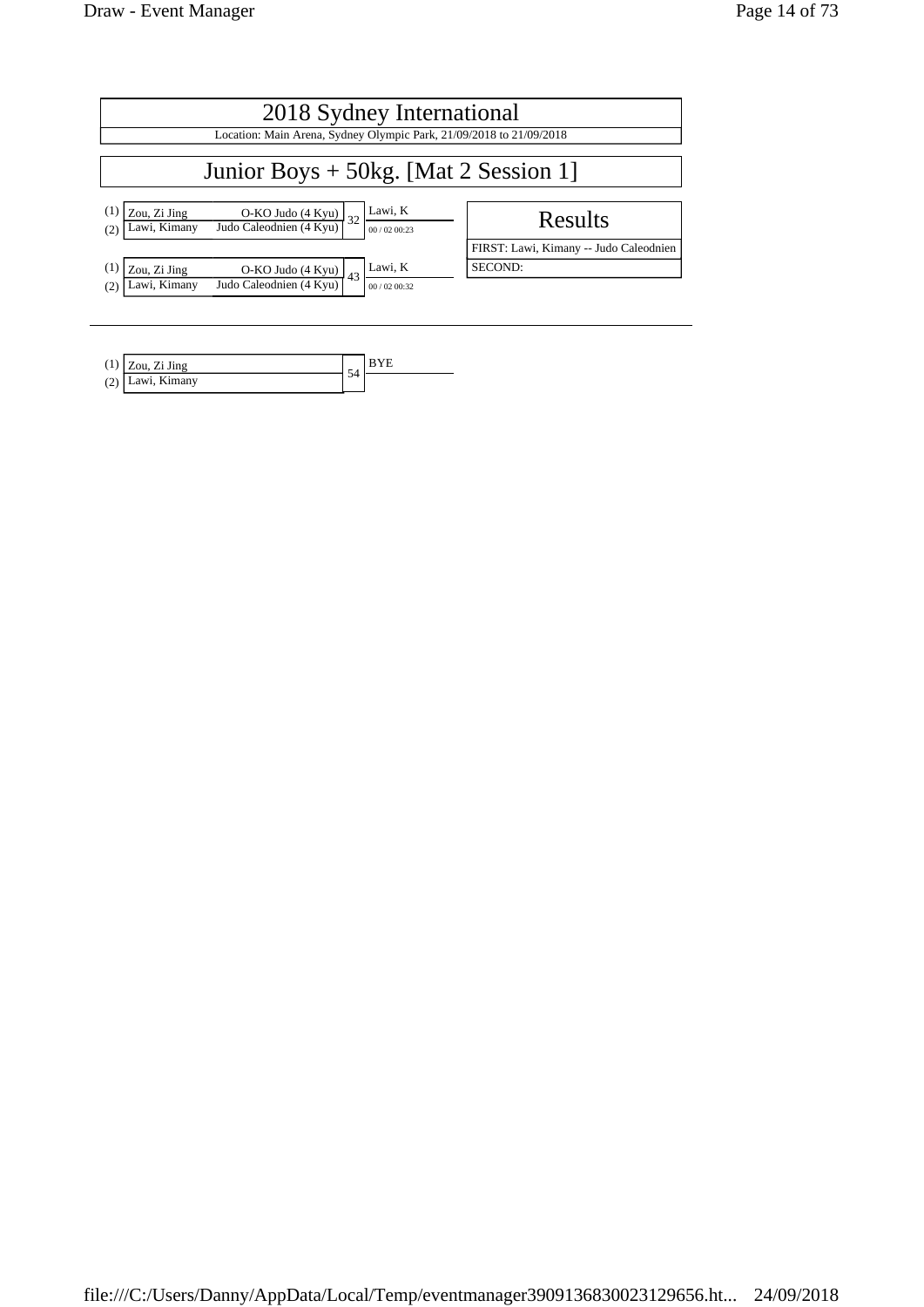| Page 15 of 73 |  |  |  |
|---------------|--|--|--|
|---------------|--|--|--|

| 2018 Sydney International<br>Location: Main Arena, Sydney Olympic Park, 21/09/2018 to 21/09/2018 |                          |                   |              |              |     |          |      |  |  |
|--------------------------------------------------------------------------------------------------|--------------------------|-------------------|--------------|--------------|-----|----------|------|--|--|
| Senior Girls U 36 and U 40kg. [Mat 4]                                                            |                          |                   |              |              |     |          |      |  |  |
|                                                                                                  |                          |                   | $\mathbf{1}$ | $\mathbf{2}$ | 3   | Wins     | Pts  |  |  |
| 1                                                                                                | Kericopolas, Chloe       | Zoo Judo (3 Kyu)  | X            | 10.0         | 0.0 | 1        | 10.0 |  |  |
| $\overline{2}$                                                                                   | Hayes, Charlotte         | Ni Bonchi (3 Kyu) | 0.0          | X            | 0.0 | $\Omega$ | 0.0  |  |  |
| 3                                                                                                | Lokhee-MacMillan, Sophie | Zenbu (3 Kyu)     | 1.0          | 10.0         | X   | 2        | 11.0 |  |  |

| (1)<br>Kericopolas, Chloe<br>Hayes, Charlotte<br>(2)       |              | Kericopolas, C<br>02/0000:42      | Results                                  |
|------------------------------------------------------------|--------------|-----------------------------------|------------------------------------------|
|                                                            |              |                                   | FIRST: Lokhee-MacMillan, Sophie -- Zenbu |
| (1)<br>Kericopolas, Chloe                                  |              | Lokhee-MacMillan, S               | SECOND: Kericopolas, Chloe -- Zoo Judo   |
| Lokhee-MacMillan, Sophie<br>(3)                            | <sub>6</sub> | 00S1/01S1 05:43                   | THIRD:                                   |
| (2)<br>Hayes, Charlotte<br>Lokhee-MacMillan, Sophie<br>(3) | 11           | Lokhee-MacMillan, S<br>00/0202:11 |                                          |

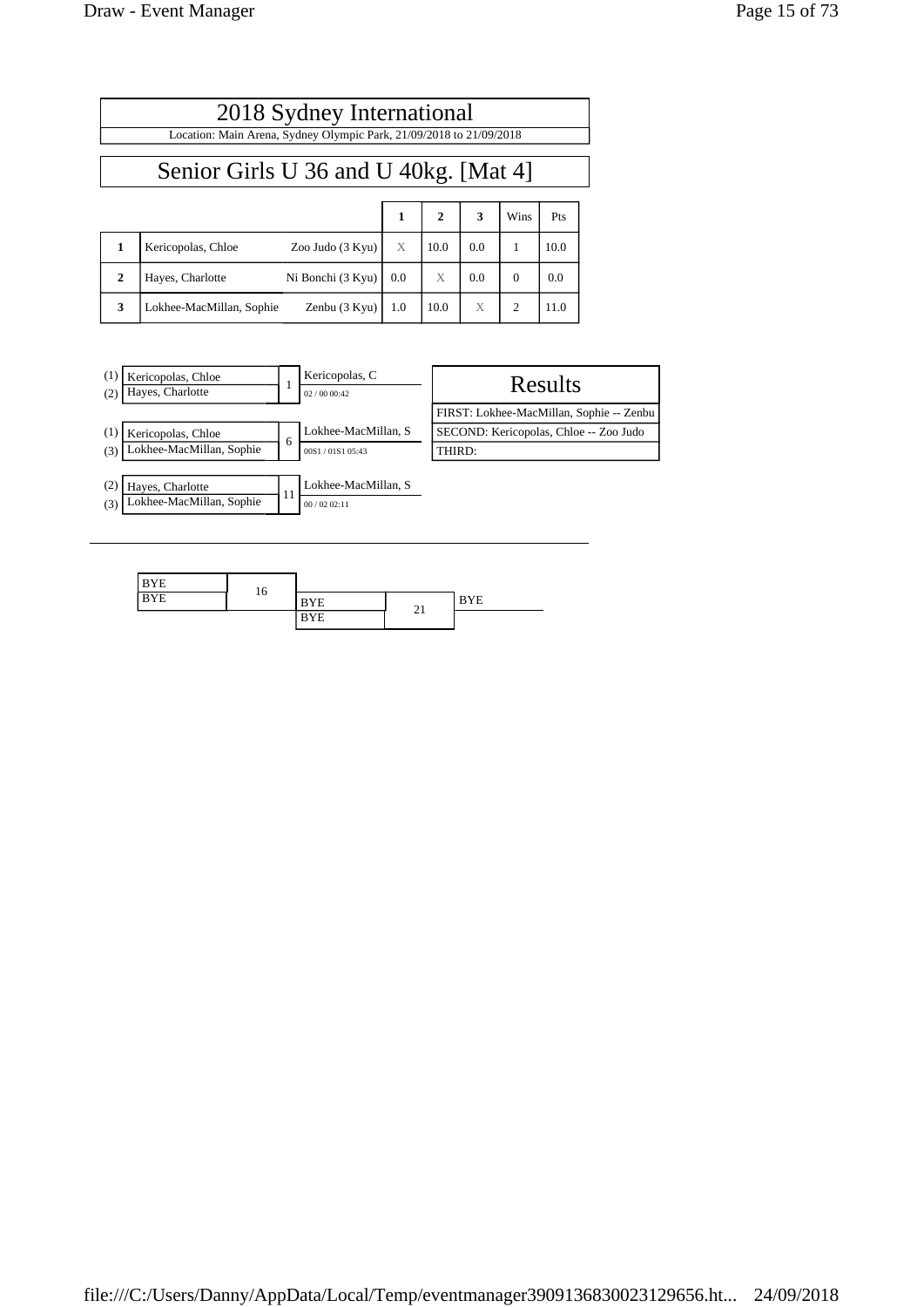| Page 16 of 73 |  |  |  |
|---------------|--|--|--|
|---------------|--|--|--|

|                              | 2018 Sydney International<br>Location: Main Arena, Sydney Olympic Park, 21/09/2018 to 21/09/2018 |                               |      |      |      |     |   |                |      |  |
|------------------------------|--------------------------------------------------------------------------------------------------|-------------------------------|------|------|------|-----|---|----------------|------|--|
| Senior Girls U 44kg. [Mat 3] |                                                                                                  |                               |      |      |      |     |   |                |      |  |
|                              | 5<br>3<br>$\overline{\mathbf{2}}$<br>Wins<br>1<br>4                                              |                               |      |      |      |     |   | Pts            |      |  |
| 1                            | Vumbaca, Clarissa                                                                                | Budokan (4 Kyu)               | X    | 0.0  | 0.0  | 0.0 |   | $\Omega$       | 0.0  |  |
| $\mathbf{2}$                 | Ristevski, Ivona                                                                                 | Tiger Do Martial Arts (2 Kyu) | 10.0 | X    | 10.0 | 0.0 |   | $\overline{c}$ | 20.0 |  |
| 3                            | Fielder, Sienna                                                                                  | Shogun Hills (3 Kyu)          | 1.0  | 0.0  | X    | 0.0 |   |                | 1.0  |  |
| 4                            | Woo, Mina                                                                                        | Budokan (2 Kyu)               | 10.0 | 10.0 | 10.0 | X   |   | 3              | 30.0 |  |
| 5                            |                                                                                                  |                               |      |      |      |     | X |                |      |  |

| (1)<br>(2) | Vumbaca, Clarissa<br>Ristevski, Ivona | $\overline{7}$           | Ristevski, I<br>00S3 / 10 04:06 | Results                                           |
|------------|---------------------------------------|--------------------------|---------------------------------|---------------------------------------------------|
|            |                                       |                          |                                 | FIRST: Woo, Mina -- Budokan                       |
| (3)        | <b>BYE</b>                            |                          | Fielder, S                      | SECOND: Ristevski, Ivona -- Tiger Do Martial Arts |
| (4)        | Fielder, Sienna                       | --                       |                                 | THIRD: Fielder, Sienna -- Shogun Hills            |
|            |                                       |                          |                                 | FOURTH: Vumbaca, Clarissa -- Budokan              |
| (1)        | Vumbaca, Clarissa                     | $\mathbf{1}$             | Woo, M                          |                                                   |
| (5)        | Woo, Mina                             |                          | 00/02 01:29                     |                                                   |
| (2)        | Ristevski, Ivona                      |                          | Ristevski, I                    |                                                   |
| (3)        | <b>BYE</b>                            |                          |                                 |                                                   |
| (4)        | Fielder, Sienna                       |                          | Woo, M                          |                                                   |
| (5)        | Woo, Mina                             | 8                        | 00 / 10 00:23                   |                                                   |
| (1)<br>(3) | Vumbaca, Clarissa<br><b>BYE</b>       | $\overline{\phantom{a}}$ | Vumbaca, C                      |                                                   |
|            |                                       |                          |                                 |                                                   |
| (2)        | Ristevski, Ivona<br>Fielder, Sienna   | $\overline{c}$           | Ristevski, I                    |                                                   |
| (4)        |                                       |                          | 10/00 00:52                     |                                                   |
| (3)        | <b>BYE</b>                            | ٠.                       | Woo, M                          |                                                   |
| (5)        | Woo, Mina                             |                          |                                 |                                                   |
| (1)        | Vumbaca, Clarissa                     | 13                       | Fielder, S                      |                                                   |
| (4)        | Fielder, Sienna                       |                          | 00S2/0103:00                    |                                                   |
| (2)        | Ristevski, Ivona                      |                          | Woo, M                          |                                                   |
| (5)        | Woo, Mina                             | 14                       | 00S3 / 10S2 05:30               |                                                   |
|            |                                       |                          |                                 |                                                   |

| Results                                           |
|---------------------------------------------------|
| FIRST: Woo. Mina -- Budokan                       |
| SECOND: Ristevski, Ivona -- Tiger Do Martial Arts |
| THIRD: Fielder, Sienna -- Shogun Hills            |
| FOURTH: Vumbaca, Clarissa -- Budokan              |

| <b>BYE</b> | 20 |            |    |            |    |            |
|------------|----|------------|----|------------|----|------------|
| <b>BYE</b> |    | <b>BYE</b> | 26 |            |    |            |
|            |    | <b>BYE</b> |    | <b>BYE</b> | 31 | <b>BYE</b> |
|            |    | <b>BYE</b> | 21 | <b>BYE</b> | .  |            |
|            |    | <b>BYE</b> |    |            |    |            |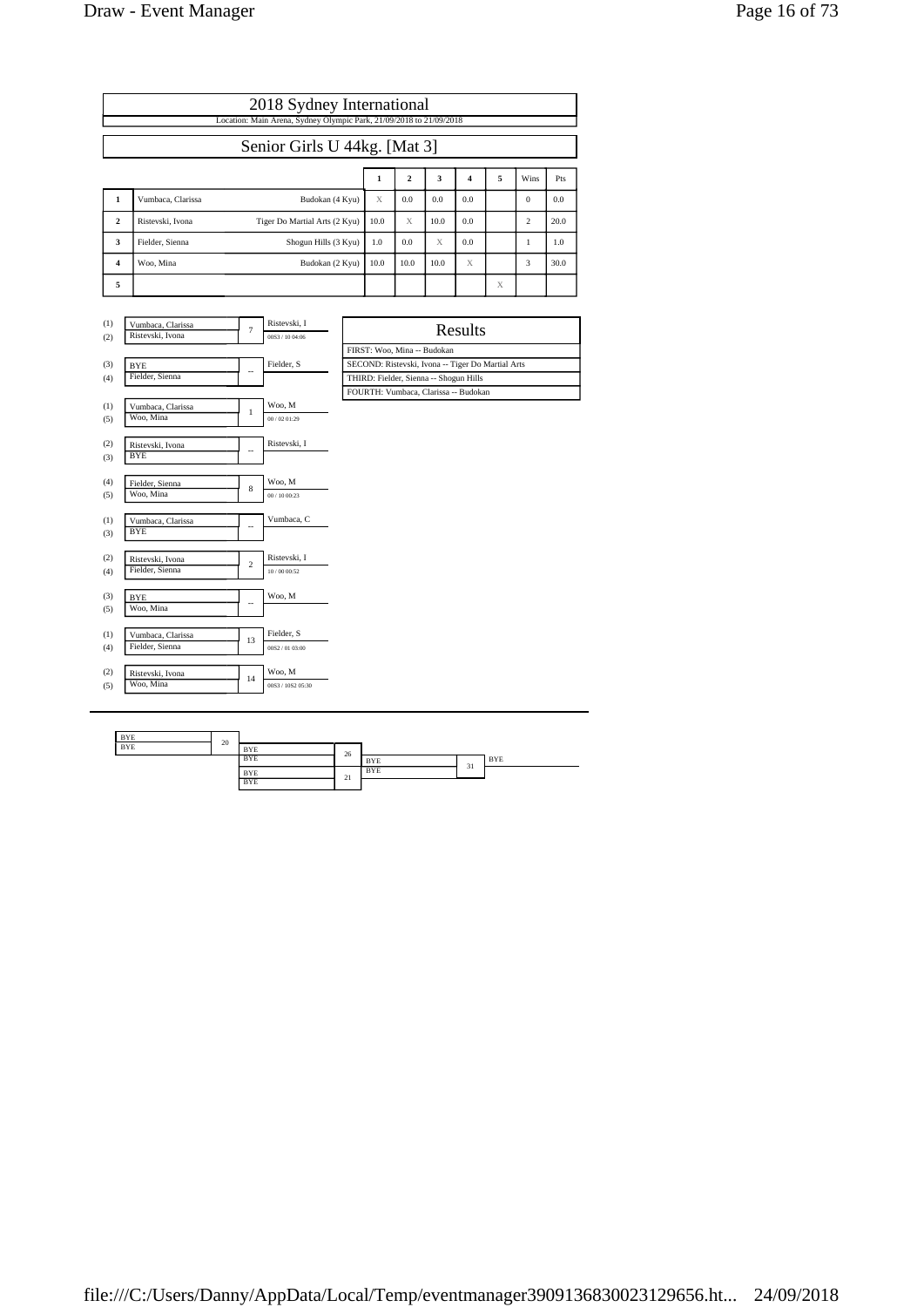

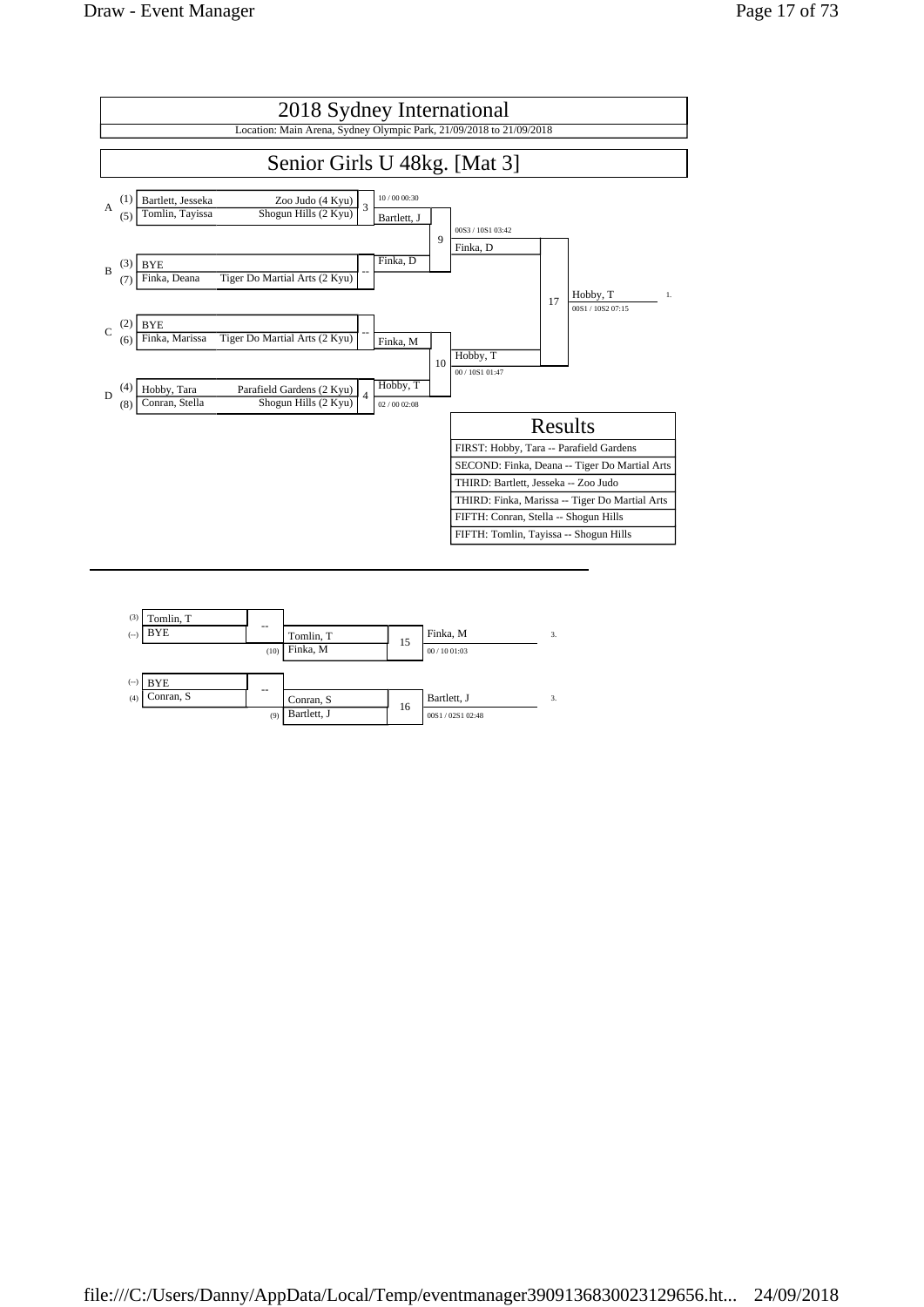| Page 18 of 73 |  |
|---------------|--|
|---------------|--|

|                              | 2018 Sydney International<br>Location: Main Arena, Sydney Olympic Park, 21/09/2018 to 21/09/2018 |                               |      |      |      |      |     |              |      |  |  |
|------------------------------|--------------------------------------------------------------------------------------------------|-------------------------------|------|------|------|------|-----|--------------|------|--|--|
|                              |                                                                                                  |                               |      |      |      |      |     |              |      |  |  |
| Senior Girls U 52kg. [Mat 1] |                                                                                                  |                               |      |      |      |      |     |              |      |  |  |
|                              | 5<br>Wins<br>$\overline{\mathbf{2}}$<br>3<br>1<br>4                                              |                               |      |      |      |      |     | Pts          |      |  |  |
| 1                            | Vorillas, Vicki                                                                                  | Budokan (3 Kyu)               | X    | 0.0  | 0.0  | 0.0  | 0.0 | $\mathbf{0}$ | 0.0  |  |  |
| $\overline{2}$               | Sirera, Laura                                                                                    | Judo Caledonien (3 Kyu)       | 10.0 | X    | 0.0  | 10.0 | 0.0 | 2            | 20.0 |  |  |
| 3                            | Bodiroza, Andjela                                                                                | Zoo Judo (4 Kyu)              | 10.0 | 10.0 | X    | 10.0 | 0.0 | 3            | 30.0 |  |  |
| 4                            | Hancock, Markita                                                                                 | Tiger Do Martial Arts (3 Kyu) | 10.0 | 0.0  | 0.0  | X    | 0.0 |              | 10.0 |  |  |
| 5                            | Lee, Cia                                                                                         | Zenbu (3 Kyu)                 | 10.0 | 10.0 | 10.0 | 10.0 | X   | 4            | 40.0 |  |  |

| (1) | Vorillas, Vicki   | $\mathbf{1}$   | Sirera, L     | Results                                 |
|-----|-------------------|----------------|---------------|-----------------------------------------|
| (2) | Sirera, Laura     |                | 00 / 10 00:27 |                                         |
|     |                   |                |               | FIRST: Lee, Cia -- Zenbu                |
| (3) | Bodiroza, Andjela | $\overline{c}$ | Bodiroza, A   | SECOND: Bodiroza, Andjela -- Zoo Judo   |
| (4) | Hancock, Markita  |                | 02/00 02:57   | THIRD: Sirera, Laura -- Judo Caledonien |
|     |                   |                |               | FOURTH: Hancock, Markita -- Tiger Do I  |
| (1) | Vorillas, Vicki   | 6              | Lee, C        |                                         |
| (5) | Lee, Cia          |                | 00 / 10 00:43 |                                         |
| (2) | Sirera, Laura     |                | Bodiroza, A   |                                         |
| (3) | Bodiroza, Andjela | $\overline{7}$ | 01/02S1 03:00 |                                         |
| (4) | Hancock, Markita  |                | Lee, C        |                                         |
| (5) | Lee, Cia          | 11             | 00 / 10 01:02 |                                         |
| (1) | Vorillas, Vicki   | 12             | Bodiroza, A   |                                         |
| (3) | Bodiroza, Andjela |                | 00 / 10 01:30 |                                         |
| (2) | Sirera, Laura     |                | Sirera, L     |                                         |
| (4) | Hancock, Markita  | 16             | 02/00 00:43   |                                         |
| (3) | Bodiroza, Andjela |                | Lee, C        |                                         |
| (5) | Lee. Cia          | 17             | 00 / 02 01:09 |                                         |
| (1) | Vorillas, Vicki   |                | Hancock, M    |                                         |
| (4) | Hancock, Markita  | 23             | 01/11 03:19   |                                         |
| (2) | Sirera, Laura     |                | Lee, C        |                                         |
| (5) | Lee, Cia          | 24             | 00/11 01:02   |                                         |
|     |                   |                |               |                                         |

| Results                                           |
|---------------------------------------------------|
| FIRST: Lee. Cia -- Zenbu                          |
| SECOND: Bodiroza, Andjela -- Zoo Judo             |
| THIRD: Sirera, Laura -- Judo Caledonien           |
| FOURTH: Hancock, Markita -- Tiger Do Martial Arts |
|                                                   |

| <b>BYE</b> | 33 |            |    |            |    |            |
|------------|----|------------|----|------------|----|------------|
| <b>BYE</b> |    | <b>BYE</b> | 41 |            |    |            |
|            |    | <b>BYE</b> |    | <b>BYE</b> | 46 | <b>BYE</b> |
|            |    | <b>BYE</b> | 36 | <b>BYE</b> |    |            |
|            |    | <b>BYE</b> |    |            |    |            |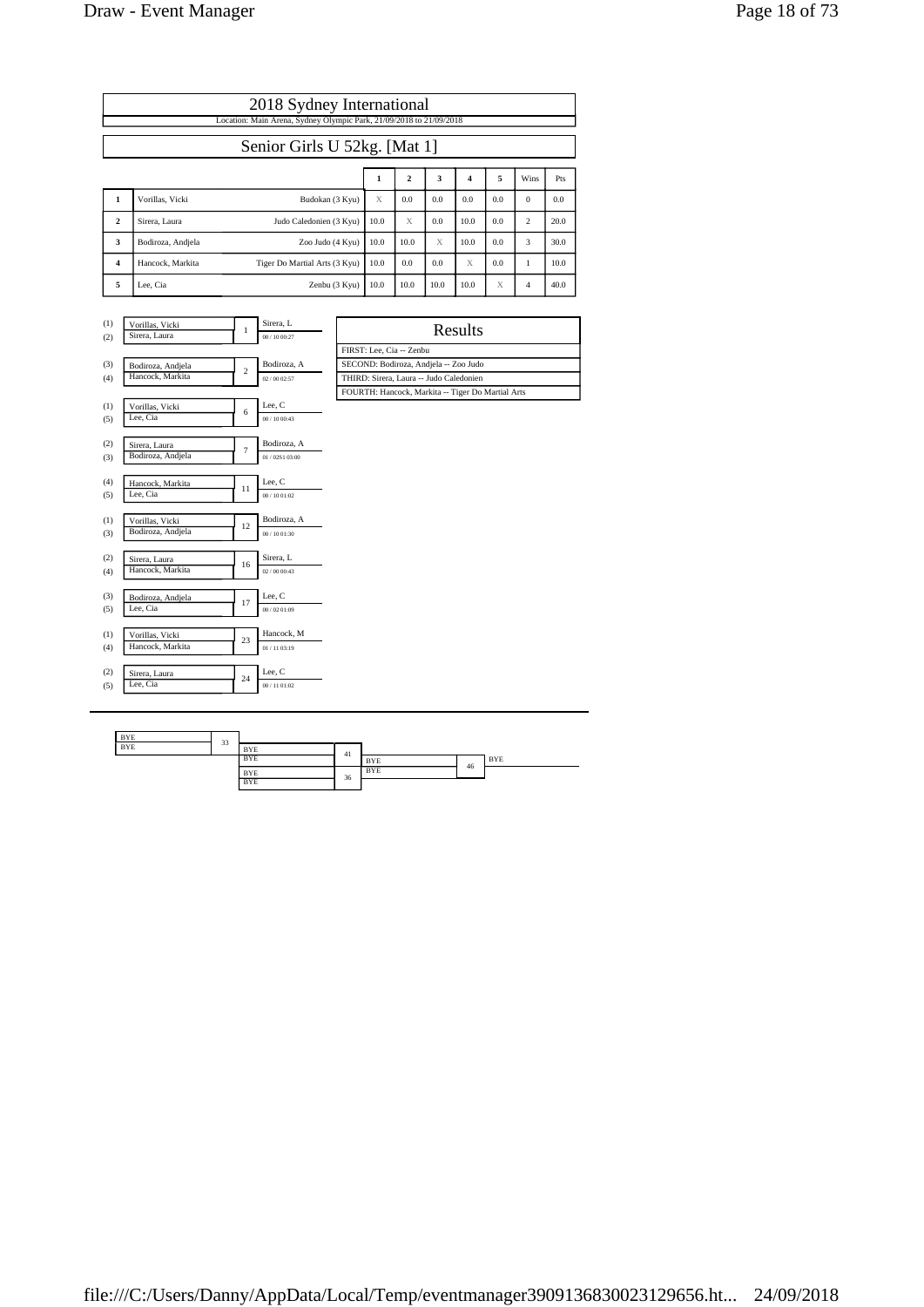$\overline{1}$ 

|  | Page 19 of 73 |  |  |  |
|--|---------------|--|--|--|
|--|---------------|--|--|--|

┑

|                              | 2018 Sydney International                                           |      |              |      |                |      |  |  |  |
|------------------------------|---------------------------------------------------------------------|------|--------------|------|----------------|------|--|--|--|
|                              | Location: Main Arena, Sydney Olympic Park, 21/09/2018 to 21/09/2018 |      |              |      |                |      |  |  |  |
| Senior Girls U 57kg. [Mat 1] |                                                                     |      |              |      |                |      |  |  |  |
|                              |                                                                     | 1    | $\mathbf{2}$ | 3    | Wins           | Pts  |  |  |  |
| 1                            | Thornicroft, Kya<br>Gisborne Judo (4 Kyu)                           | X    | 0.0          | 0.0  | $\Omega$       | 0.0  |  |  |  |
| $\mathbf{2}$                 | Kugatsu Central Coast (3 Kyu)<br>Alvisio. Elke                      | 10.0 | X            | 10.0 | $\overline{c}$ | 20.0 |  |  |  |
| 3                            | CTE New Calédonia (4 Kyu)<br>Suta Dit Saponia, Ashley               | 1.0  | 0.0          | X    | 1              | 1.0  |  |  |  |



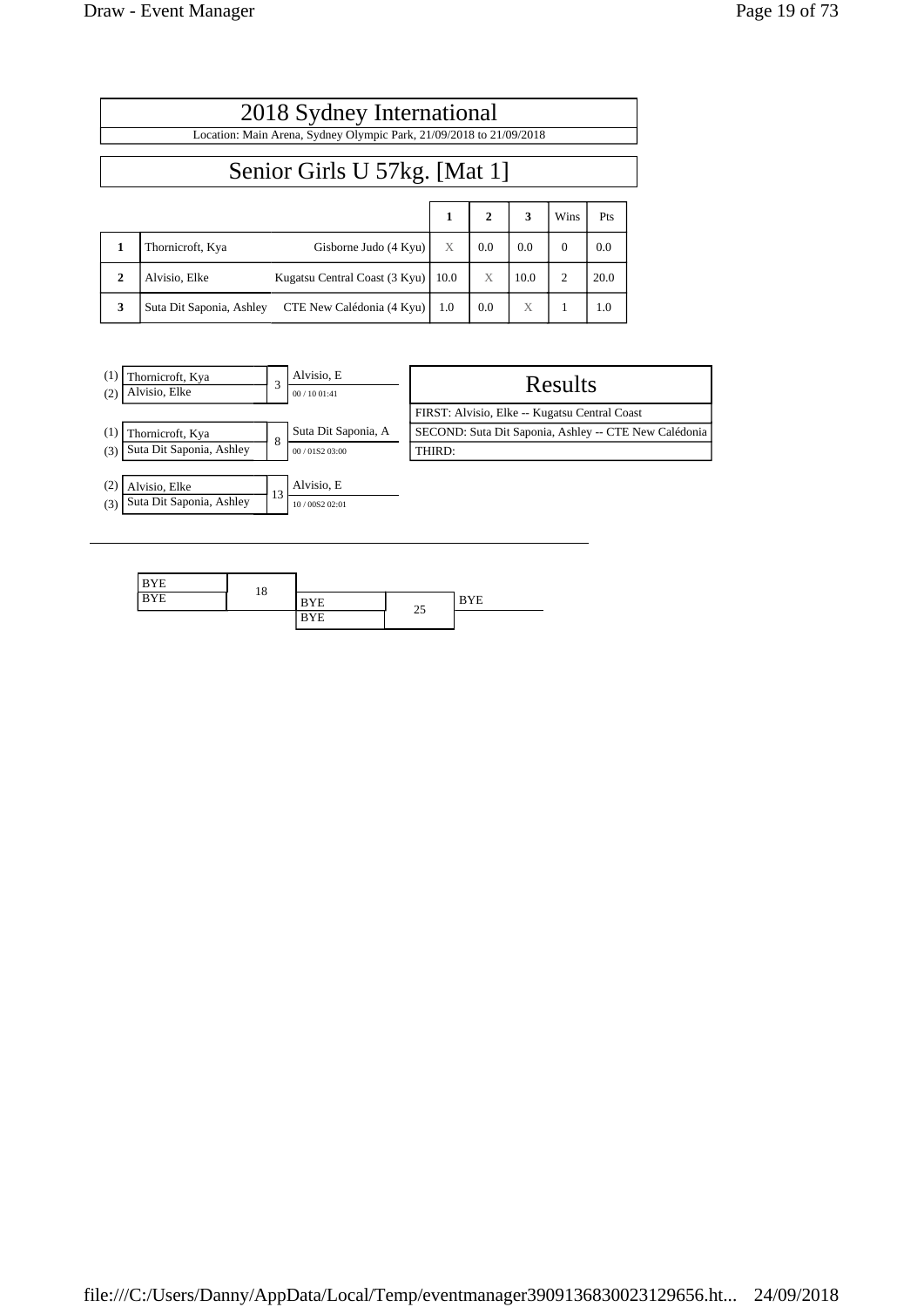|              | 2018 Sydney International                                           |     |      |      |                |      |  |  |  |  |
|--------------|---------------------------------------------------------------------|-----|------|------|----------------|------|--|--|--|--|
|              | Location: Main Arena, Sydney Olympic Park, 21/09/2018 to 21/09/2018 |     |      |      |                |      |  |  |  |  |
|              | Senior Girls U 63kg. [Mat 1]                                        |     |      |      |                |      |  |  |  |  |
|              | $\mathbf{2}$<br>3<br>1<br>Wins<br>Pts                               |     |      |      |                |      |  |  |  |  |
| 1            | Mezieres, Maiwen CTE New Calédonia (3 Kyu)                          | X   | 10.0 | 10.0 | $\overline{c}$ | 20.0 |  |  |  |  |
| $\mathbf{2}$ | Tarighat, Melika<br>Budokan (2 Kyu)                                 | 0.0 | X    | 10.0 |                | 10.0 |  |  |  |  |

**3** Tucic, Andjelina Woy Woy Judo (3 Kyu) 0.0 0.0 X 0 0.0

| (1)<br>Mezieres, Maiwen<br>Tarighat, Melika<br>(2) | 4  | Mezieres, M<br>02/0000:40 | Results                                      |
|----------------------------------------------------|----|---------------------------|----------------------------------------------|
|                                                    |    |                           | FIRST: Mezieres, Maiwen -- CTE New Calédonia |
| (1)<br>Mezieres, Maiwen                            | 9  | Mezieres, M               | SECOND: Tarighat, Melika -- Budokan          |
| Tucic, Andjelina<br>(3)                            |    | 02/0000:25                | THIRD:                                       |
|                                                    |    |                           |                                              |
| (2)<br>Tarighat, Melika                            | 14 | Tarighat, M               |                                              |
| Tucic, Andjelina<br>(3)                            |    | 10/00 00:22               |                                              |

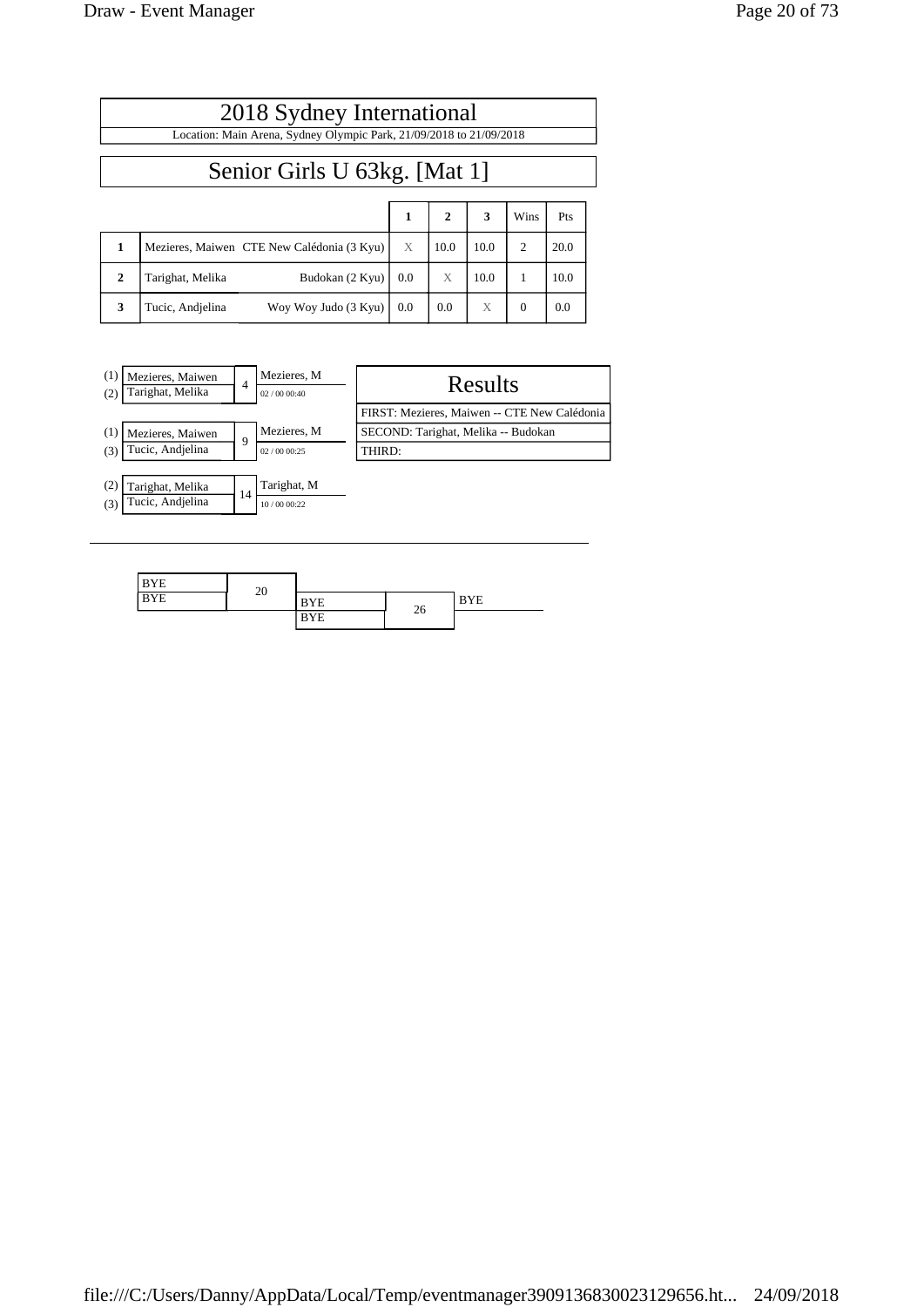| 2018 Sydney International                                                                                                     |                                                                     |  |  |  |  |  |  |  |  |
|-------------------------------------------------------------------------------------------------------------------------------|---------------------------------------------------------------------|--|--|--|--|--|--|--|--|
|                                                                                                                               | Location: Main Arena, Sydney Olympic Park, 21/09/2018 to 21/09/2018 |  |  |  |  |  |  |  |  |
| Senior Boys U 32kg. [Mat 3]                                                                                                   |                                                                     |  |  |  |  |  |  |  |  |
| Weightman, J<br>(1)<br>Carpenter, Ethan<br>UNSW Judo (3 Kyu)<br>Zoo Judo (3 Kyu)<br>Weightman, Joshua<br>00 / 11 01:02<br>(2) | Results                                                             |  |  |  |  |  |  |  |  |
| Weightman, J<br>(1)<br>Carpenter, Ethan<br>UNSW Judo (3 Kyu)                                                                  | FIRST: Weightman, Joshua -- Zoo Judo<br>SECOND:                     |  |  |  |  |  |  |  |  |
| Zoo Judo (3 Kyu)<br>Weightman, Joshua<br>(2)<br>00/1000:41                                                                    |                                                                     |  |  |  |  |  |  |  |  |

| Carpenter, Ethan      |    |  |
|-----------------------|----|--|
| (2) Weightman, Joshua | 10 |  |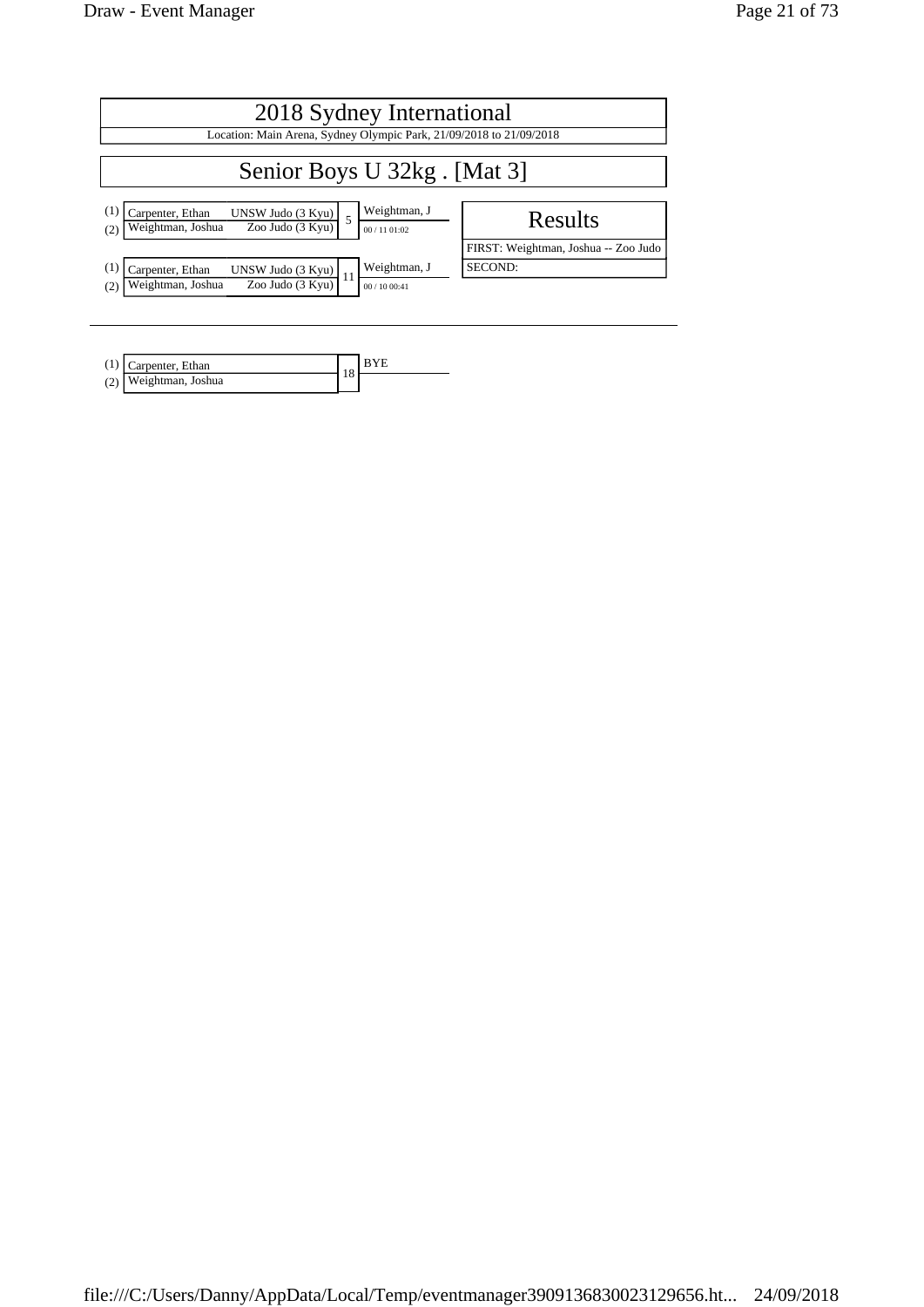

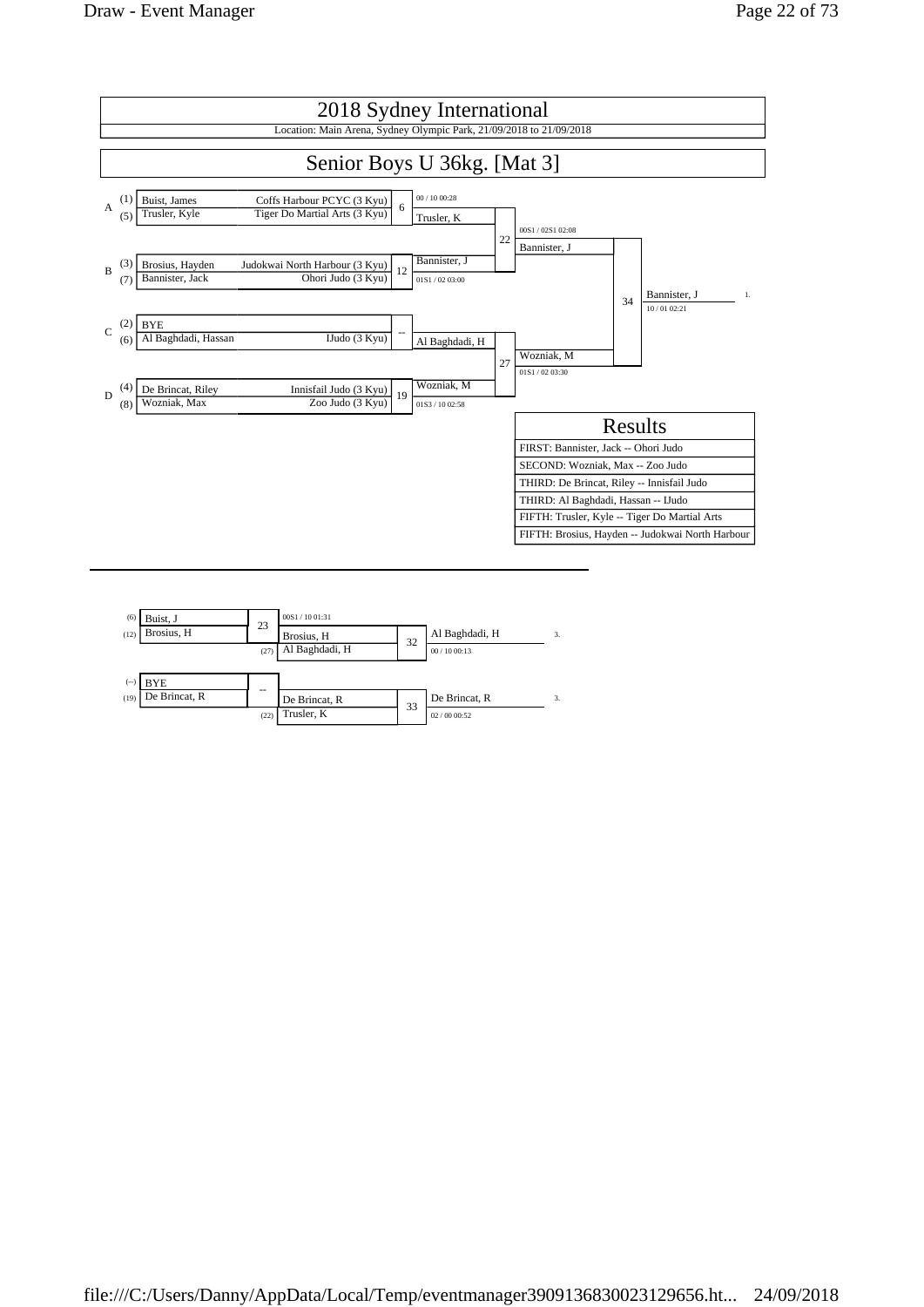

SECOND: Tong, Kelian -- Judo International THIRD: Tournier, Timeo -- Judo International THIRD: Chichemanian, Tom -- CTE New Caledonia

SEVENTH: Hnauane-Mazzeo, Kenzo -- Judo Caledonien SEVENTH: Kontos, Zack -- Senshi Academy

FIFTH: Raif, Elijah -- UNSW Judo FIFTH: Bell, Jake -- Olympia Judo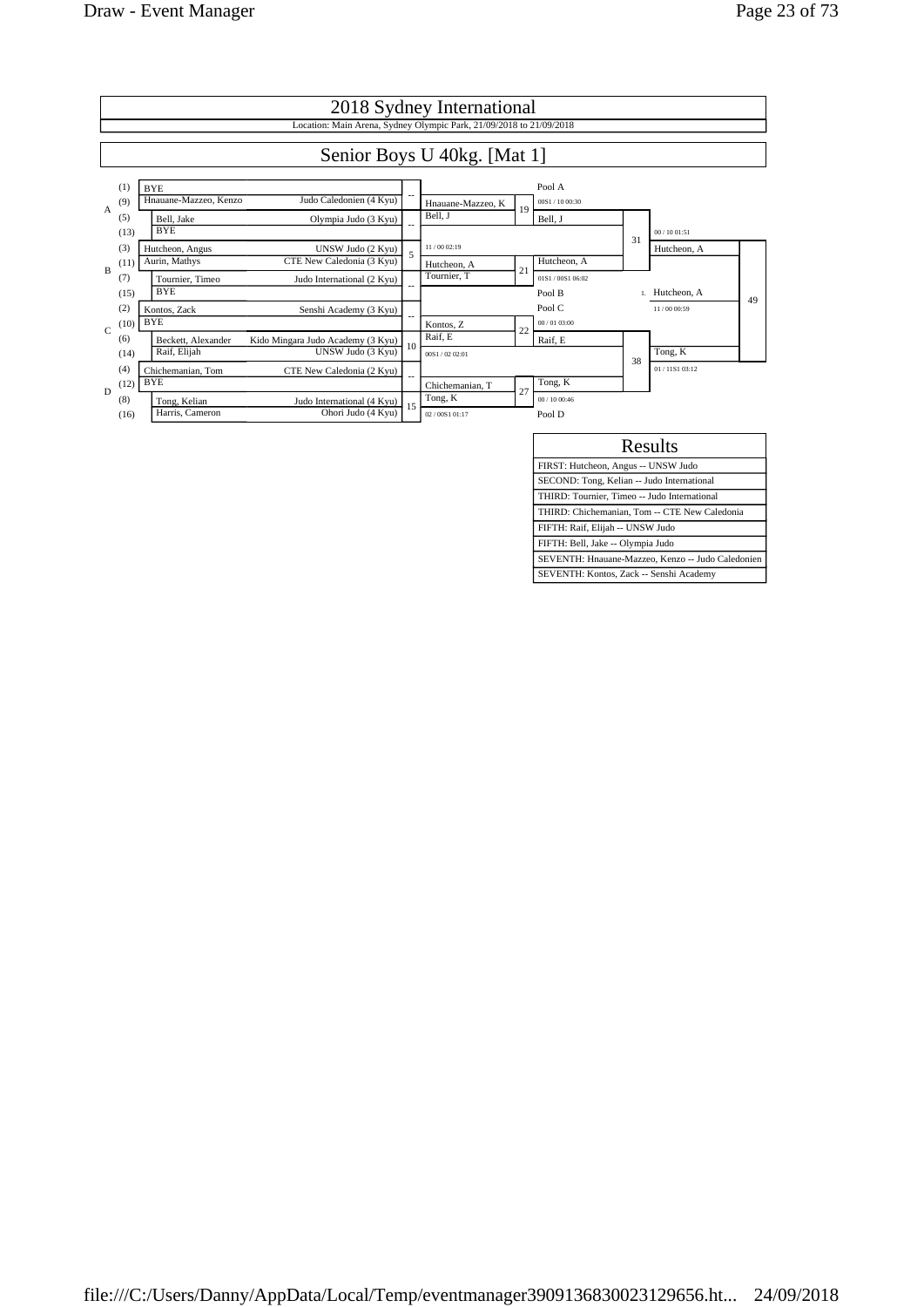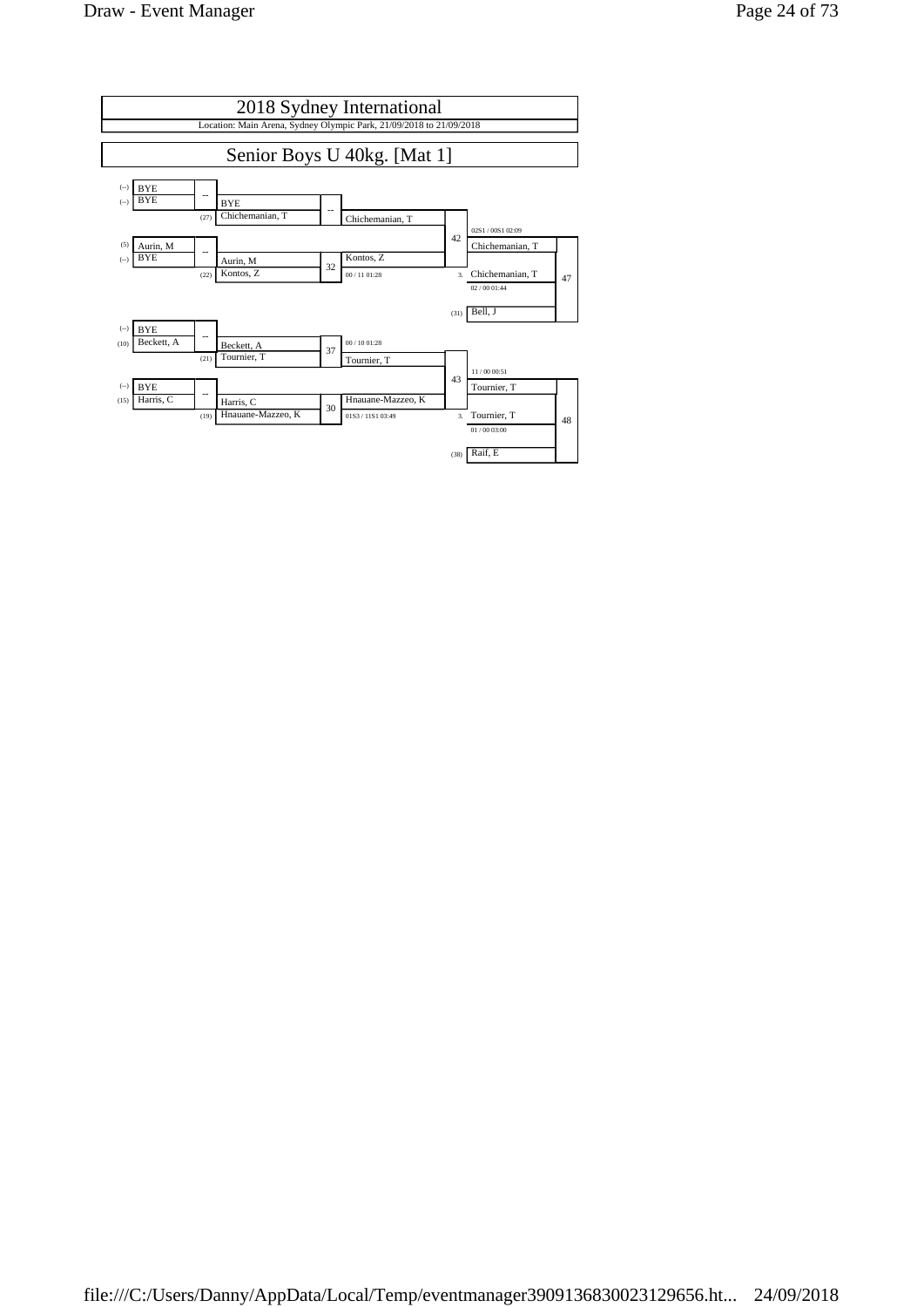|                | 2018 Sydney International                                           |                                                                                                 |                |                                |   |                         |    |                 |    |  |  |
|----------------|---------------------------------------------------------------------|-------------------------------------------------------------------------------------------------|----------------|--------------------------------|---|-------------------------|----|-----------------|----|--|--|
|                | Location: Main Arena, Sydney Olympic Park, 21/09/2018 to 21/09/2018 |                                                                                                 |                |                                |   |                         |    |                 |    |  |  |
|                | Senior Boys U 45kg. [Mat 2]                                         |                                                                                                 |                |                                |   |                         |    |                 |    |  |  |
| $\overline{A}$ | (1)<br>(9)                                                          | Hosna, Yanis<br>CTE New Calédonia (3 Kyu)<br>Ohori Judo (3 Kyu)<br>Cloete, Ilan                 |                | 00/01 03:00<br>Cloete, I       |   | Pool A<br>10/00 00:49   |    |                 |    |  |  |
|                | (5)<br>(13)                                                         | <b>BYE</b><br>Georgiadis, Adrian<br>Olympia Judo (2 Kyu)                                        |                | Georgiadis, A                  | 6 | Cloete, I               | 11 | 10S1/00 05:56   |    |  |  |
| B              | (3)<br>(11)                                                         | Katz, Dylan<br>UNSW Judo (2 Kyu)<br><b>BYE</b>                                                  |                | Katz, D                        | 3 | Katz, D                 |    | Cloete, I       |    |  |  |
|                | (7)<br>(15)                                                         | CTE New Caledonia (2 Kyu)<br>Di Martino, Sacha<br><b>BYE</b>                                    |                | Di Martino, S                  |   | 01/0082 03:42<br>Pool B |    | 1. Cloete, I    | 25 |  |  |
| $\mathcal{C}$  | (2)<br>(10)                                                         | UNSW Judo (3 Kyu)<br>Joshi, Manas<br><b>BYE</b>                                                 |                | Joshi, M                       | 4 | Pool C<br>00/1000:16    |    | 01/00 03:00     |    |  |  |
|                | (6)<br>(14)                                                         | <b>BYE</b><br>Braconnier, Ewen<br>CTE New Calédonia (2 Kyu)                                     |                | Braconnier, E                  |   | Braconnier, E           | 12 | Braconnier, E   |    |  |  |
| D              | (4)<br>(12)                                                         | Edwards, Phoenix<br>Budokan (3 Kyu)<br><b>BYE</b>                                               |                | Edwards, P                     | 7 | Taramarcaz, M           |    | 01S1 / 00.03:00 |    |  |  |
|                | (8)<br>(16)                                                         | Taramarcaz, Maxime<br>CTE New Caledonia (2 Kyu)<br>Taketani Judo Academy (3 Kyu)<br>Forbes, Jed | $\overline{2}$ | Taramarcaz, M<br>10/00S1 01:08 |   | 00/1000:11<br>Pool D    |    |                 |    |  |  |

| Results                                        |  |  |  |  |  |  |
|------------------------------------------------|--|--|--|--|--|--|
| FIRST: Cloete, Ilan -- Ohori Judo              |  |  |  |  |  |  |
| SECOND: Braconnier, Ewen -- CTE New Calédonia  |  |  |  |  |  |  |
| THIRD: Taramarcaz, Maxime -- CTE New Caledonia |  |  |  |  |  |  |
| THIRD: Katz, Dylan -- UNSW Judo                |  |  |  |  |  |  |
| FIFTH: Di Martino, Sacha -- CTE New Caledonia  |  |  |  |  |  |  |
| FIFTH: Edwards, Phoenix -- Budokan             |  |  |  |  |  |  |
| SEVENTH: Forbes, Jed -- Taketani Judo Academy  |  |  |  |  |  |  |
| SEVENTH: Joshi, Manas -- UNSW Judo             |  |  |  |  |  |  |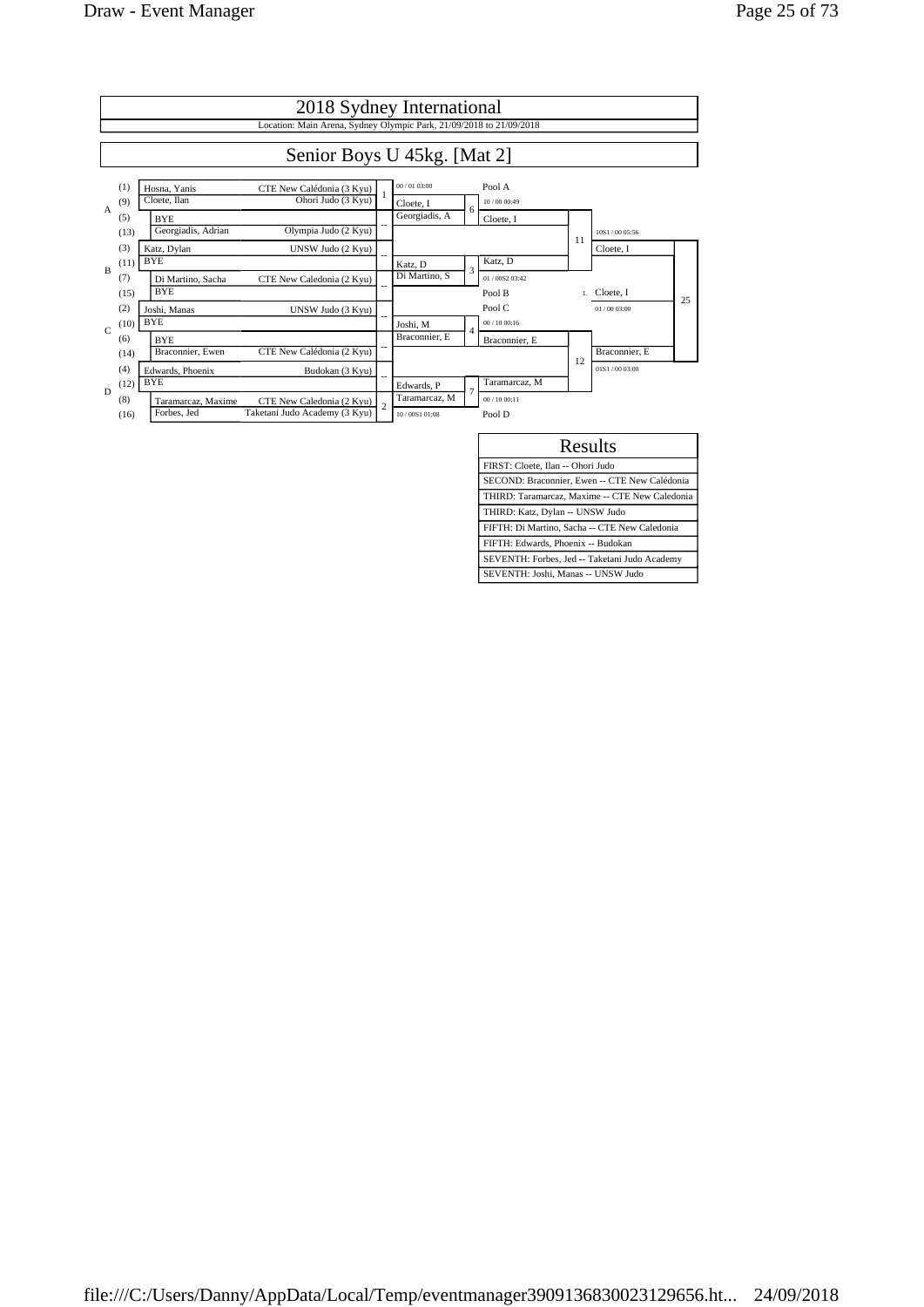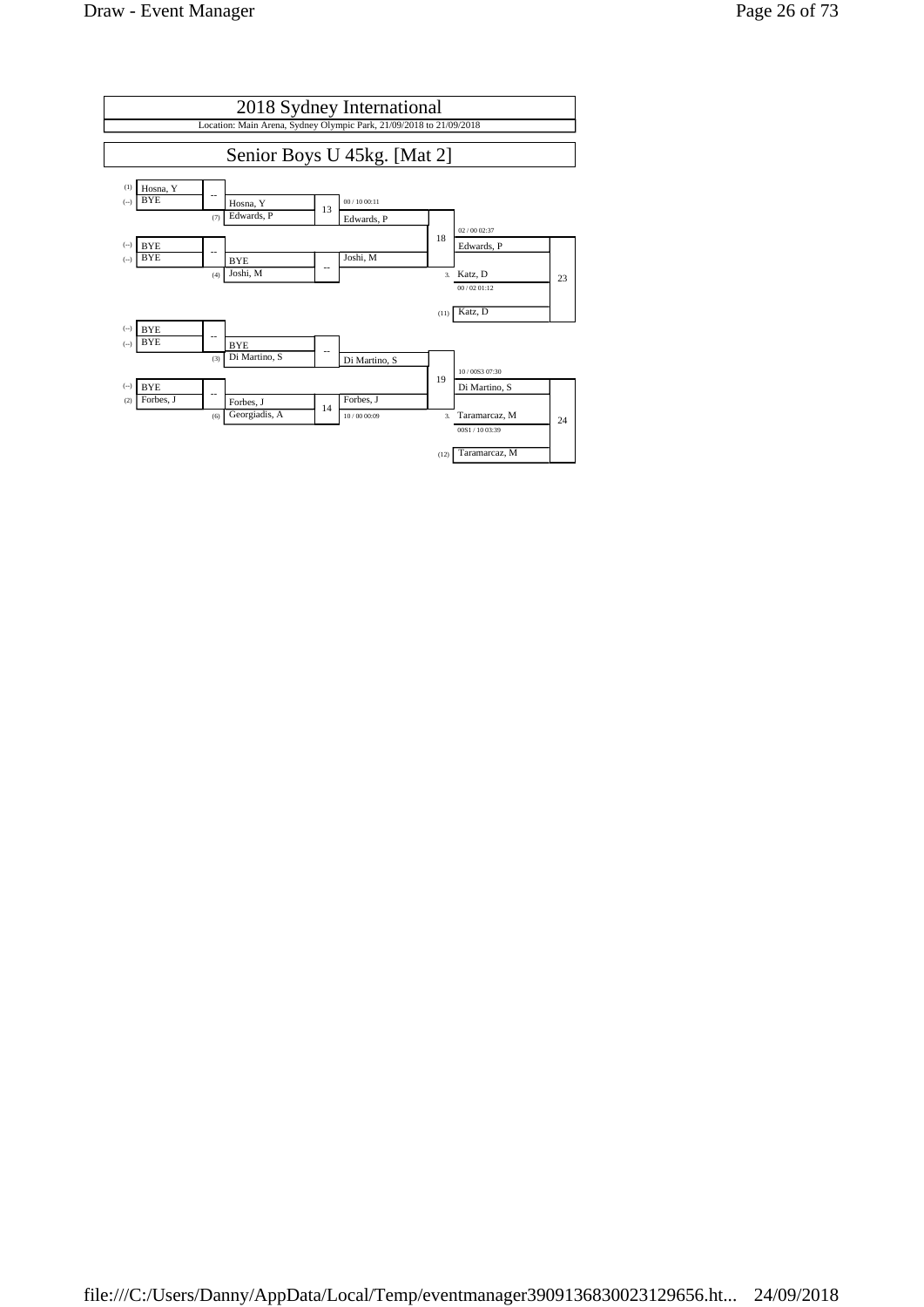

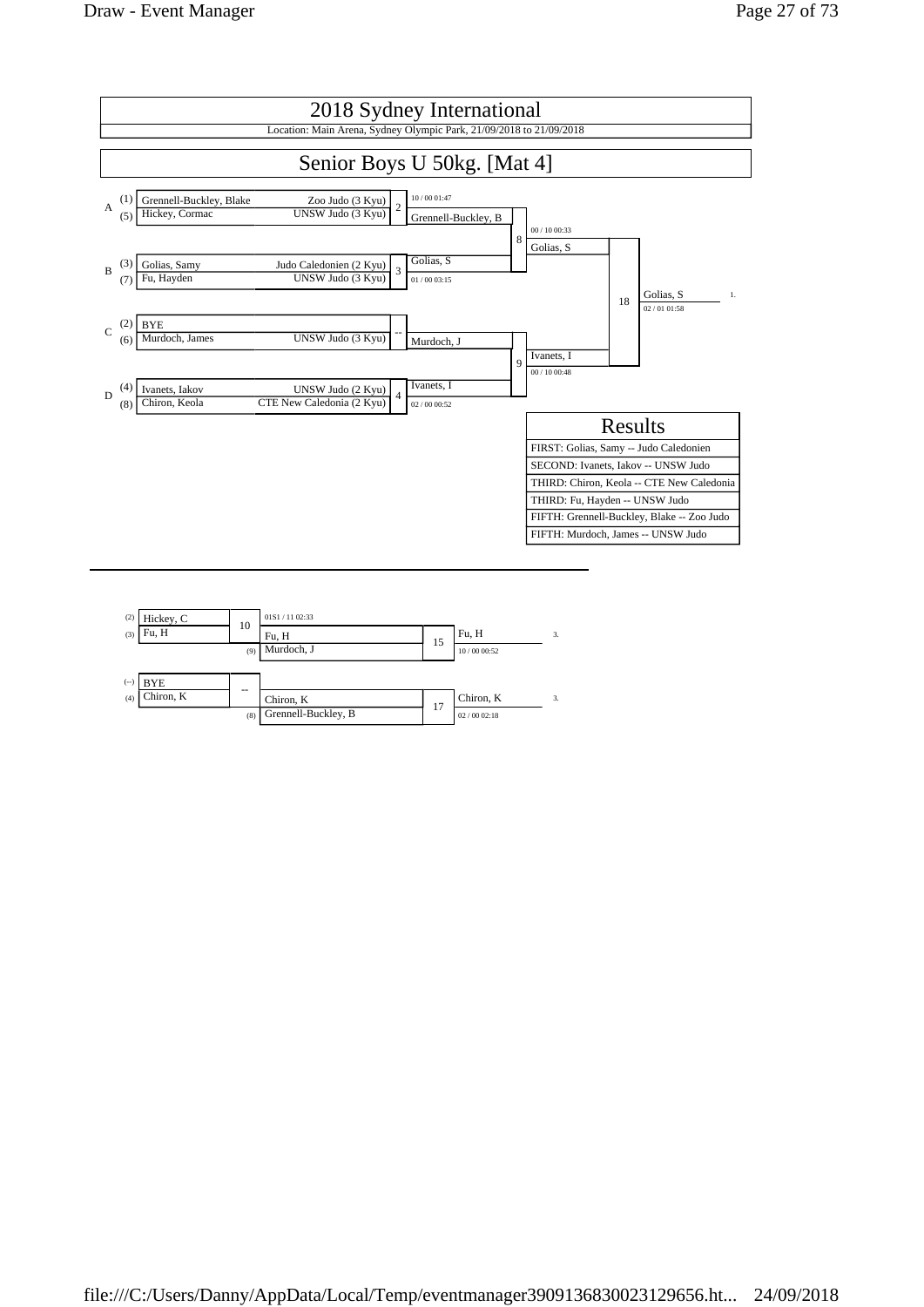|             | 2018 Sydney International                                           |                                   |                                                                        |              |                                        |    |                                               |    |                          |
|-------------|---------------------------------------------------------------------|-----------------------------------|------------------------------------------------------------------------|--------------|----------------------------------------|----|-----------------------------------------------|----|--------------------------|
|             | Location: Main Arena, Sydney Olympic Park, 21/09/2018 to 21/09/2018 |                                   |                                                                        |              |                                        |    |                                               |    |                          |
|             |                                                                     |                                   |                                                                        |              | Senior Boys U 55kg. [Mat 2]            |    |                                               |    |                          |
| A           |                                                                     | Berta, Adam<br>Yuldashev, Ali     | Judo International (4 Kyu)<br>Budokan (2 Kyu)                          | 5            | 10/00 00:28<br>Berta, A                | 10 | 02/00 01:31                                   |    |                          |
| B           | (3)<br>(7)                                                          | Tournay, Tristan<br><b>BYE</b>    | Judo Caledonien (3 Kyu)                                                |              | Tournay, T                             |    | Berta, A                                      |    | Herrick (Te Rauna), D 1. |
| $\mathbf C$ | (6)                                                                 | Herrick (Te Rauna), Diadre        | Henkada (2 Kyu)<br>Sompayrac--Musset, Noan Judo Club Mont Dore (3 Kyu) | 8            | 02 / 00 01:24<br>Herrick (Te Rauna), D | 15 | Herrick (Te Rauna), D                         | 22 | 00/02.01:16              |
| D           | (4)<br>(8)                                                          | Wang, Junkai<br>Marcuzzo, Antoine | Budokan (4 Kyu)<br>CTE New Calédonia (3 Kyu)                           | $\mathbf{Q}$ | Marcuzzo, A<br>00 / 02S1 02:43         |    | 10/00S1 01:30                                 |    |                          |
|             |                                                                     |                                   |                                                                        |              |                                        |    |                                               |    | Results                  |
|             |                                                                     |                                   |                                                                        |              |                                        |    | FIRST: Herrick (Te Rauna), Diadre -- Henkada  |    |                          |
|             |                                                                     |                                   |                                                                        |              |                                        |    | SECOND: Berta, Adam -- Judo International     |    |                          |
|             |                                                                     |                                   |                                                                        |              |                                        |    | THIRD: Wang, Junkai -- Budokan                |    |                          |
|             |                                                                     |                                   |                                                                        |              |                                        |    | THIRD: Yuldashev, Ali -- Budokan              |    |                          |
|             |                                                                     |                                   |                                                                        |              |                                        |    | FIFTH: Tournay, Tristan -- Judo Caledonien    |    |                          |
|             |                                                                     |                                   |                                                                        |              |                                        |    | FIFTH: Marcuzzo, Antoine -- CTE New Calédonia |    |                          |
|             |                                                                     |                                   |                                                                        |              |                                        |    |                                               |    |                          |
|             |                                                                     |                                   |                                                                        |              |                                        |    |                                               |    |                          |

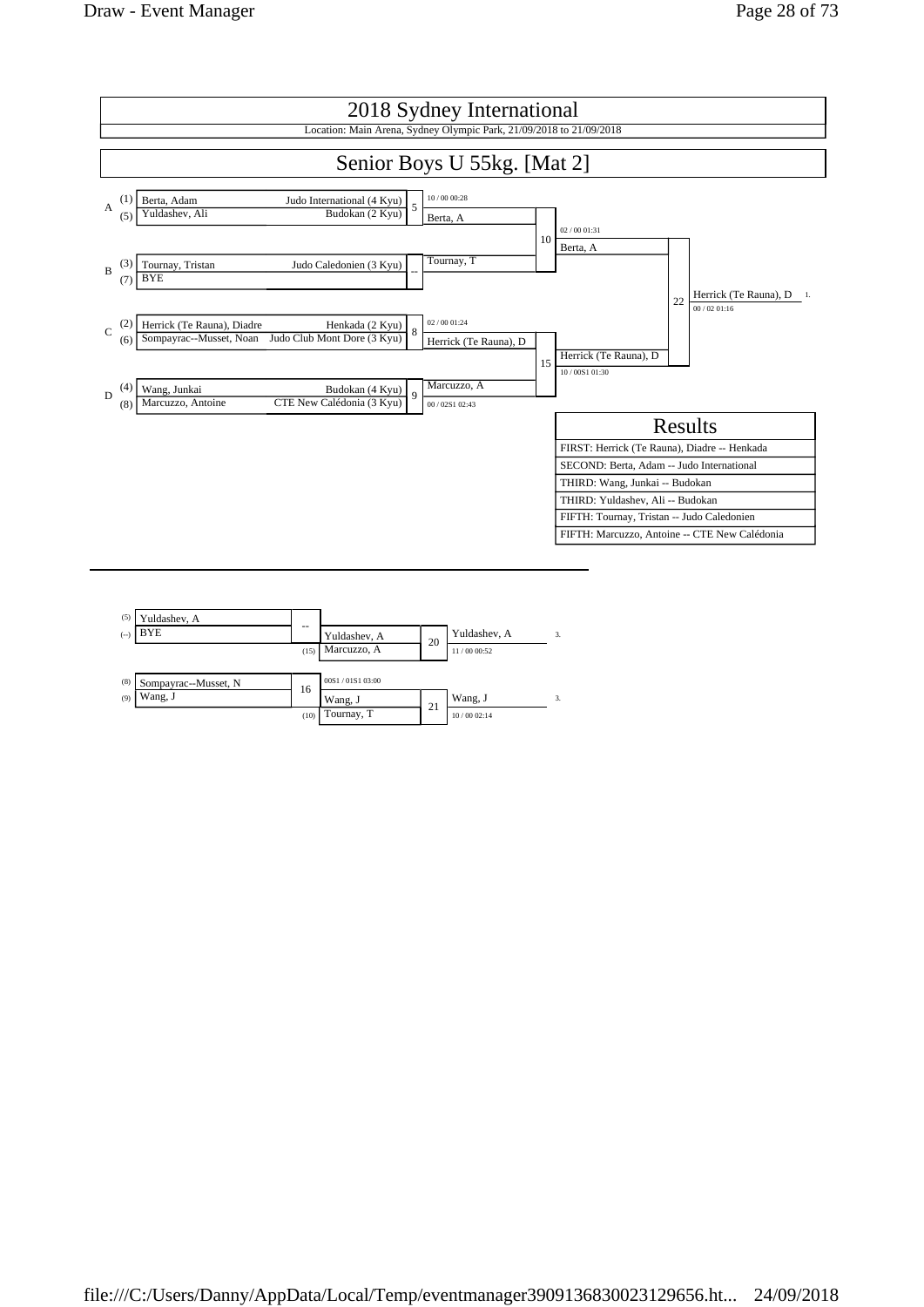

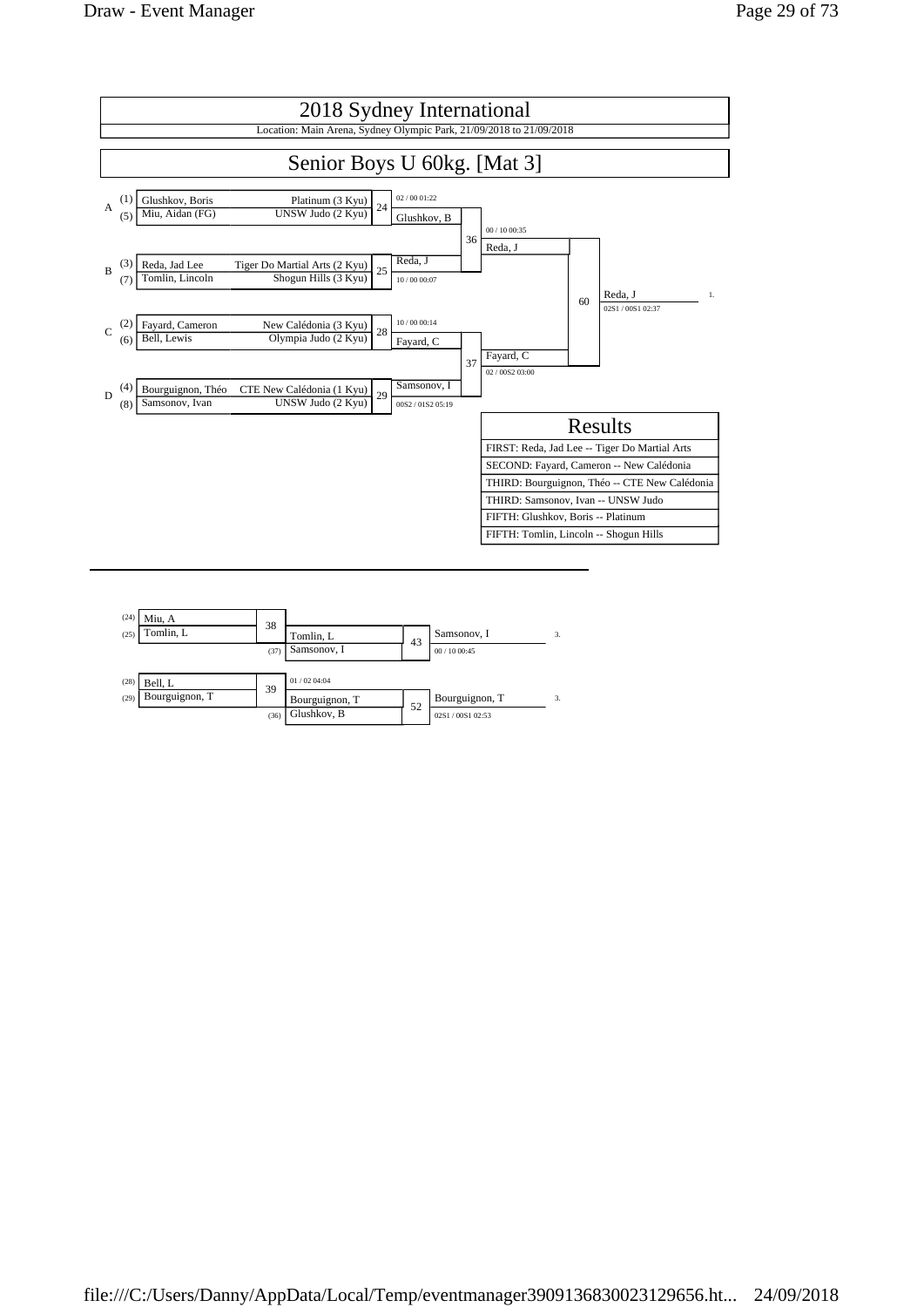|              | 2018 Sydney International                                                                                                                                                                                                      |      |      |     |          |      |  |
|--------------|--------------------------------------------------------------------------------------------------------------------------------------------------------------------------------------------------------------------------------|------|------|-----|----------|------|--|
|              | Location: Main Arena, Sydney Olympic Park, 21/09/2018 to 21/09/2018<br>Senior Boys U 66kg. [Mat 3]<br>3<br>1<br>$\mathbf{2}$<br>Pts<br>Wins<br>X<br>0.0<br>10.0<br>1<br>10.0<br>Vugdalic, Mak<br>Tiger Do Martial Arts (2 Kyu) |      |      |     |          |      |  |
|              |                                                                                                                                                                                                                                |      |      |     |          |      |  |
|              |                                                                                                                                                                                                                                |      |      |     |          |      |  |
| 1            |                                                                                                                                                                                                                                |      |      |     |          |      |  |
| $\mathbf{2}$ | Nightingale, Axel<br>Traralgon Judo (2 Kyu)                                                                                                                                                                                    | 0.0  | X    | 0.0 | $\Omega$ | 0.0  |  |
| 3            | Nabulsi, Zach<br>Traralgon Judo (2 Kyu)                                                                                                                                                                                        | 10.0 | 10.0 | X   | 2        | 20.0 |  |

| (1)<br>Vugdalic, Mak<br>Nightingale, Axel<br>(2) | 41 | Vugdalic, M<br>10/00S1 00:42 | Results                                        |
|--------------------------------------------------|----|------------------------------|------------------------------------------------|
|                                                  |    |                              | FIRST: Nabulsi, Zach -- Traralgon Judo         |
| (1)<br>Vugdalic, Mak                             |    | Nabulsi, Z                   | SECOND: Vugdalic, Mak -- Tiger Do Martial Arts |
| Nabulsi, Zach<br>(3)                             | 46 | 00S3 / 11 02:23              | THIRD:                                         |
|                                                  |    |                              |                                                |
| (2)<br>Nightingale, Axel                         | 30 | Nabulsi, Z                   |                                                |
| Nabulsi, Zach<br>(3)                             |    | 00S2 / 10S1 01:17            |                                                |

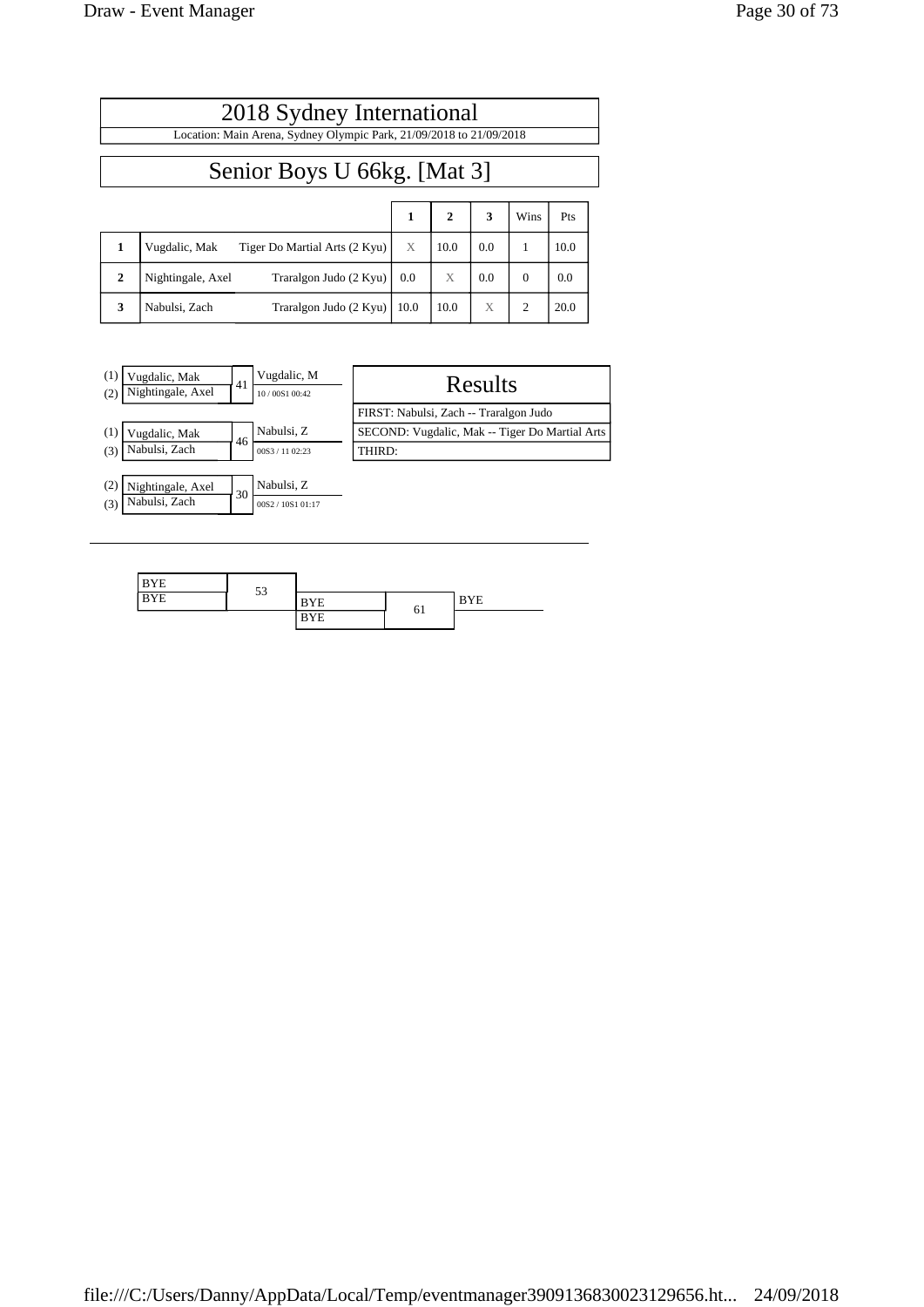

| (5)  | Tomlin, H     | 20   | 00/0200:28      |    |                 |    |
|------|---------------|------|-----------------|----|-----------------|----|
| (7)  | Simons, G     |      | Simons, G       | 26 | Roddom, B       |    |
|      |               | (19) | Roddom, B       |    | 00 / 10 00:37   |    |
|      |               |      |                 |    |                 |    |
| (12) | Mau-Pohiva, J | 22   | 01S3 / 11 04:59 |    |                 |    |
| (13) | Falevalu, P   |      | Falevalu, P     | 27 | Falevalu, P     | 3. |
|      |               | (14) | Watson, C       |    | 10S1/00S2 02:29 |    |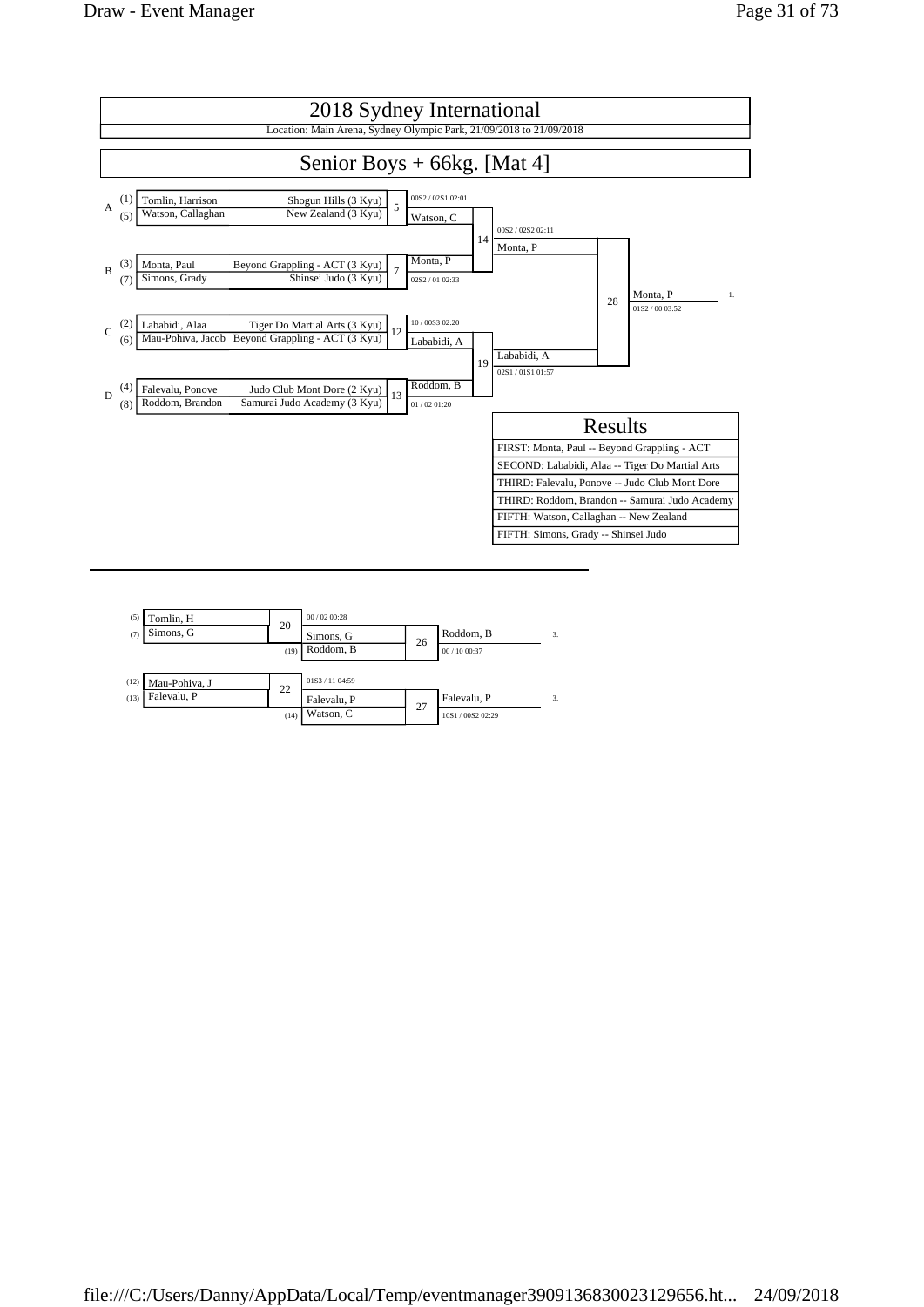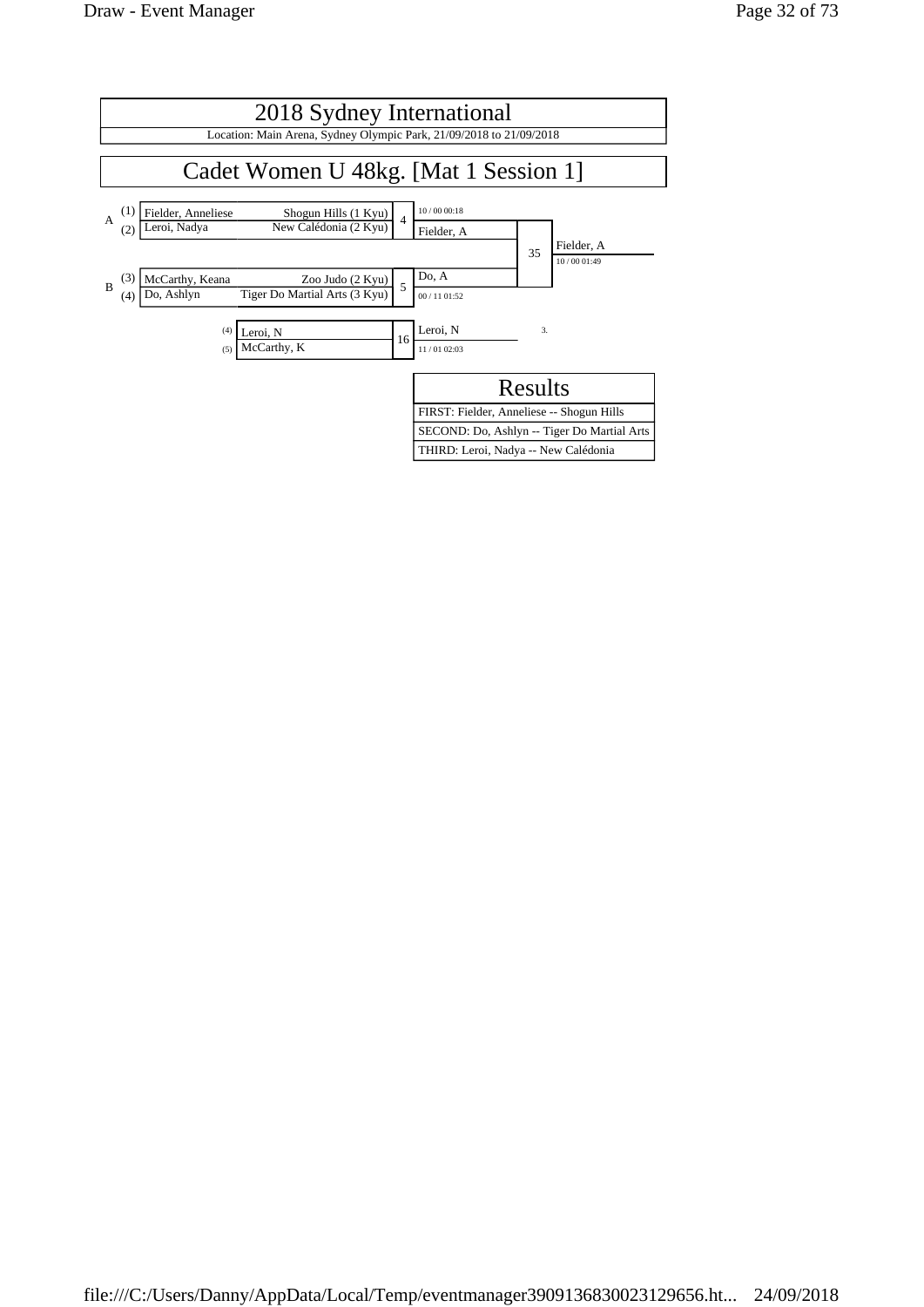| 2018 Sydney International                                                                                                           |                                            |
|-------------------------------------------------------------------------------------------------------------------------------------|--------------------------------------------|
| Location: Main Arena, Sydney Olympic Park, 21/09/2018 to 21/09/2018                                                                 |                                            |
| Cadet Women U 52kg. [Mat 2 Session 1]                                                                                               |                                            |
| Omo Perraut, C<br>(1)<br>Omo Perraut, Chloé New Calédonia (1 Kyu) 33<br>Budokan (4 Kyu)<br>Vumbaca, Jacinta<br>10/00S1 00:53<br>(2) | Results                                    |
|                                                                                                                                     | FIRST: Omo Perraut, Chloé -- New Calédonia |
| Omo Perraut, C<br>(1)<br>Omo Perraut, Chloé New Calédonia (1 Kyu)<br>46                                                             | SECOND:                                    |
| Budokan (4 Kyu)<br>Vumbaca, Jacinta<br>(2)<br>10/00 00:12                                                                           |                                            |

| (1) Omo Perraut, Chloé |  |
|------------------------|--|
| (2) Vumbaca, Jacinta   |  |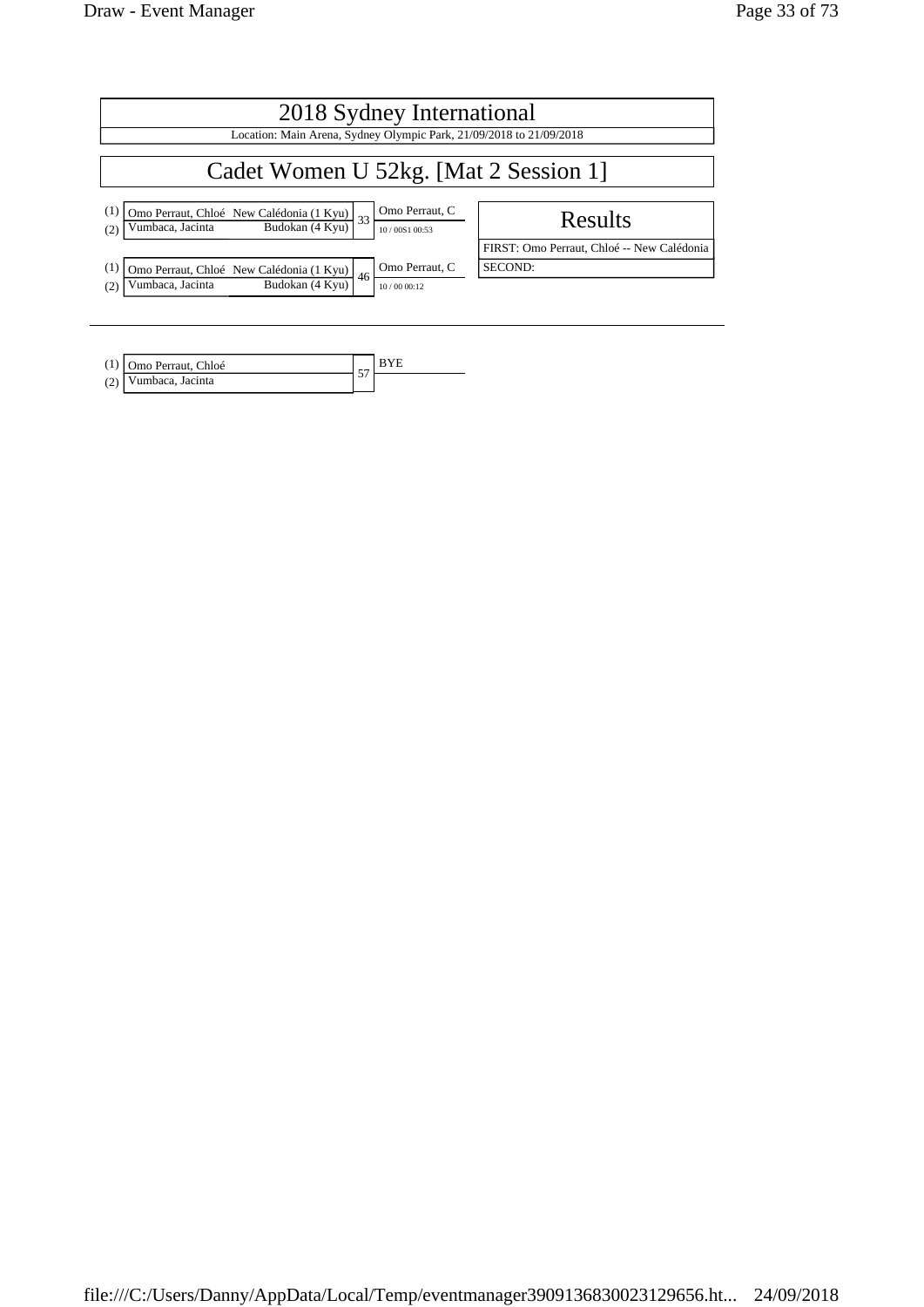$\overline{\phantom{a}}$ 

|              | 2018 Sydney International                                           |      |              |      |          |      |  |  |
|--------------|---------------------------------------------------------------------|------|--------------|------|----------|------|--|--|
|              | Location: Main Arena, Sydney Olympic Park, 21/09/2018 to 21/09/2018 |      |              |      |          |      |  |  |
|              | Cadet Women U 57kg. [Mat 2 Session 1]                               |      |              |      |          |      |  |  |
|              |                                                                     | 1    | $\mathbf{2}$ | 3    | Wins     | Pts  |  |  |
|              | Tavita, Tess<br>New Calédonia (1 Kyu)                               | X    | 0.0          | 10.0 | 1        | 10.0 |  |  |
| $\mathbf{2}$ | Judo International (1 Kyu)<br>Middleton, Saya                       | 10.0 | X            | 10.0 | 2        | 20.0 |  |  |
| 3            | Resilience Training Centre (2 Kyu)<br>Rametta, Ryley                | 0.0  | 0.0          | X    | $\Omega$ | 0.0  |  |  |

|   |               |                                  |   |     | Wins | Pts  |
|---|---------------|----------------------------------|---|-----|------|------|
|   | Waye, Kaitlyn | Seven Hills RSL (3 Kyu)          | X | 0.0 |      | 0.0  |
| 5 | Hobby, Olivia | Parafield Gardens (2 Kyu)   10.0 |   | Χ   |      | 10.0 |



| $-$ |                               |               |    |     |
|-----|-------------------------------|---------------|----|-----|
| .   | -<br>$\overline{\phantom{a}}$ | $-$           |    | --- |
|     |                               | $\sim$ $\sim$ | 40 |     |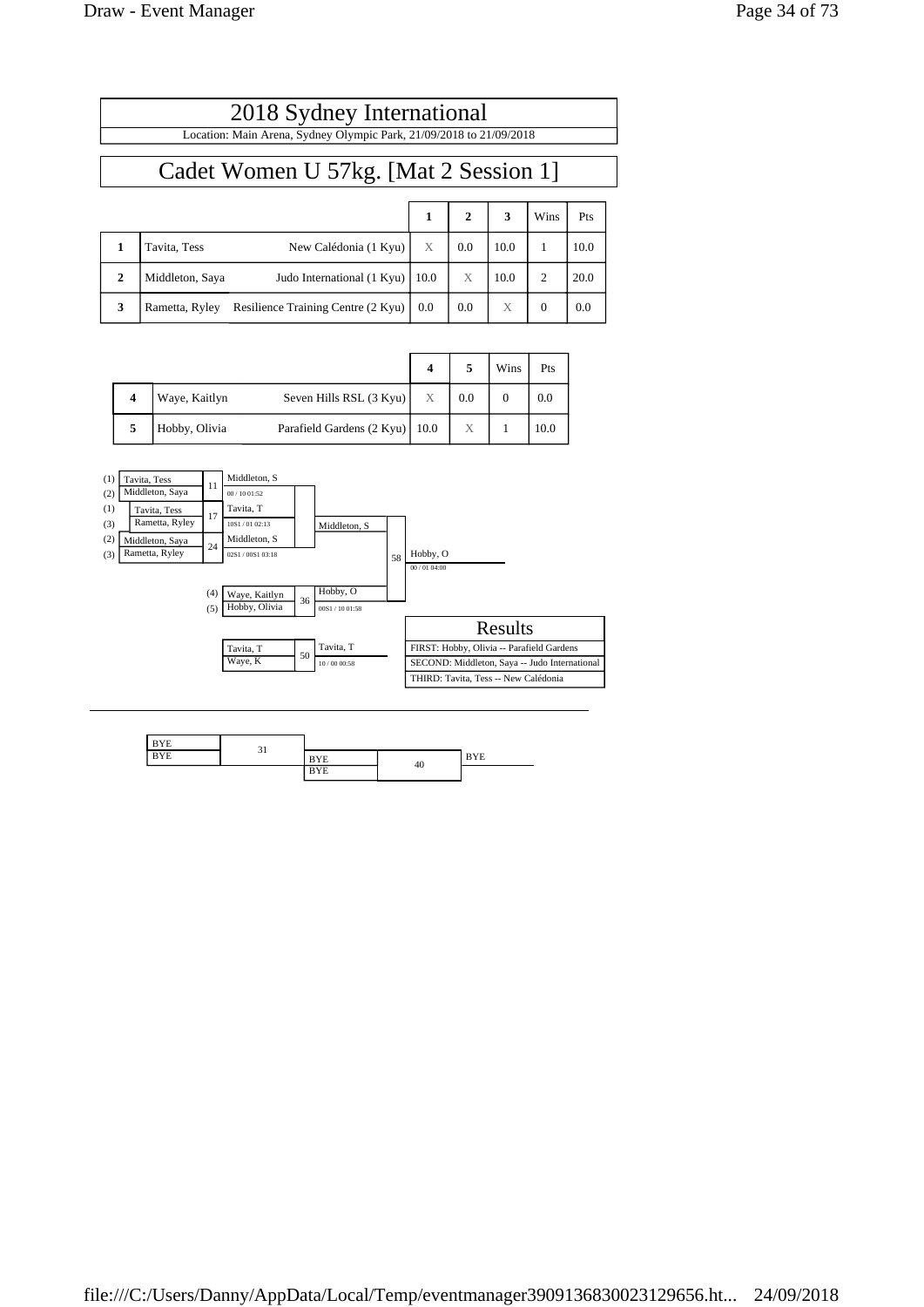|                                       | 2018 Sydney International<br>Location: Main Arena, Sydney Olympic Park, 21/09/2018 to 21/09/2018 |     |              |      |          |      |  |  |  |
|---------------------------------------|--------------------------------------------------------------------------------------------------|-----|--------------|------|----------|------|--|--|--|
| Cadet Women U 63kg. [Mat 4 Session 1] |                                                                                                  |     |              |      |          |      |  |  |  |
|                                       |                                                                                                  | 1   | $\mathbf{2}$ | 3    | Wins     | Pts  |  |  |  |
| 1                                     | Kelso, Ella Bianca<br>Gisborne Judo (2 Kyu)                                                      | X   | 10.0         | 10.0 | 2        | 20.0 |  |  |  |
| $\mathbf{2}$                          | Judokwai North Harbour (1 Kyu)<br>Jones, Cristyn                                                 | 0.0 | X            | 10.0 | 1        | 10.0 |  |  |  |
| 3                                     | Shogun Hills (1 Kyu)<br>Taylor-Byrnes, Alex                                                      | 0.0 | 0.0          | X    | $\Omega$ | 0.0  |  |  |  |

|                     |                  |                                                | $\boldsymbol{4}$ |                  | Wins | Pts  |
|---------------------|------------------|------------------------------------------------|------------------|------------------|------|------|
| $\overline{\bf{4}}$ |                  | Wightman, Indi Coffs Harbour PCYC Judo (3 Kyu) | X                | 0.0              |      | 0.0  |
|                     | Brothers, Saskia | Budokan $(1$ Kyu $)$ 10.0                      |                  | $\boldsymbol{X}$ |      | 10.0 |



| ---        | $\sim$ |     |        |          |
|------------|--------|-----|--------|----------|
| ---<br>BYE | --     | --- | $\sim$ | 7.77<br> |
|            |        |     | 28     |          |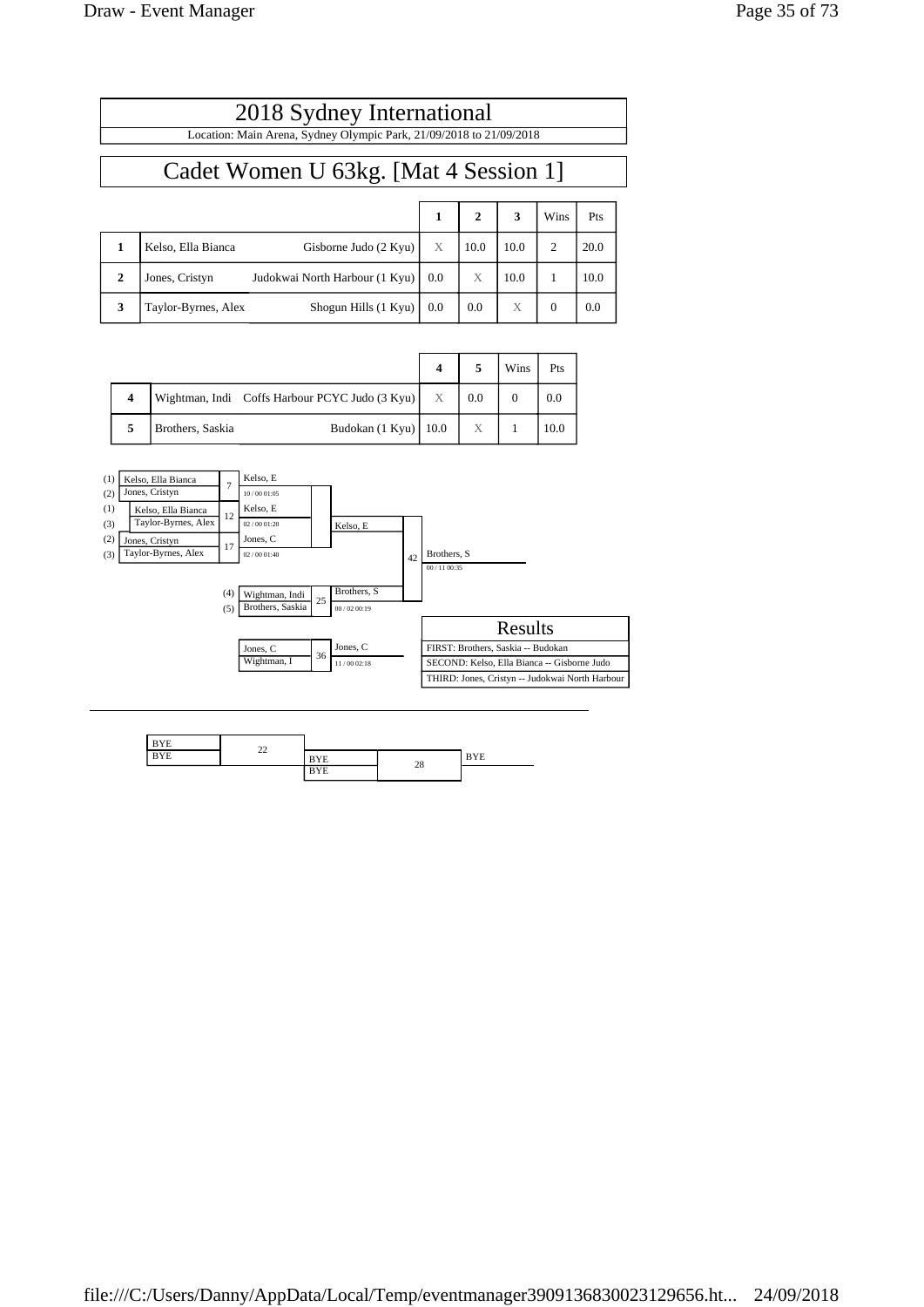|              | 2018 Sydney International<br>Location: Main Arena, Sydney Olympic Park, 21/09/2018 to 21/09/2018 |                             |      |              |     |                |      |  |  |
|--------------|--------------------------------------------------------------------------------------------------|-----------------------------|------|--------------|-----|----------------|------|--|--|
|              | Cadet Women U 70 kg and $+$ 70 kg. [Mat 3 Session 1]                                             |                             |      |              |     |                |      |  |  |
|              |                                                                                                  |                             | 1    | $\mathbf{2}$ | 3   | Wins           | Pts  |  |  |
|              | Taylor, Tamii                                                                                    | Shinsei Judo (2 Kyu)        | X    | 0.0          | 0.0 | $\Omega$       | 0.0  |  |  |
| $\mathbf{2}$ | Lebon, Marine                                                                                    | Judo Club Mont Dore (1 Kyu) | 10.0 | X            | 0.0 |                | 10.0 |  |  |
| 3            | Swan, Maria                                                                                      | UWA Judo (1 Kyu)            | 10.0 | 10.0         | X   | $\mathfrak{D}$ | 20.0 |  |  |

| (1)<br>(2) | Taylor, Tamii<br>Lebon, Marine | 21 | Lebon, M<br>00/1000:31 | Results                                      |
|------------|--------------------------------|----|------------------------|----------------------------------------------|
|            |                                |    |                        | FIRST: Swan, Maria -- UWA Judo               |
| (1)        | Taylor, Tamii                  | 28 | Swan, M                | SECOND: Lebon, Marine -- Judo Club Mont Dore |
| (3)        | Swan, Maria                    |    | 00/1001:06             | THIRD:                                       |
|            |                                |    |                        |                                              |
| (2)        | Lebon, Marine                  | 36 | Swan, M                |                                              |
| (3)        | Swan, Maria                    |    | 00/1000:44             |                                              |

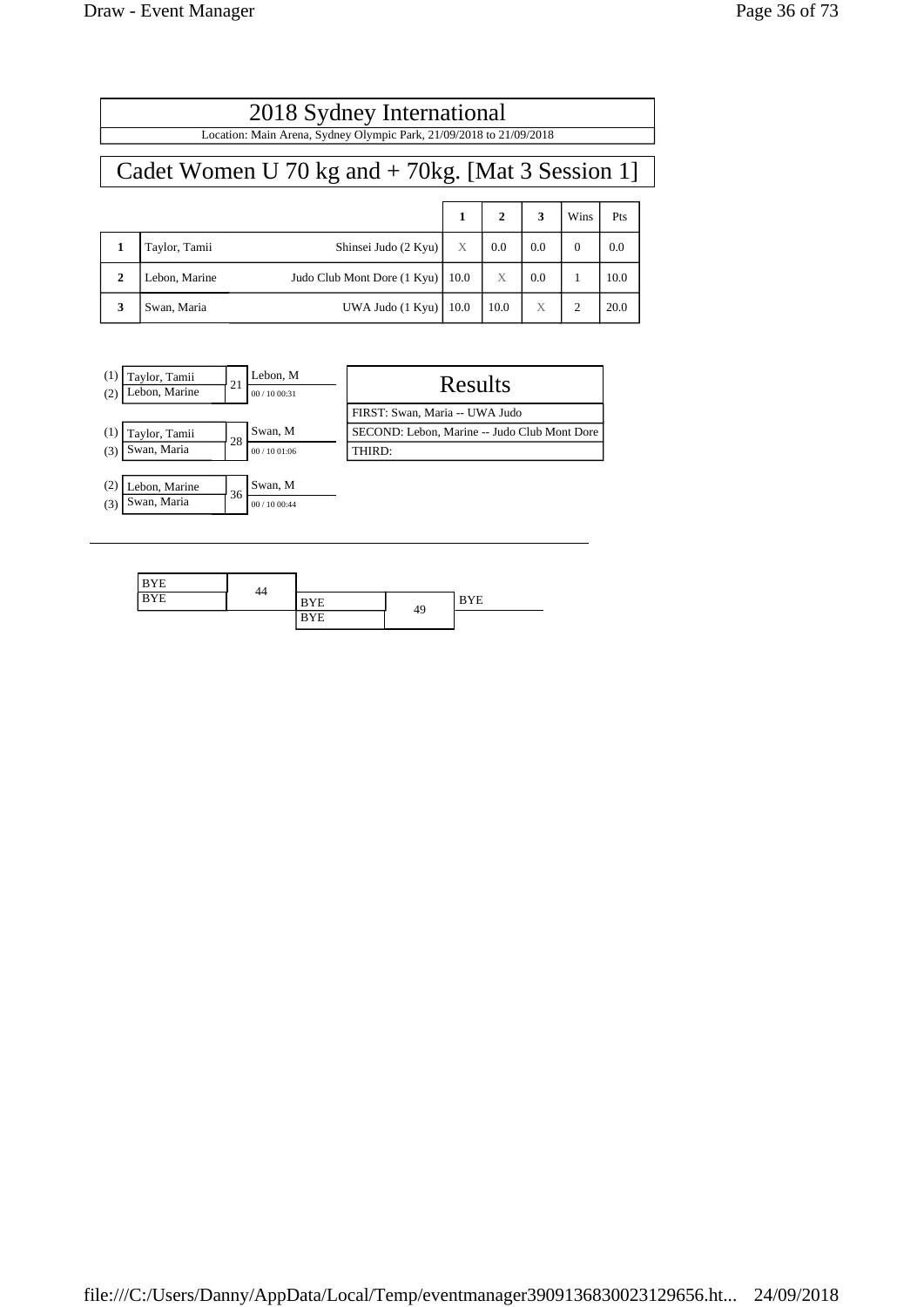| 2018 Sydney International                                           |                                              |      |              |     |          |      |  |
|---------------------------------------------------------------------|----------------------------------------------|------|--------------|-----|----------|------|--|
| Location: Main Arena, Sydney Olympic Park, 21/09/2018 to 21/09/2018 |                                              |      |              |     |          |      |  |
| Cadet Men U 50kg. [Mat 2 Session 1]                                 |                                              |      |              |     |          |      |  |
|                                                                     |                                              | 1    | $\mathbf{2}$ | 3   | Wins     | Pts  |  |
| 1                                                                   | Ali Said, Kilian CTE New Caledonia (1 Kyu)   | X    | 10.0         | 0.0 | 1        | 10.0 |  |
| $\mathbf{2}$                                                        | Simmonds, Alex Coffs Harbour PCYC (3 Kyu)    | 0.0  | X            | 0.0 | $\Omega$ | 0.0  |  |
| 3                                                                   | Stuart, Caine<br>Eltham/Preston Judo (1 Kyu) | 10.0 | 10.0         | X   | 2        | 20.0 |  |

| (1)<br>(2) | Ali Said, Kilian<br>Simmonds, Alex | 22 | Ali Said, K<br>11/00 02:01 | Results                                       |
|------------|------------------------------------|----|----------------------------|-----------------------------------------------|
|            |                                    |    |                            | FIRST: Stuart, Caine -- Eltham/Preston Judo   |
| (1)        | Ali Said, Kilian                   | 30 | Stuart, C                  | SECOND: Ali Said, Kilian -- CTE New Caledonia |
| (3)        | Stuart, Caine                      |    | 00 / 02S1 02:23            | THIRD:                                        |
|            |                                    |    |                            |                                               |
| (2)        | Simmonds, Alex                     | 39 | Stuart, C                  |                                               |
| (3)        | Stuart, Caine                      |    | 00/1000:22                 |                                               |

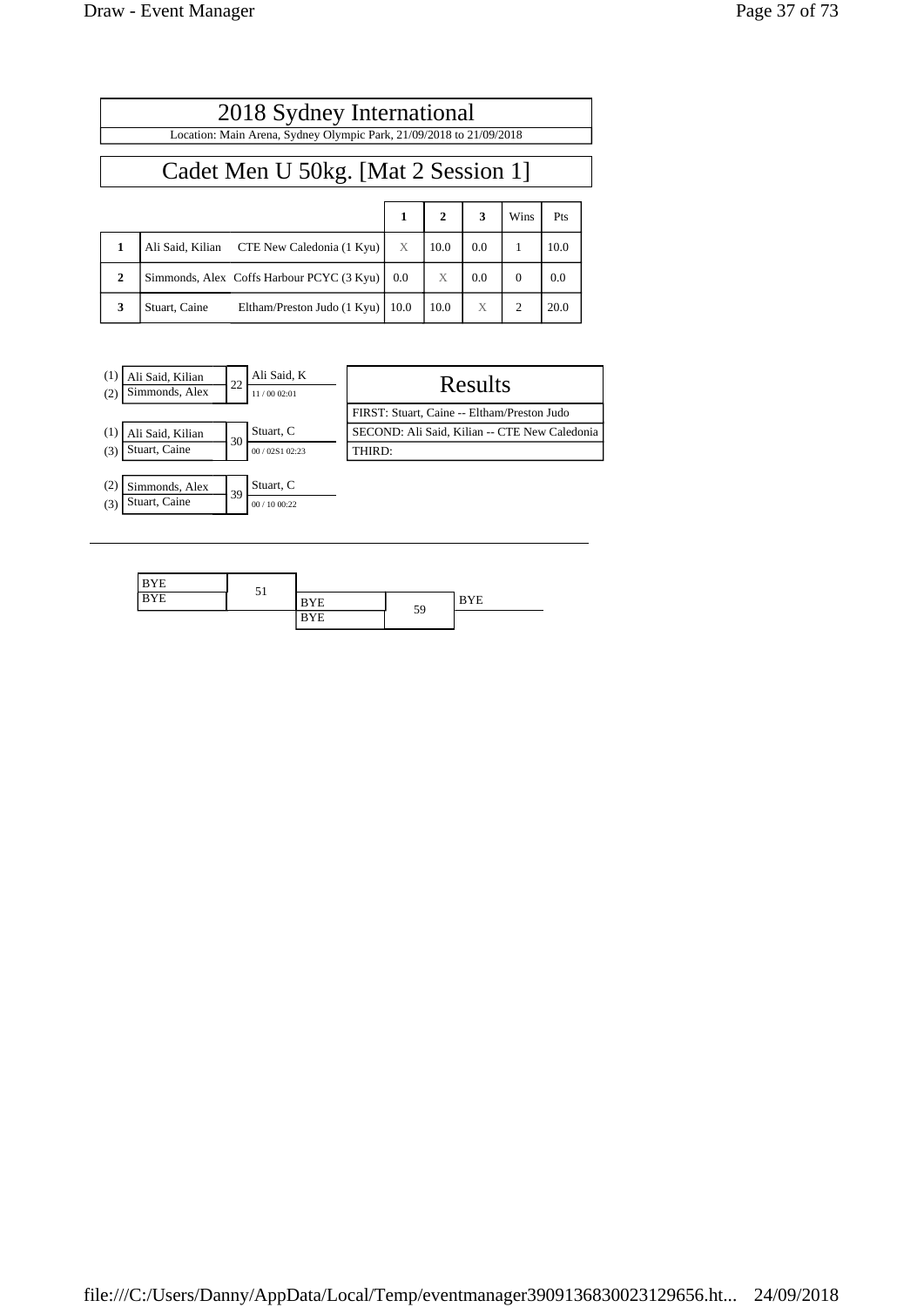|     | 2018 Sydney International<br>Location: Main Arena, Sydney Olympic Park, 21/09/2018 to 21/09/2018 |    |               |  |  |  |  |
|-----|--------------------------------------------------------------------------------------------------|----|---------------|--|--|--|--|
|     | Special Needs Male U 55 kg. [Mat 2]                                                              |    |               |  |  |  |  |
| (1) | Tandean, Bernhard                                                                                | 30 | Wang, J       |  |  |  |  |
| (2) | Wang, Junkai                                                                                     |    | 00/0103:41    |  |  |  |  |
| (1) | Tandean, Bernhard                                                                                | 42 | Yuldashev, A  |  |  |  |  |
| (3) | Yuldashev, Ali                                                                                   |    | 00/0200:58    |  |  |  |  |
| (1) | Tandean, Bernhard                                                                                | 49 | Tandean, B    |  |  |  |  |
| (2) | Herrick (Te Rauna), Diadre                                                                       |    | 11/00S1 02:27 |  |  |  |  |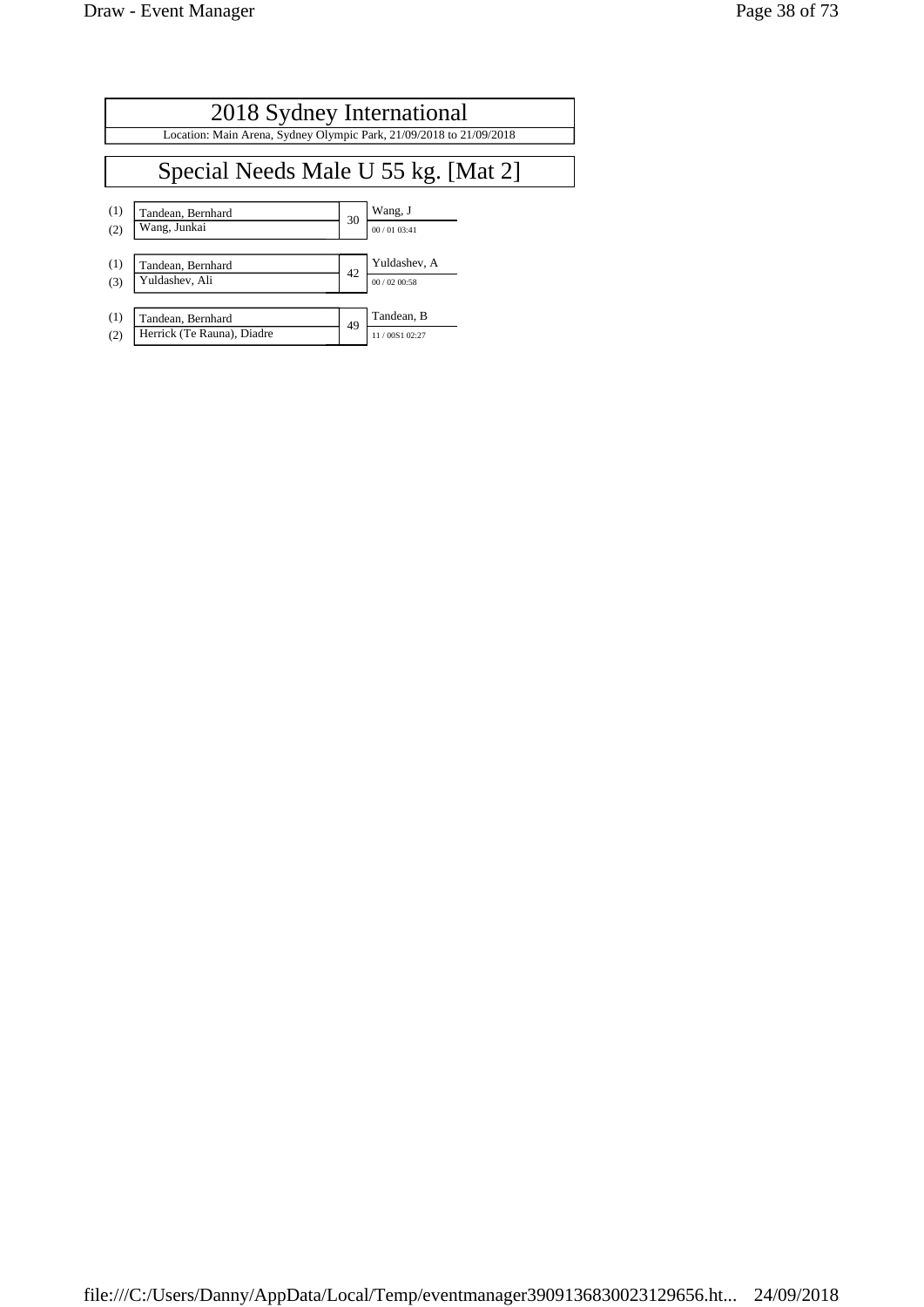

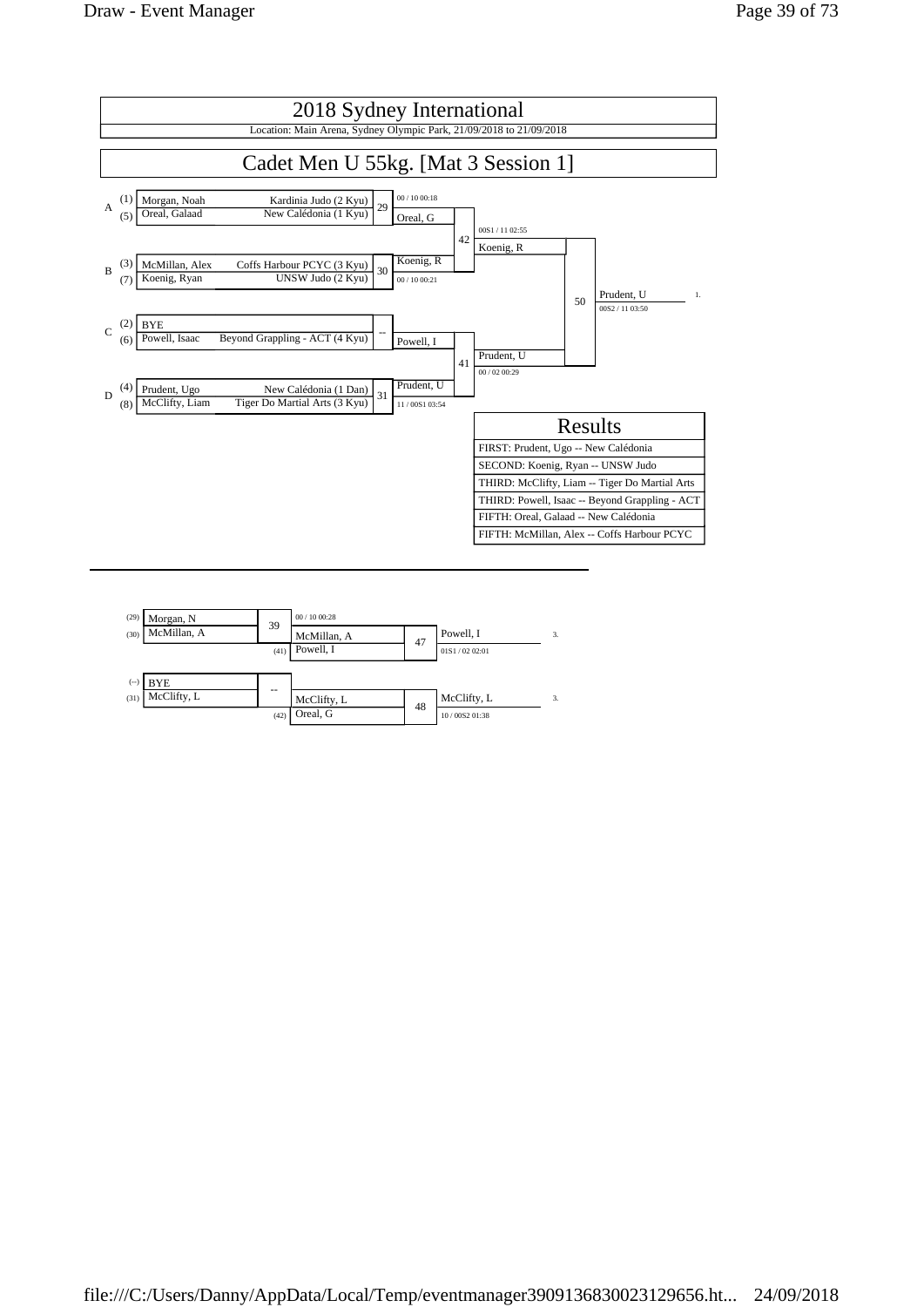$\overline{1}$ 

|              | 2018 Sydney International<br>Location: Main Arena, Sydney Olympic Park, 21/09/2018 to 21/09/2018 |     |              |      |                |      |  |
|--------------|--------------------------------------------------------------------------------------------------|-----|--------------|------|----------------|------|--|
|              | Cadet Men U 60kg. [Mat 2 Session 1]                                                              |     |              |      |                |      |  |
|              |                                                                                                  | 1   | $\mathbf{2}$ | 3    | Wins           | Pts  |  |
| 1            | Tarighat, Kevin<br>Budokan (2 Kyu)                                                               | X   | 1.0          | 10.0 | $\overline{c}$ | 11.0 |  |
| $\mathbf{2}$ | Hosna, Medhi<br>New Calédonia (1 Kyu)                                                            | 0.0 | X            | 10.0 | 1              | 10.0 |  |
| 3            | McLaughlin, Conor Beyond Grappling - ACT (4 Kyu)                                                 | 0.0 | 0.0          | X    | $\mathbf{0}$   | 0.0  |  |

|  |                   |                           |   |      | Wins | Pts  |
|--|-------------------|---------------------------|---|------|------|------|
|  | Cure, Charles     | New Calédonia (1 Dan)     | X | 10.0 |      | 10.0 |
|  | Greenbank, Jordon | UWA Judo $(2$ Kyu $)$ 0.0 |   | X    |      | 0.0  |



| ---       | $\sim$ $\sim$ |                      |    |      |
|-----------|---------------|----------------------|----|------|
| $-$<br>ΥE | -             | $\sim$ $\sim$<br>. . |    | $ -$ |
|           |               | $-$                  | 42 |      |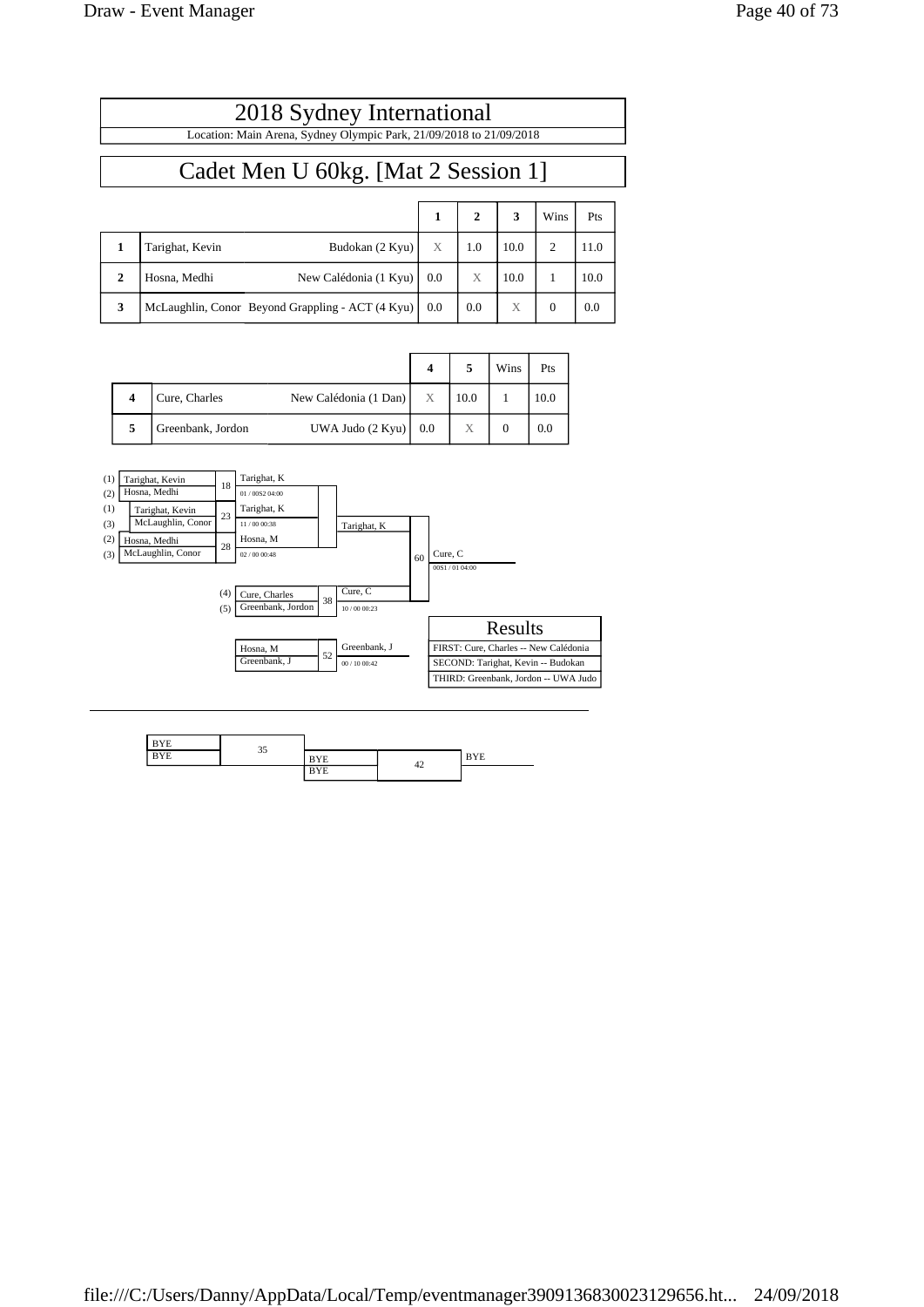

| A1             | Vojnikovich, D |    | 01/0203:50    |      |               |    |               |               |
|----------------|----------------|----|---------------|------|---------------|----|---------------|---------------|
| A <sub>2</sub> | Nguyen, D      | 24 | Nguyen, D     | 33   | 01/0202:18    |    |               |               |
| B1             | Aiberti, L     | 26 | Colman, Z     |      | Colman, Z     | 42 | Colman, Z     | 3.            |
| B <sub>2</sub> | Colman, Z      |    | 00/1002:11    | (32) | Favennec, T   |    | 10S1/00 01:58 |               |
|                |                |    |               |      |               |    |               |               |
| C1             | Freemantle, C  | 27 | 11/00 02:27   |      |               |    |               |               |
| C2             | Renouf. T      |    | Freemantle, C | 34   | 01/0004:00    |    |               |               |
| D1             | <b>BYE</b>     | 28 | Ross, A       |      | Freemantle, C | 43 | Webster, M    | $\mathcal{R}$ |
| D2             | Ross, A        |    |               | (29) | Webster, M    |    | 00/0104:18    |               |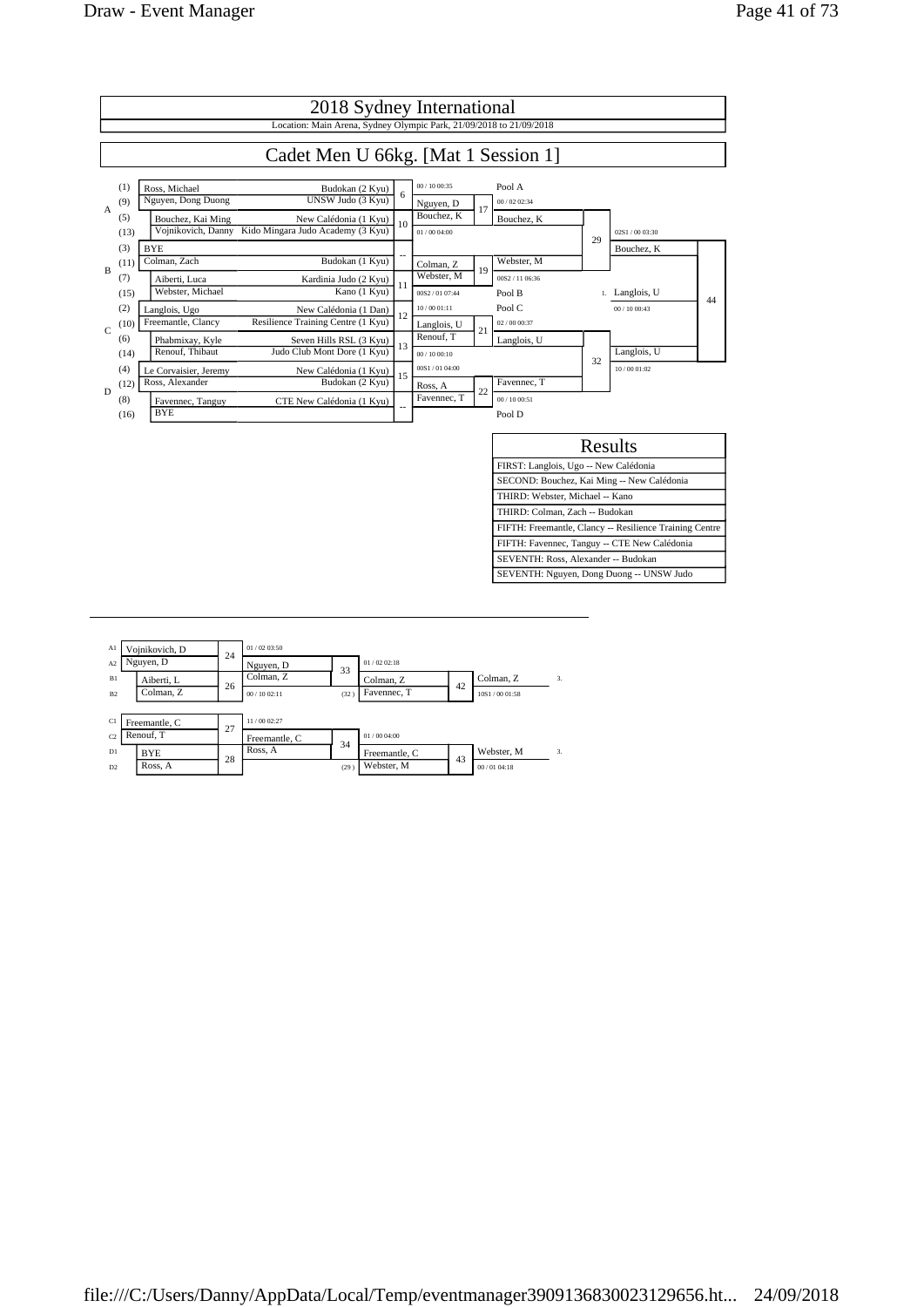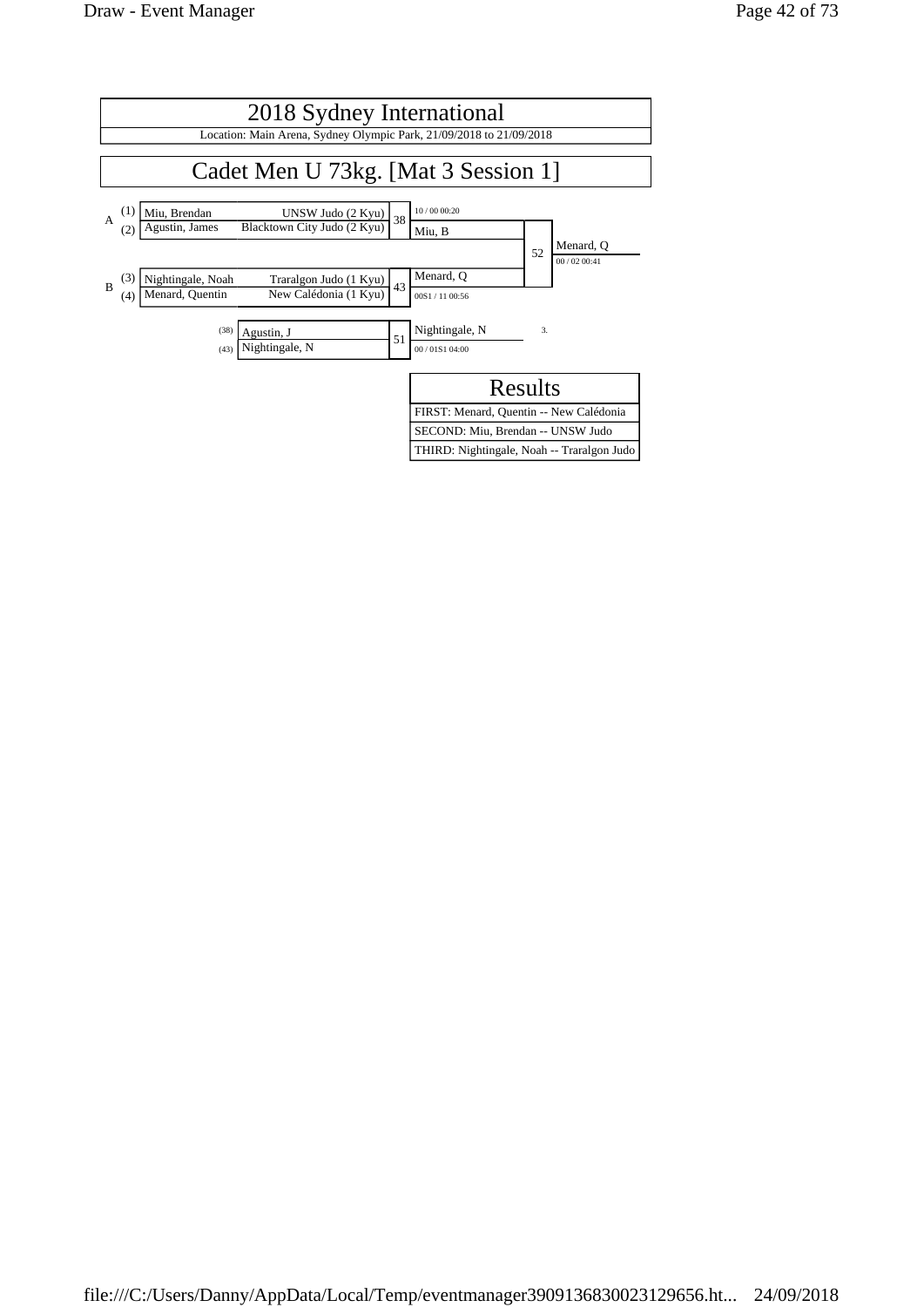

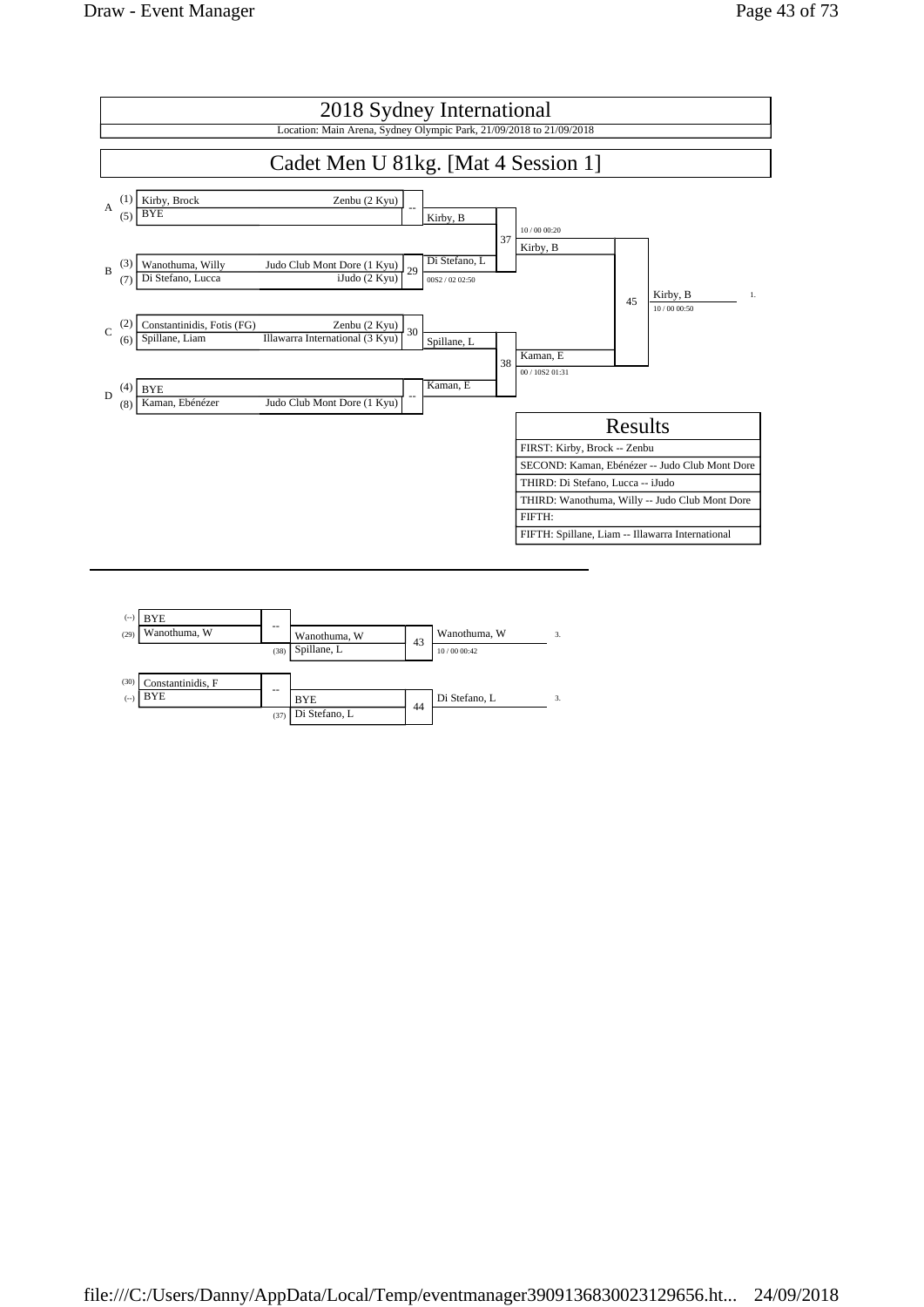| 2018 Sydney International                                                                                                          |                                |  |  |  |  |  |
|------------------------------------------------------------------------------------------------------------------------------------|--------------------------------|--|--|--|--|--|
| Location: Main Arena, Sydney Olympic Park, 21/09/2018 to 21/09/2018                                                                |                                |  |  |  |  |  |
| Cadet Men U 90kg. [Mat 1 Session 1]                                                                                                |                                |  |  |  |  |  |
| Oasa, T<br>(1)<br><b>Casa, Tiberius</b> Zenbu (1 Kyu)<br>Rudel--Cure, Evans Judo Club Mont Dore (1 Kyu)<br>23<br>(2)<br>02/0000:29 | Results                        |  |  |  |  |  |
|                                                                                                                                    | FIRST: Oasa, Tiberius -- Zenbu |  |  |  |  |  |
| Oasa, T<br>(1)<br>Oasa, Tiberius<br>Zenbu $(1$ Kyu $)$<br>30                                                                       | SECOND:                        |  |  |  |  |  |
| Rudel--Cure, Evans Judo Club Mont Dore (1 Kyu)<br>(2)<br>10/00 00:50                                                               |                                |  |  |  |  |  |

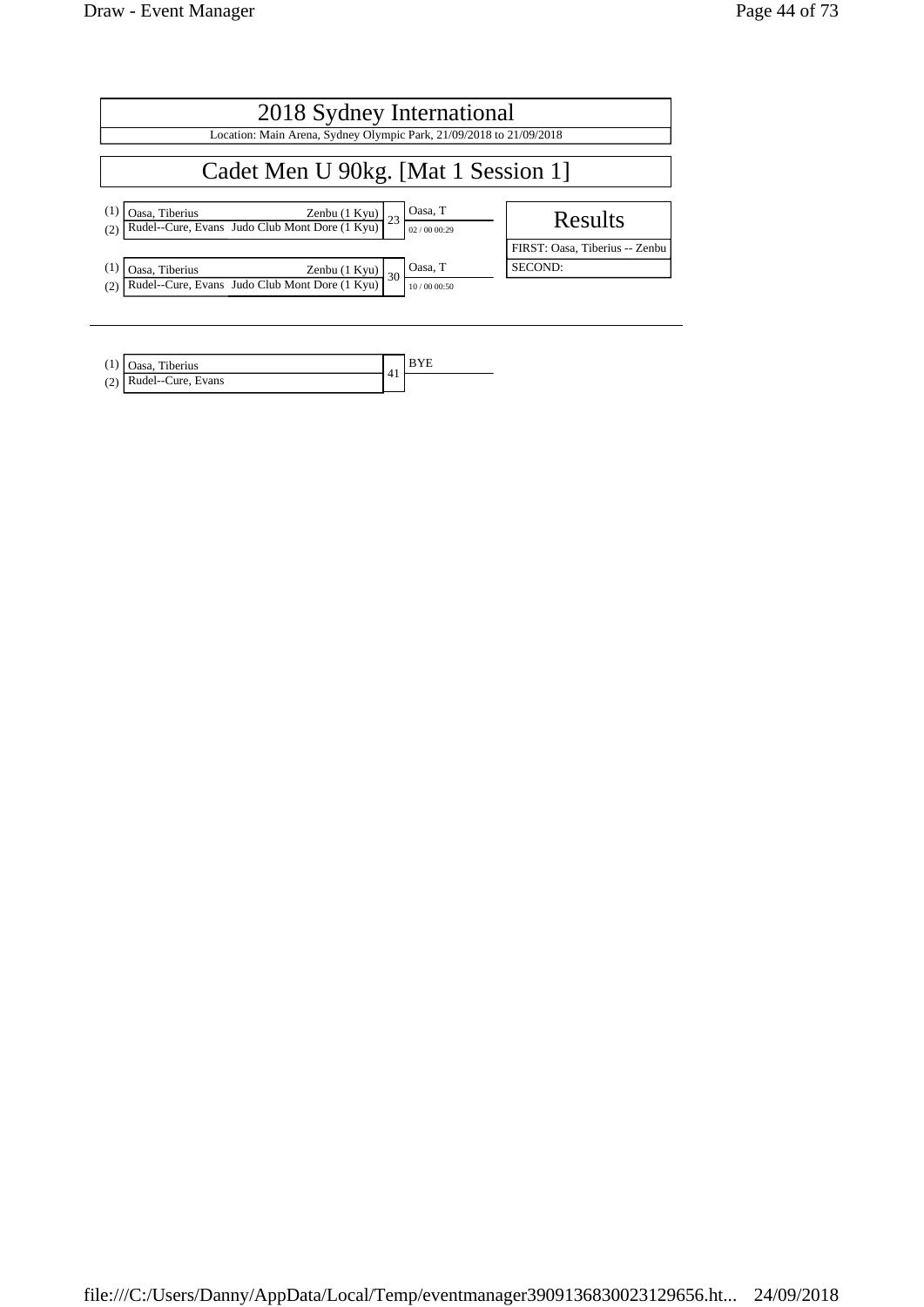$\Box$ 

| 2018 Sydney International                                           |  |  |
|---------------------------------------------------------------------|--|--|
| Location: Main Arena, Sydney Olympic Park, 21/09/2018 to 21/09/2018 |  |  |
|                                                                     |  |  |
| Cadet Men $+$ 90kg. [Mat 1 Session 1]                               |  |  |

|              |                      |                     |     |      |      | Wins     | Pts  |
|--------------|----------------------|---------------------|-----|------|------|----------|------|
|              | Watson, Keightley    | New Zealand (1 Dan) | X   | 10.0 | 10.0 |          | 20.0 |
| $\mathbf{2}$ | Hollingbery, Timothy | Zenbu (2 Kyu)       | 0.0 | X    | 0.0  | $\theta$ | 0.0  |
| 3            | Lee, Sung Min        | Zenbu (2 Kyu)       | 0.0 | 10.0 | Х    |          | 10.0 |

| (1)<br>(2) | Watson, Keightley<br>Hollingbery, Timothy | 25 | Watson, K<br>02/0001:06 | Results                                 |
|------------|-------------------------------------------|----|-------------------------|-----------------------------------------|
|            |                                           |    |                         | FIRST: Watson, Keightley -- New Zealand |
| (1)        | Watson, Keightley                         |    | Watson, K               | SECOND: Lee, Sung Min -- Zenbu          |
| (3)        | Lee, Sung Min                             | 31 | 02/00S1 03:22           | THIRD:                                  |
|            |                                           |    |                         |                                         |
| (2)        | Hollingbery, Timothy                      | 18 | Lee, S                  |                                         |
| (3)        | Lee, Sung Min                             |    | 00/0201:24              |                                         |

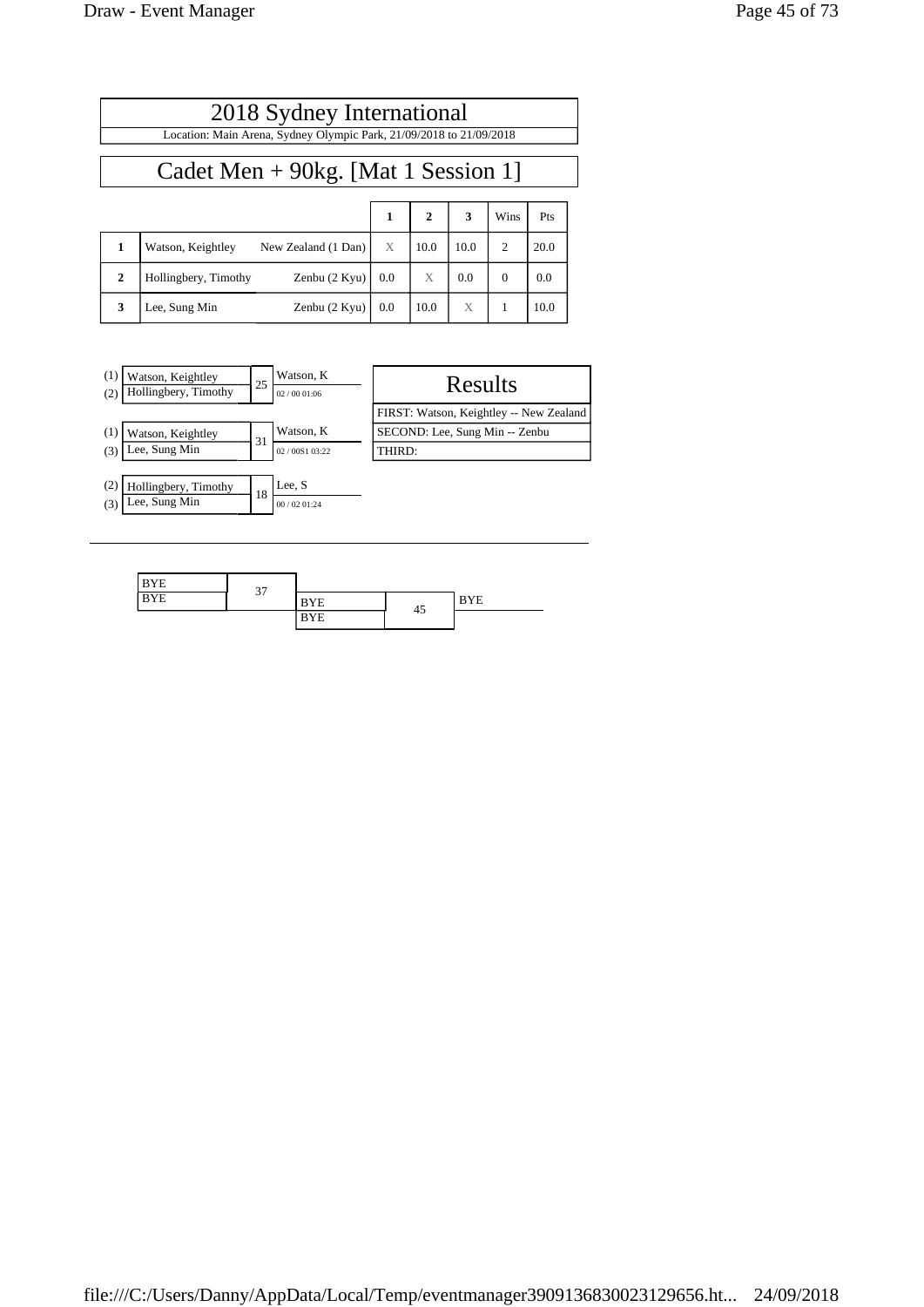| 2018 Sydney International<br>Location: Main Arena, Sydney Olympic Park, 21/09/2018 to 21/09/2018                                                                        |                                                                                      |  |  |  |  |
|-------------------------------------------------------------------------------------------------------------------------------------------------------------------------|--------------------------------------------------------------------------------------|--|--|--|--|
| Special Demonstration Female - U26 Senior Girls. [Mat 1]                                                                                                                |                                                                                      |  |  |  |  |
| Kaman, R<br>(1)<br>Taylor, Tamii<br>$\frac{\text{Shinsei Judo} (2 \text{ Kyu})}{\text{Judo Club Mont Dore } (3 \text{ Kyu})} 39$<br>Kaman, Raïani<br>00/02 00:58<br>(2) | Results                                                                              |  |  |  |  |
| Taylor, T<br>(1)<br>Taylor, Tamii<br>Shinsei Judo (2 Kyu) $45$                                                                                                          | FIRST: Kaman, Raïani -- Judo Club Mont Dore<br>SECOND: Taylor, Tamii -- Shinsei Judo |  |  |  |  |
| Judo Club Mont Dore (3 Kyu)<br>Kaman, Raïani<br>(2,<br>10/00 00:11                                                                                                      |                                                                                      |  |  |  |  |

|     | $(1)$ Taylor, Tamii | 50 | Kaman, R      |
|-----|---------------------|----|---------------|
| (2) | Kaman, Raïani       |    | 01/10S1 02:13 |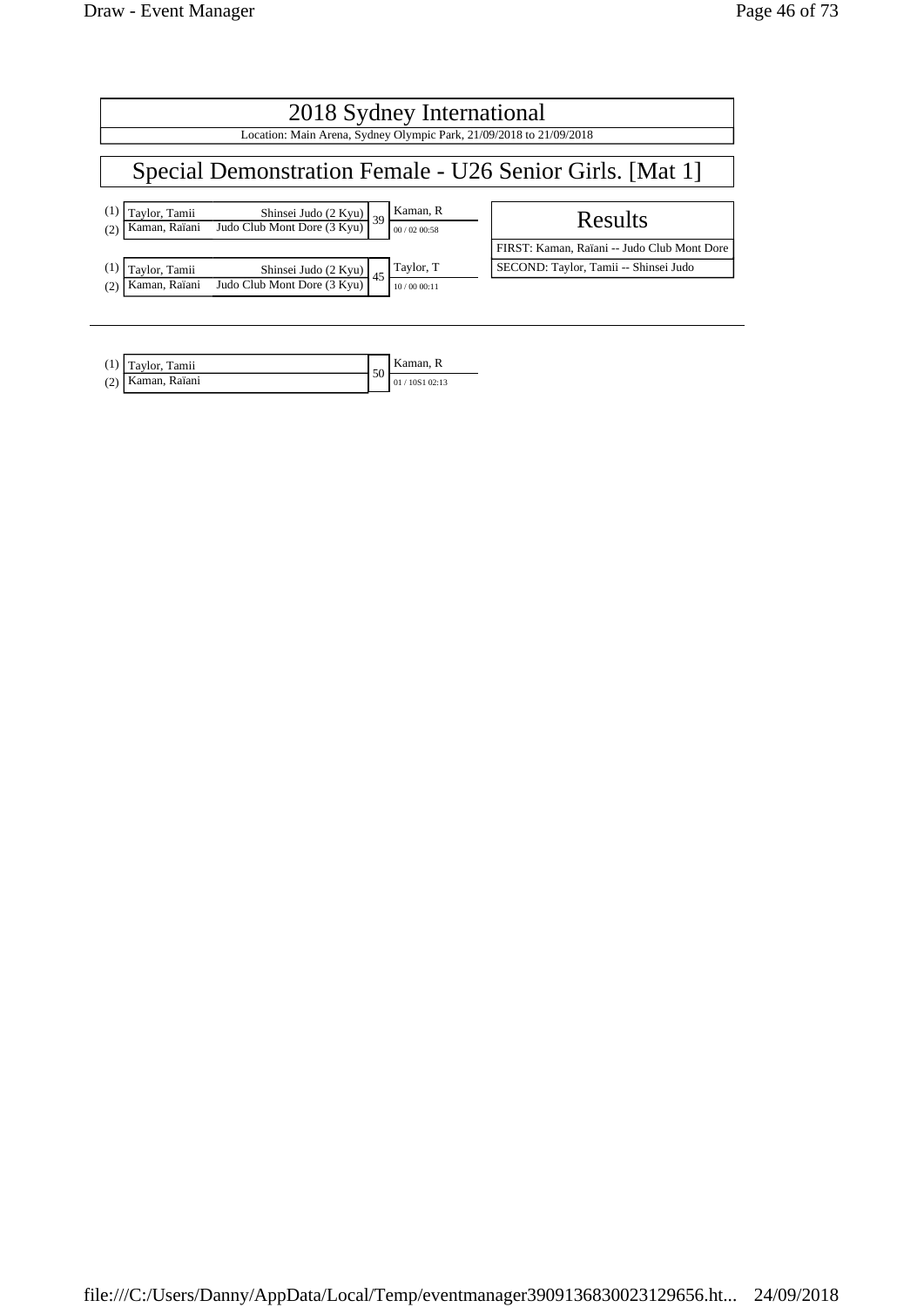| 2018 Sydney International                                           |
|---------------------------------------------------------------------|
| Location: Main Arena, Sydney Olympic Park, 21/09/2018 to 21/09/2018 |
|                                                                     |
| Junior Women U 48kg. [Mat 3]                                        |

|              |                                               | 1    |      | 3   | Wins          | Pts  |
|--------------|-----------------------------------------------|------|------|-----|---------------|------|
|              | New Calédonia (2 Kyu)<br>Leroi, Nadya         | X    | 0.0  | 0.0 | $\theta$      | 0.0  |
| $\mathbf{2}$ | Do, Ashlyn (FG) Tiger Do Martial Arts (3 Kyu) | 10.0 | X    | 0.0 |               | 10.0 |
| 3            | Auscorejudo (2 Kyu)<br>Aharoni, Aimee         | 1.0  | 10.0 | X   | $\mathcal{L}$ | 11.0 |

|   |                    |                             |   |     | Wins | Pts  |
|---|--------------------|-----------------------------|---|-----|------|------|
| 4 | McCarthy, Keana    | Zoo Judo (2 Kyu)            | X | 0.0 |      | 0.0  |
|   | Fielder, Anneliese | Shogun Hills (1 Kyu)   10.0 |   | Х   |      | 10.0 |



| $ -$ | $\overline{a}$ |               |    |     |
|------|----------------|---------------|----|-----|
| $ -$ | 50             | $-$<br>. .    |    | --- |
|      |                | $\sim$<br>. . | 56 |     |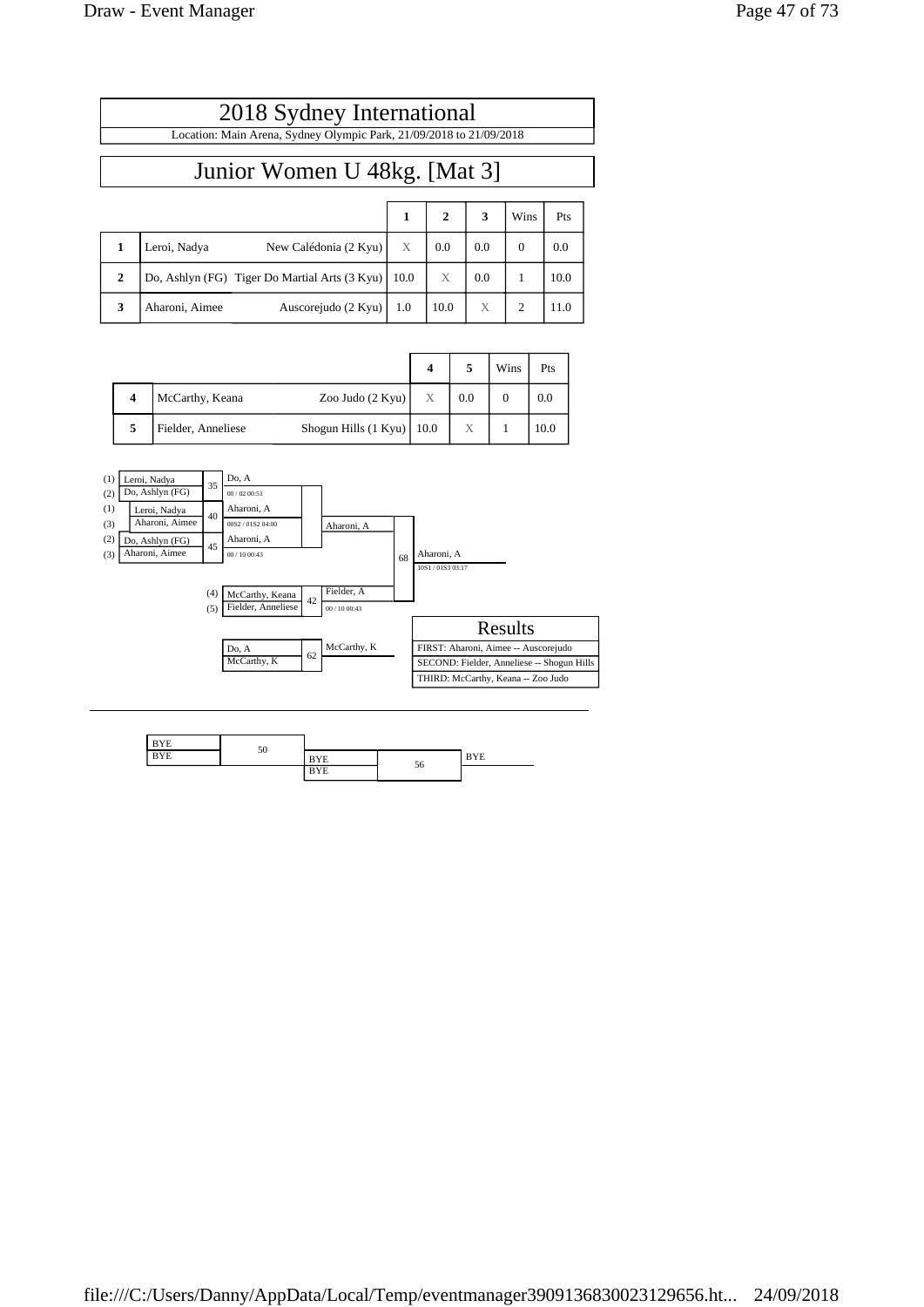

| A1             | Carroll, J   |    | 02/00S103:39 |      |                |    |              |                  |
|----------------|--------------|----|--------------|------|----------------|----|--------------|------------------|
| A <sub>2</sub> | Loriente. T  | 34 | Carroll, J   | 46   | 02/0000:47     |    |              |                  |
| B1             | BYE          | 35 | Boyd, K      |      | Carroll, J     | 53 | Carroll, J   | 3.               |
| B2             | Boyd, K      |    |              | (43) | Omo Perraut, C |    | 02/0000:30   |                  |
|                |              |    |              |      |                |    |              |                  |
| C1             | Middleton, S | 38 | 02/0002:20   |      |                |    |              |                  |
| C <sub>2</sub> | Hobby, O     |    | Middleton, S | 47   | 10/00 00:42    |    |              |                  |
| D1             | BYE          | 37 | Rametta, R   |      | Middleton, S   | 54 | Middleton, S | $\overline{3}$ . |
| D2             | Rametta, R   |    |              | (39) | Waye, K        |    | 10/00 00:42  |                  |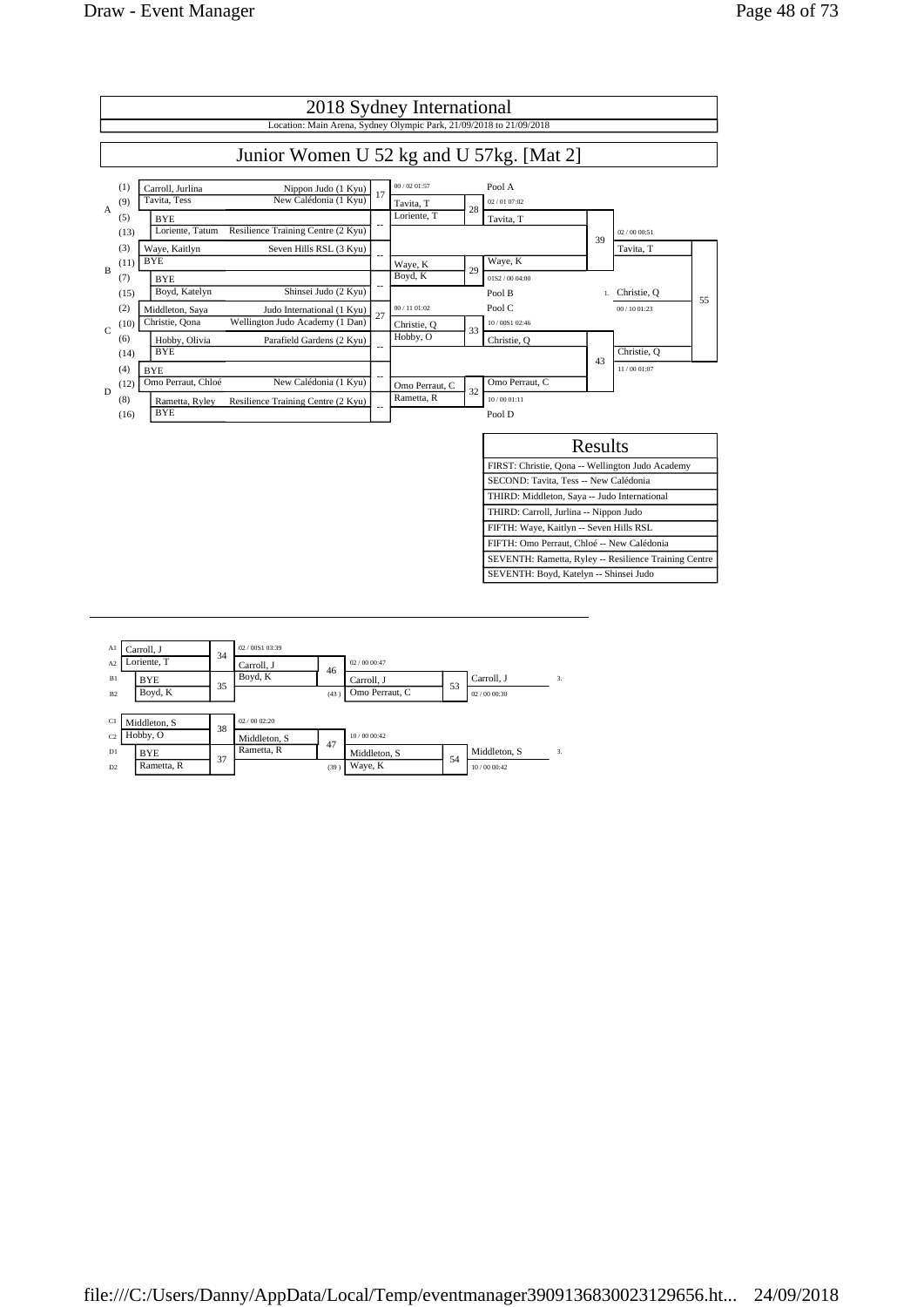

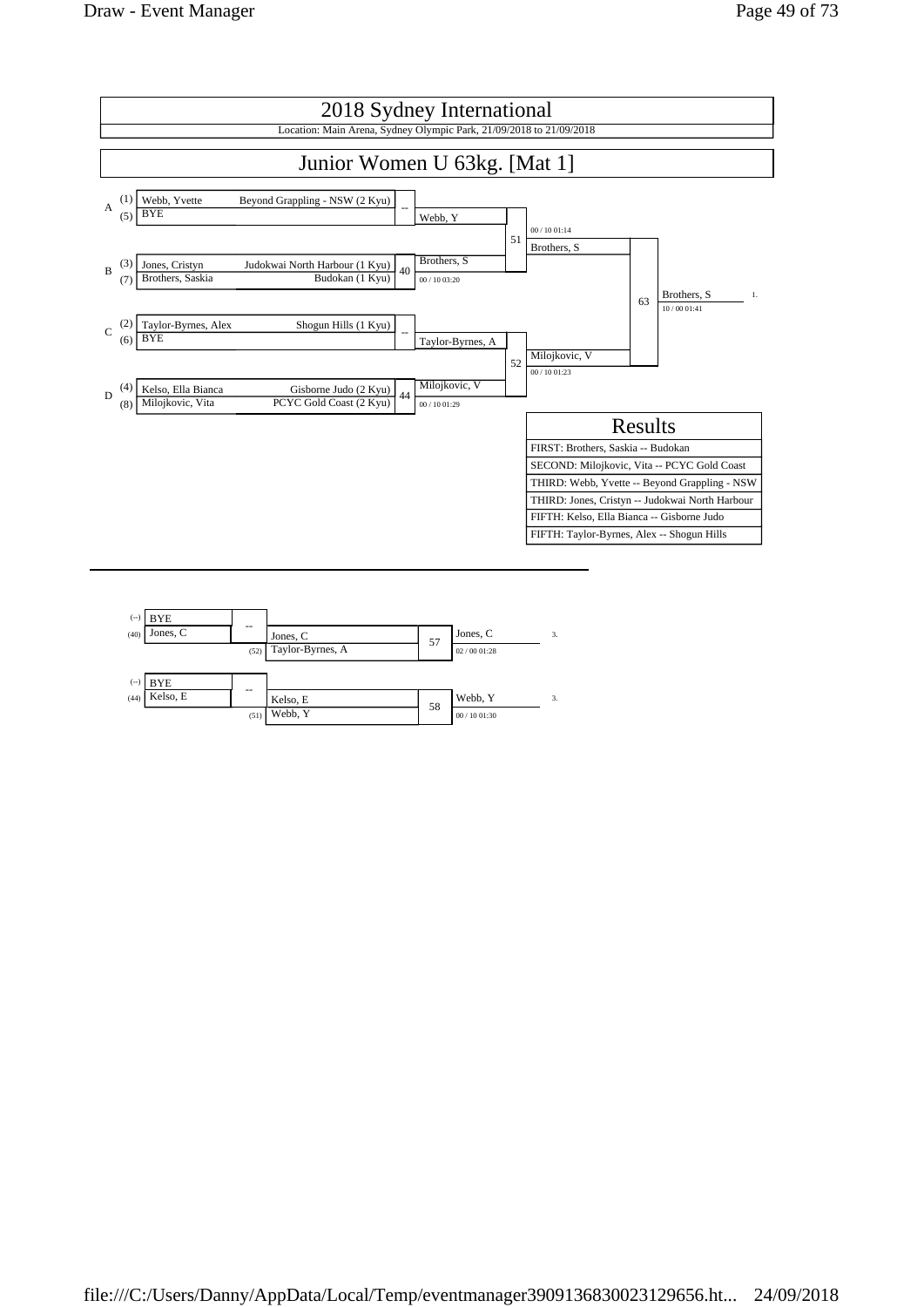| 2018 Sydney International                 |                                                                     |                                   |  |  |  |  |
|-------------------------------------------|---------------------------------------------------------------------|-----------------------------------|--|--|--|--|
|                                           | Location: Main Arena, Sydney Olympic Park, 21/09/2018 to 21/09/2018 |                                   |  |  |  |  |
| Junior Women U 70kg. [Mat 2]              |                                                                     |                                   |  |  |  |  |
| (1)<br>Swan, Maria<br>Foote, Sally<br>(2) | UWA Judo (1 Kyu)<br>41<br>PCYC Maitland (4 Kyu)                     | Swan, M<br>Results<br>10/00 00:50 |  |  |  |  |
|                                           |                                                                     | FIRST: Swan, Maria -- UWA Judo    |  |  |  |  |
| (1)<br>Swan, Maria<br>Foote, Sally<br>(2) | UWA Judo (1 Kyu)<br>48<br>PCYC Maitland (4 Kyu)                     | Swan, M<br>SECOND:<br>02/0000:43  |  |  |  |  |

| Swan, Maria        |     |  |
|--------------------|-----|--|
| $(2)$ Foote, Sally | JU. |  |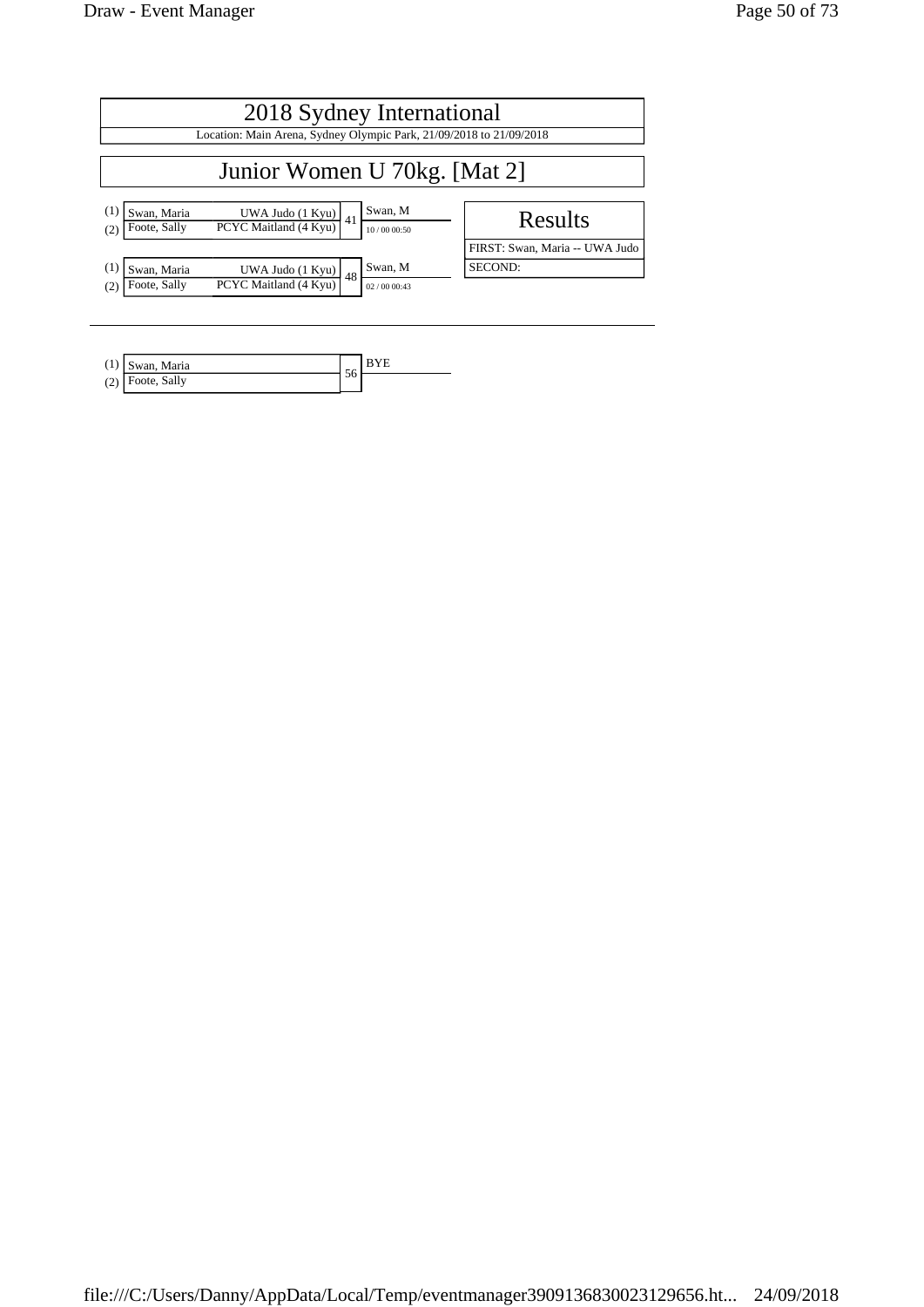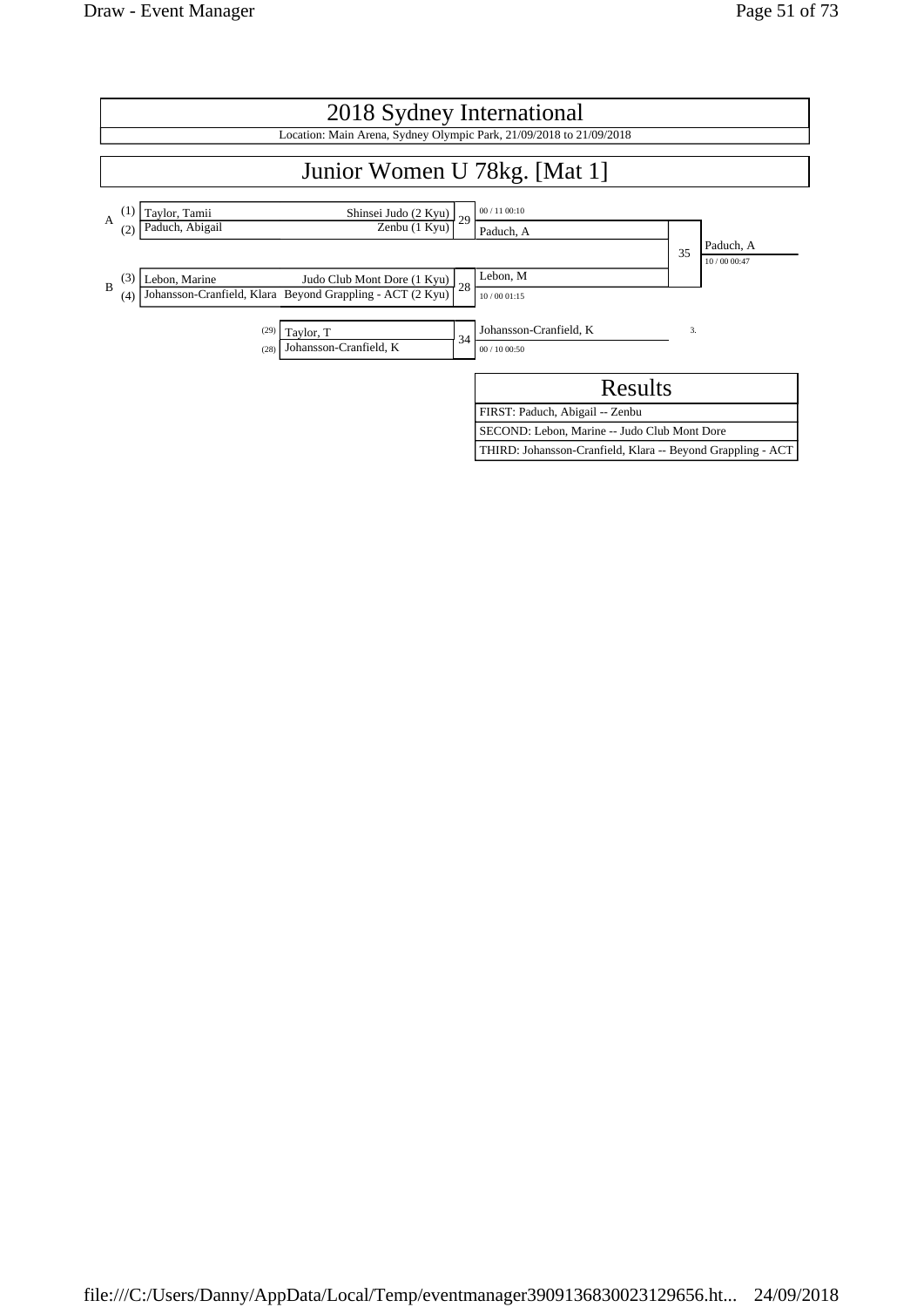

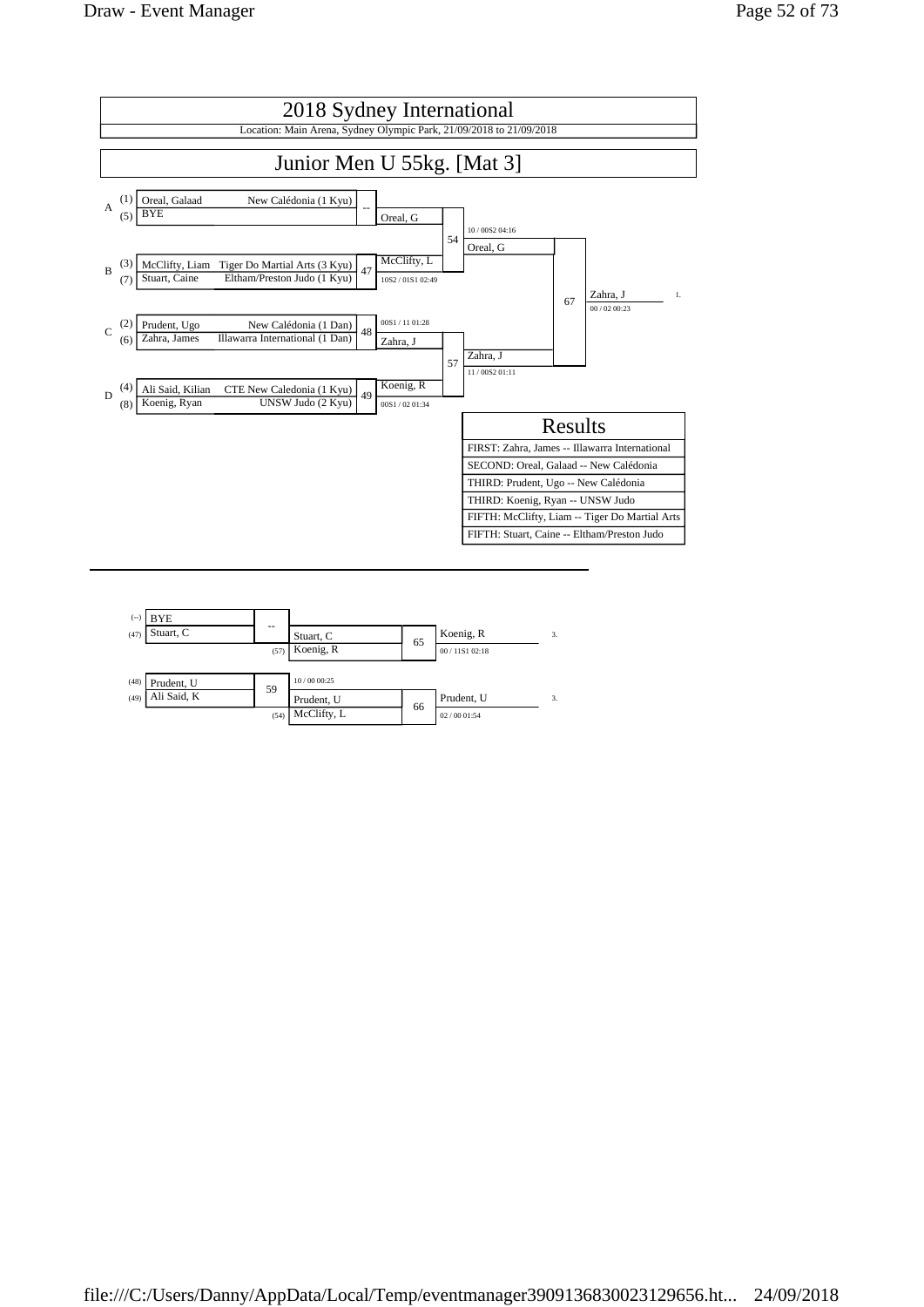$\mathsf{r}$ 

| 2018 Sydney International                                                              |  |                   |                                           |      |      |  |  |
|----------------------------------------------------------------------------------------|--|-------------------|-------------------------------------------|------|------|--|--|
| Location: Main Arena, Sydney Olympic Park, 21/09/2018 to 21/09/2018                    |  |                   |                                           |      |      |  |  |
|                                                                                        |  |                   |                                           |      |      |  |  |
| Junior Men U 60kg. [Mat 2]                                                             |  |                   |                                           |      |      |  |  |
|                                                                                        |  |                   |                                           |      |      |  |  |
|                                                                                        |  | $1 \mid 2 \mid 3$ |                                           | Wins | Pts  |  |  |
| Wong, Bradlee Judokwai North Harbour (1 Dan) $\begin{bmatrix} X \\ 10.0 \end{bmatrix}$ |  |                   | $\begin{vmatrix} 10.0 \\ 2 \end{vmatrix}$ |      | 20.0 |  |  |

| . . | $\overline{v}$ on $\overline{z}$ , Draunce | $3000 \text{N}$ with $1101 \text{m}$ that bout $11 \text{m}$ Daily | 10.0 | 10.V | $\sim$ |
|-----|--------------------------------------------|--------------------------------------------------------------------|------|------|--------|
|     | Tarighat, Kevin                            | Budokan $(2 Kyu)$   0.0                                            |      | 10.0 | 10.0   |
|     | Hosna, Medhi                               | New Calédonia (1 Kyu)   0.0                                        | 0.0  |      | 0.0    |
|     |                                            |                                                                    |      |      |        |

|                   |                              |                           |     | Wins | Pts  |
|-------------------|------------------------------|---------------------------|-----|------|------|
| Greenbank, Jordon | UWA Judo $(2$ Kyu $)$        | $\boldsymbol{\mathrm{X}}$ | 0.0 |      | 0.0  |
| Cure, Charles     | New Calédonia (1 Dan)   10.0 |                           | Х   |      | 10.0 |



| ---                          |    |         |     |   |
|------------------------------|----|---------|-----|---|
| <b>A</b> $\overline{F}$<br>Þ | 40 | $-$     | . . | . |
|                              |    | $-$<br> | 45  |   |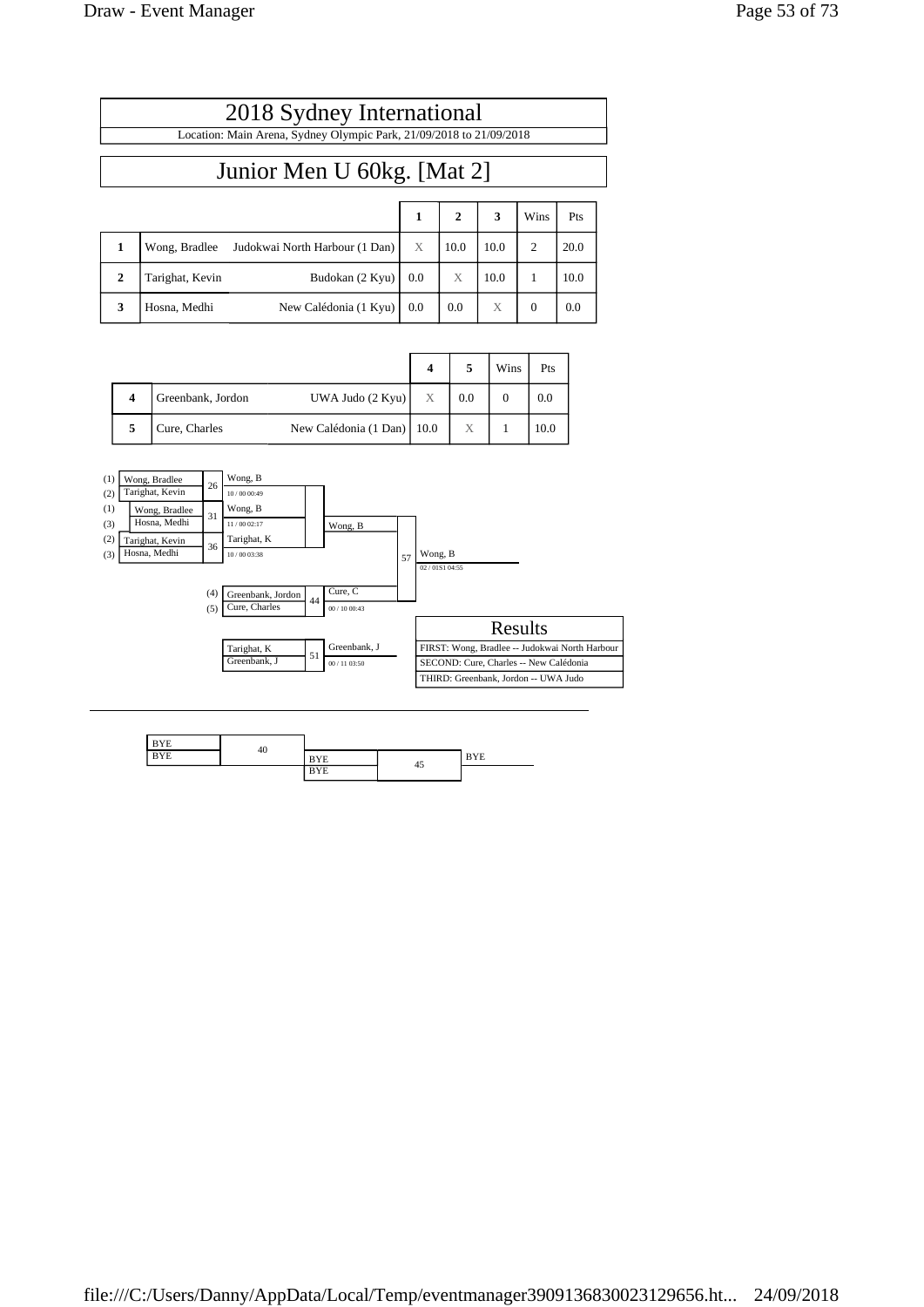

| A1             | Favennec, T      | 38 | 00/02.01:23      |      |                  |    |               |                  |
|----------------|------------------|----|------------------|------|------------------|----|---------------|------------------|
| A <sub>2</sub> | Le Corvaisier, J |    | Le Corvaisier, J | 46   | 11/00S1 04:00    |    |               |                  |
| B1             | Aiberti. L       | 39 | Ross, M          |      | Le Corvaisier, J | 51 | Tandean, B    | $\overline{3}$ . |
| B <sub>2</sub> | Ross, M          |    | 00 / 10 00:37    | (45) | Tandean, B       |    | 00 / 11 03:55 |                  |
|                |                  |    |                  |      |                  |    |               |                  |
| C1             | Phabmixay, K     | 40 | 00/1000:23       |      |                  |    |               |                  |
| C2             | Ross, A          |    | Ross, A          | 47   | 00/1001:13       |    |               |                  |
| D1             | Colman, Z        | 42 | Colman, Z        |      | Colman, Z        | 52 | Colman, Z     | $\mathcal{R}$    |
| D2             | Webster, M       |    | 01/0004:00       | (41) | Stewart, L       |    | 02S1/0002:46  |                  |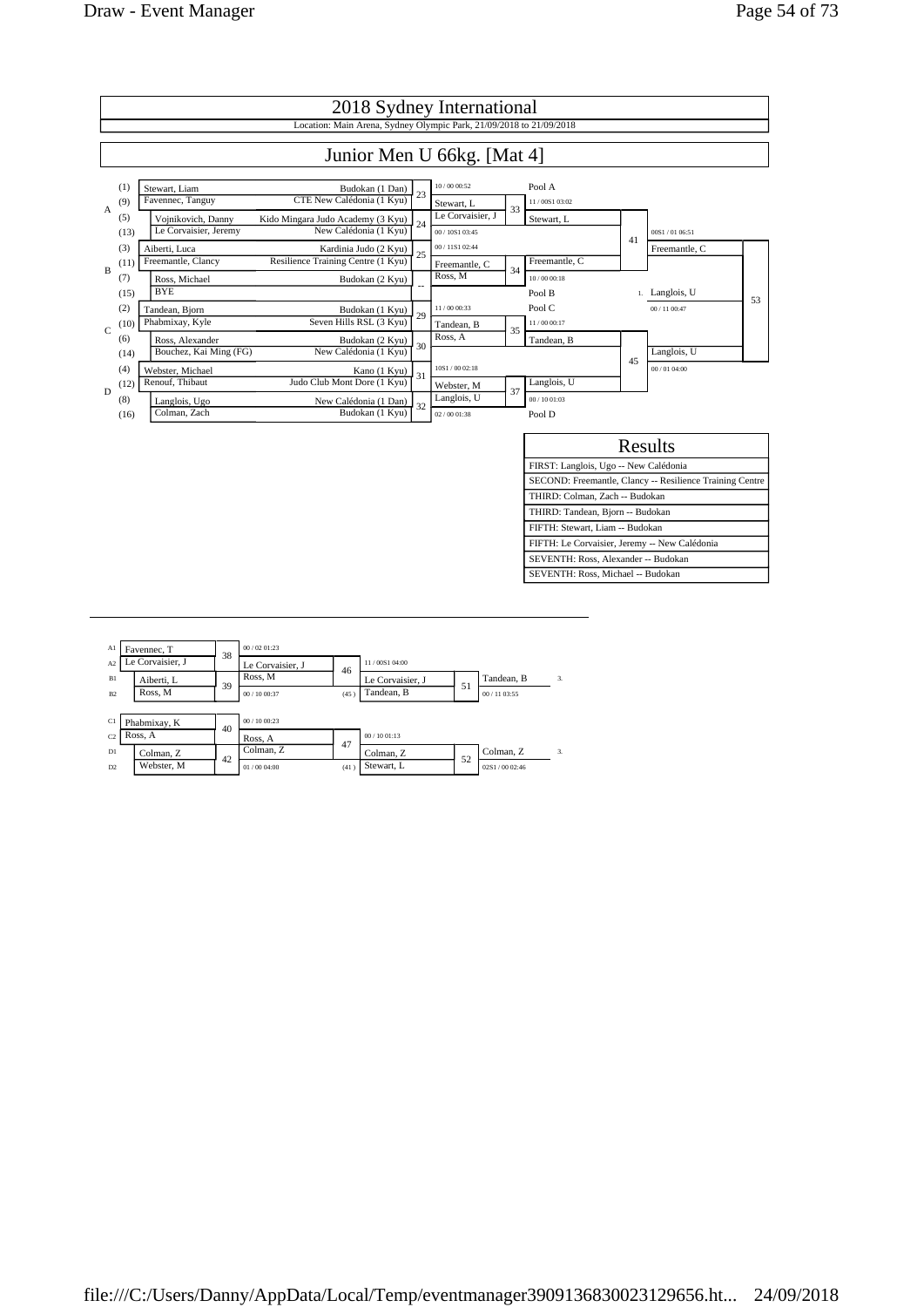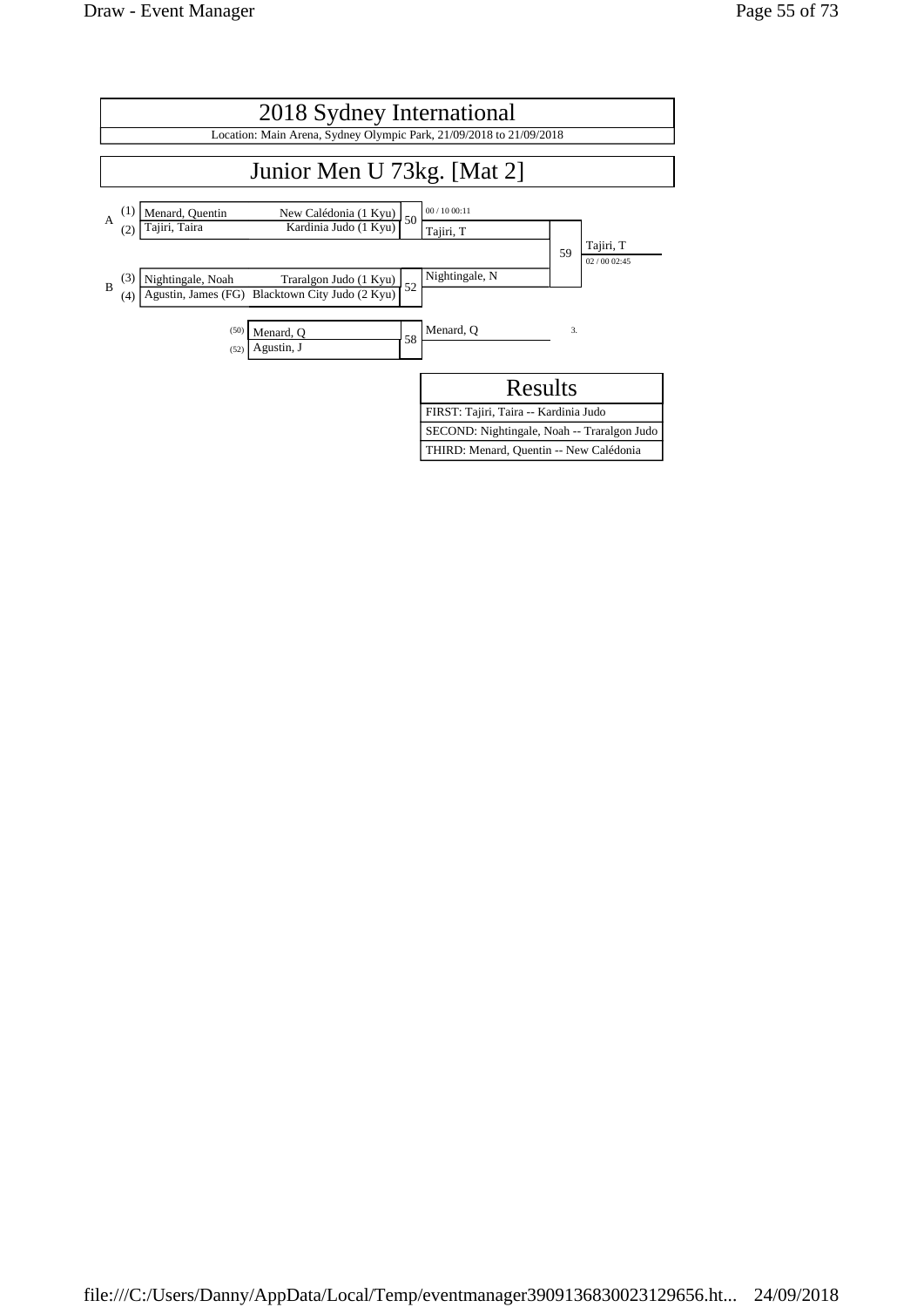

| (53)<br>Spillane, L   | 60   | 10/01S1 02:15  |    |                |    |  |  |
|-----------------------|------|----------------|----|----------------|----|--|--|
| Kaman, E<br>(54)      |      | Spillane, L    |    | Wood, B        | 3. |  |  |
|                       | (61) | Wood, B        | 64 | 01 / 11 01:20  |    |  |  |
|                       |      |                |    |                |    |  |  |
| (55)<br>Di Stefano, L | 62   | 10/00 02:43    |    |                |    |  |  |
| Wanothuma, W<br>(56)  |      | Di Stefano, L  | 65 | Nightingale, S | 3. |  |  |
|                       | (59) | Nightingale, S |    | 00/1001:41     |    |  |  |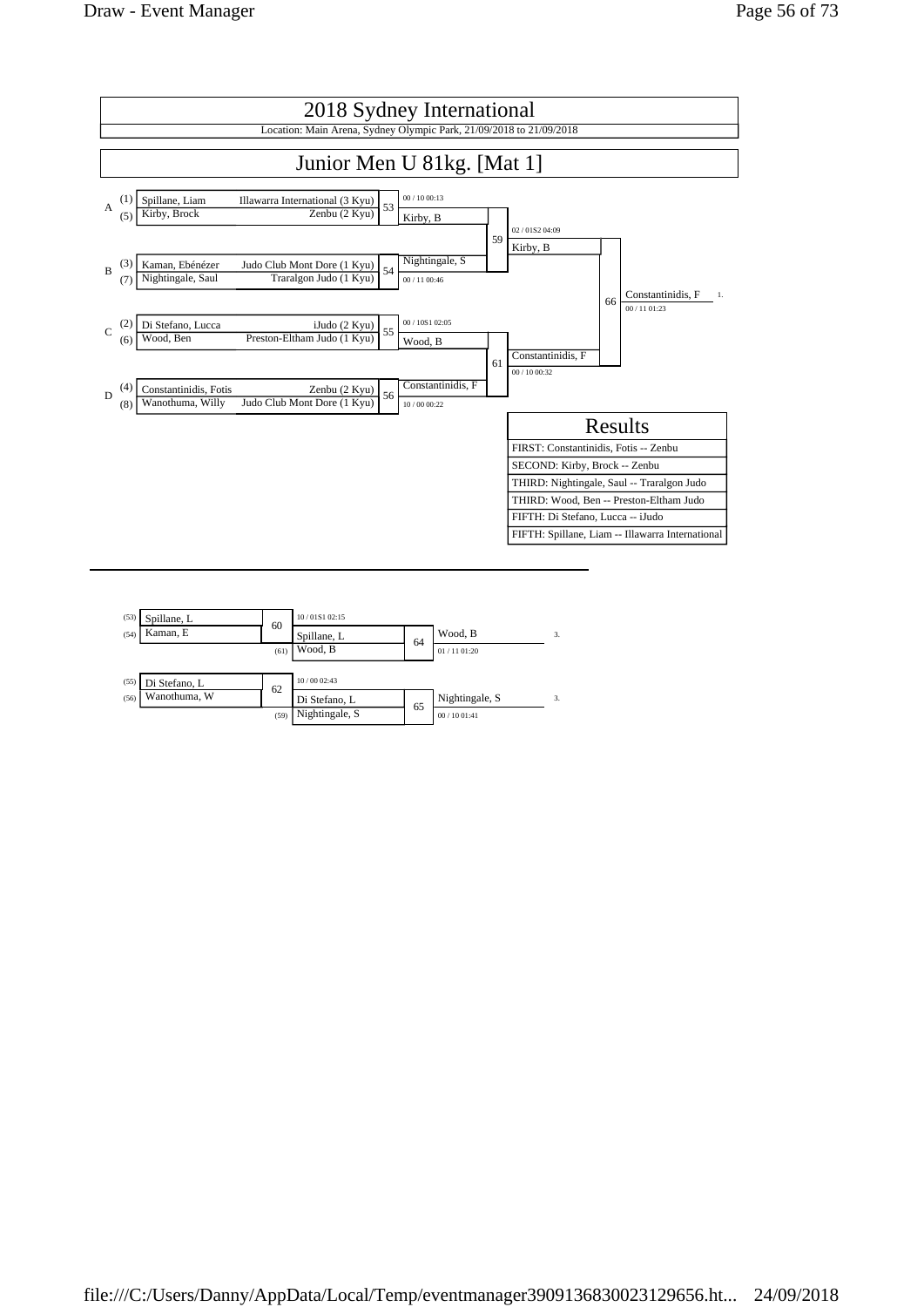| 2018 Sydney International<br>Location: Main Arena, Sydney Olympic Park, 21/09/2018 to 21/09/2018 |                                                |     |                |      |          |      |  |
|--------------------------------------------------------------------------------------------------|------------------------------------------------|-----|----------------|------|----------|------|--|
| Junior Men U 90kg. [Mat 3]                                                                       |                                                |     |                |      |          |      |  |
|                                                                                                  |                                                | 1   | $\overline{2}$ | 3    | Wins     | Pts  |  |
| 1                                                                                                | Oasa, Tiberius<br>Zenbu (1 Kyu)                | X   | 10.0           | 10.0 | 2        | 20.0 |  |
| $\mathbf{2}$                                                                                     | Lee, Branden<br>Shinsei Judo (1 Kyu)           | 0.0 | X              | 10.0 | 1        | 10.0 |  |
| 3                                                                                                | Rudel--Cure, Evans Judo Club Mont Dore (1 Kyu) | 0.0 | 0.0            | X    | $\Omega$ | 0.0  |  |
|                                                                                                  |                                                |     |                |      |          |      |  |

| (1)<br>(2) | Oasa, Tiberius<br>Lee, Branden | 44 | Oasa, T<br>10/00 00:34 | Results                              |
|------------|--------------------------------|----|------------------------|--------------------------------------|
|            |                                |    |                        | FIRST: Oasa, Tiberius -- Zenbu       |
| (1)        | Oasa, Tiberius                 | 51 | Oasa, T                | SECOND: Lee, Branden -- Shinsei Judo |
| (3)        | Rudel--Cure, Evans             |    | 02 / 00 00:54          | THIRD:                               |
|            |                                |    |                        |                                      |
| (2)        | Lee, Branden                   | 58 | Lee, B                 |                                      |
| (3)        | Rudel--Cure, Evans             |    | 10/00 00:52            |                                      |

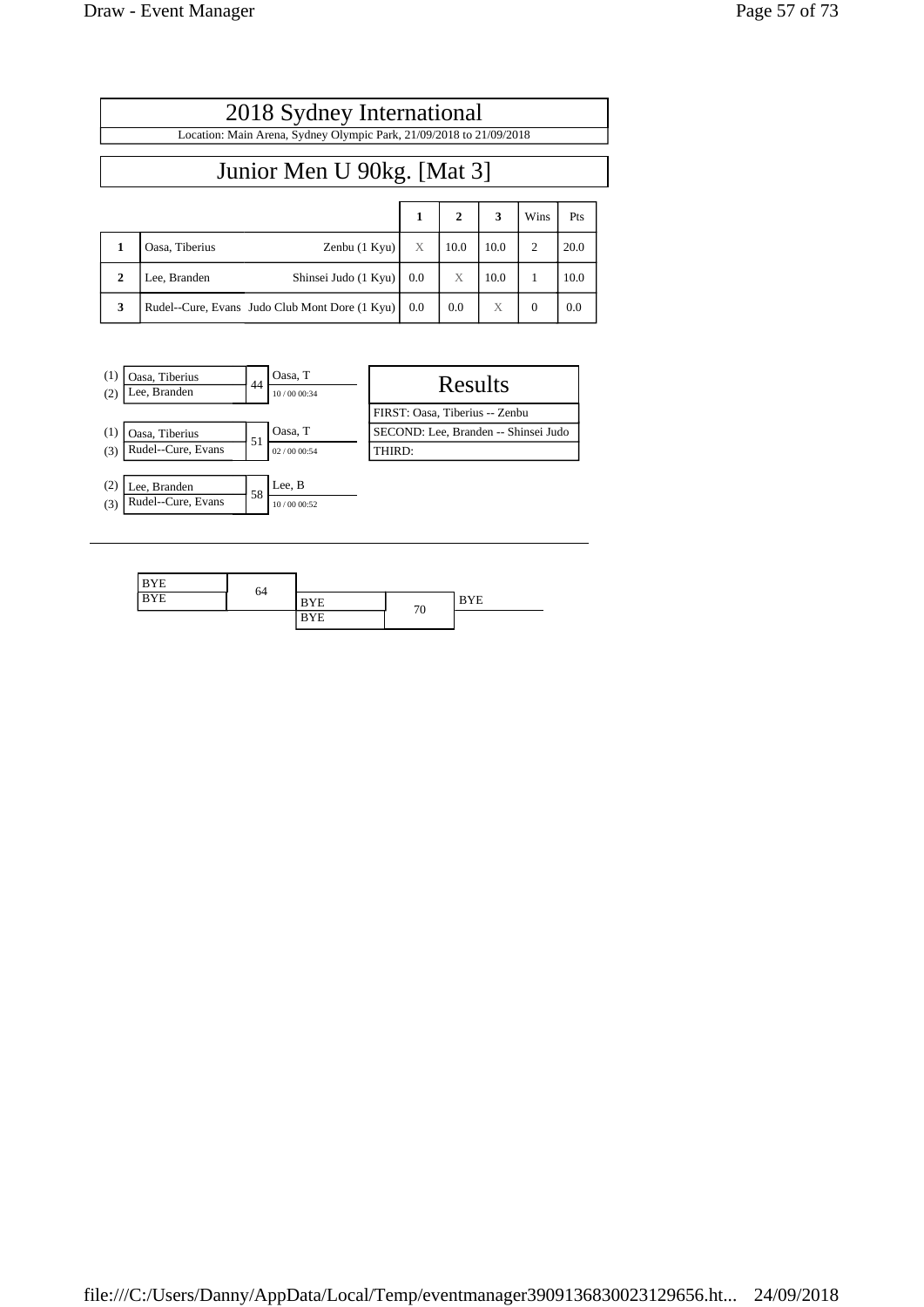

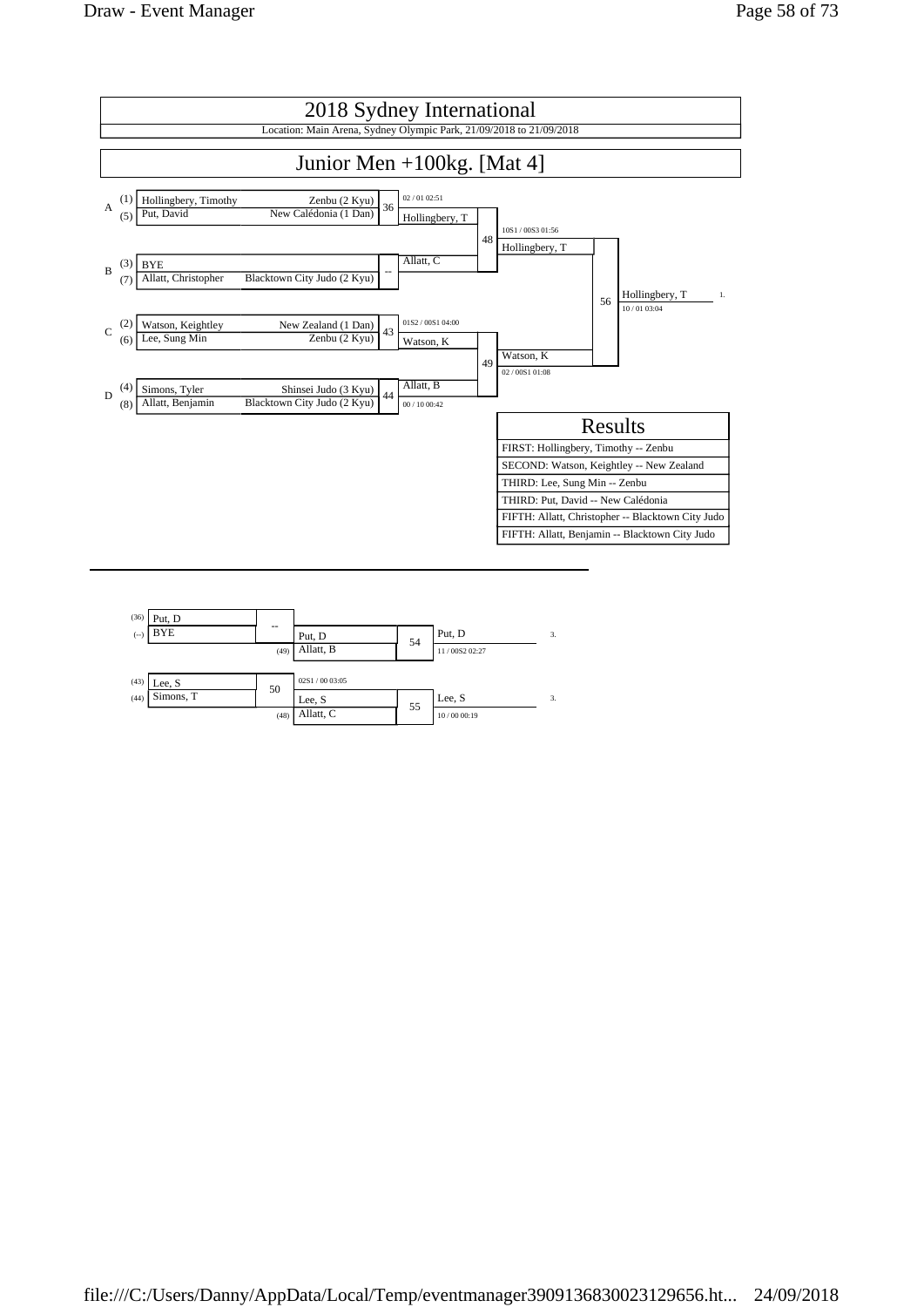| 2018 Sydney International                                                                                                                                                                        |                                          |  |  |  |  |  |
|--------------------------------------------------------------------------------------------------------------------------------------------------------------------------------------------------|------------------------------------------|--|--|--|--|--|
| Location: Main Arena, Sydney Olympic Park, 21/09/2018 to 21/09/2018                                                                                                                              |                                          |  |  |  |  |  |
| Special Needs Women. [Mat 3]                                                                                                                                                                     |                                          |  |  |  |  |  |
| Abouzeid, M<br>$\left(1\right)$<br>McCredden, Lynne<br>$\left[\frac{\text{Budokan} (4 \text{ Kyu})}{\text{Martial Spirit} (3 \text{ Kyu})}\right] 55$<br>Abouzeid, Maysa<br>00 / 01 04:00<br>(2) | Results                                  |  |  |  |  |  |
|                                                                                                                                                                                                  | FIRST: Abouzeid, Maysa -- Martial Spirit |  |  |  |  |  |
| Abouzeid, M<br>$\left(1\right)$<br>McCredden, Lynne<br>Budokan (4 Kyu)<br>63<br>Martial Spirit (3 Kyu)<br>Abouzeid, Maysa<br>(2)<br>00/1002:20                                                   | SECOND:                                  |  |  |  |  |  |

| $(1)$ McCredden, Lynne |  |
|------------------------|--|
| (2) Abouzeid, Maysa    |  |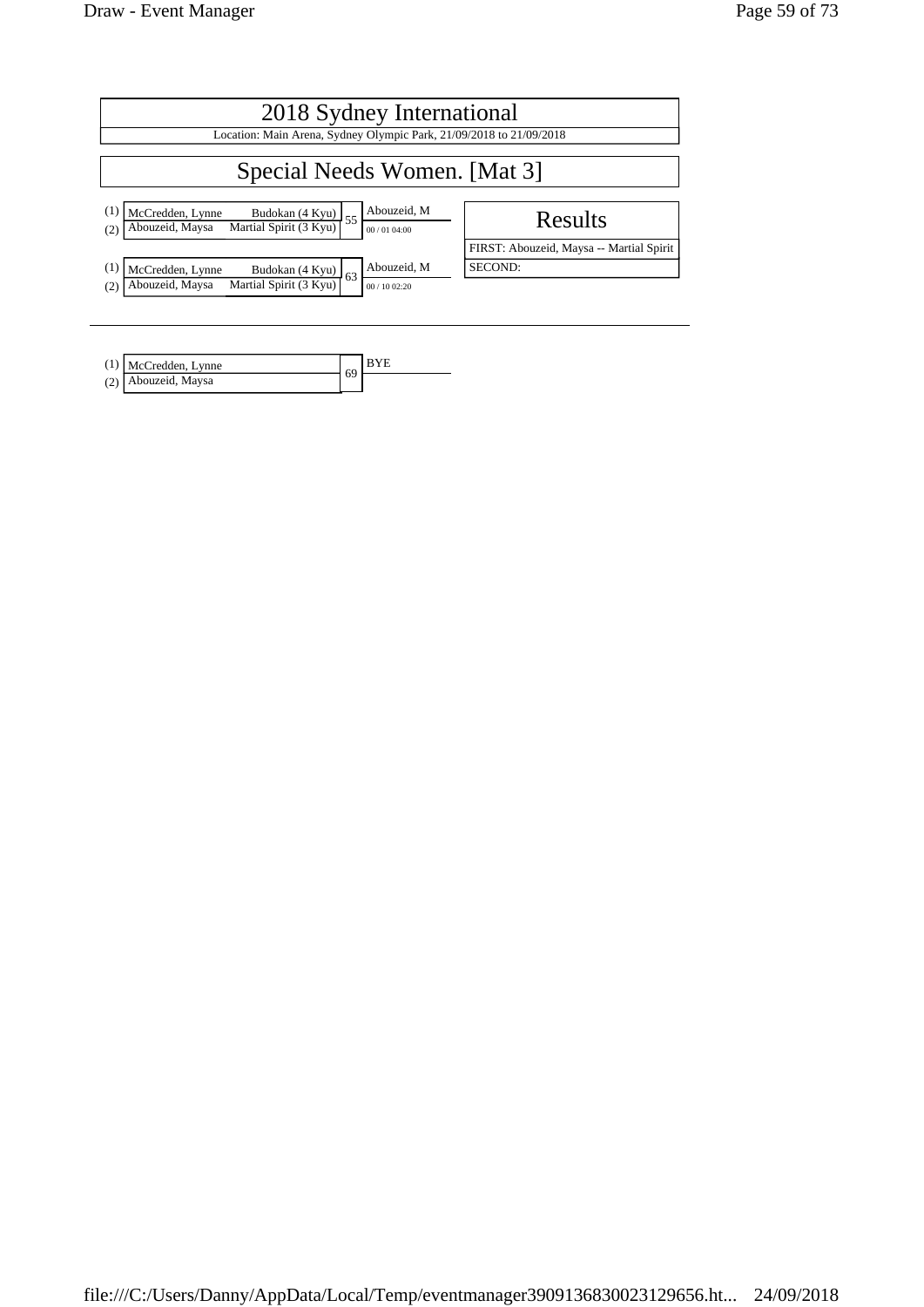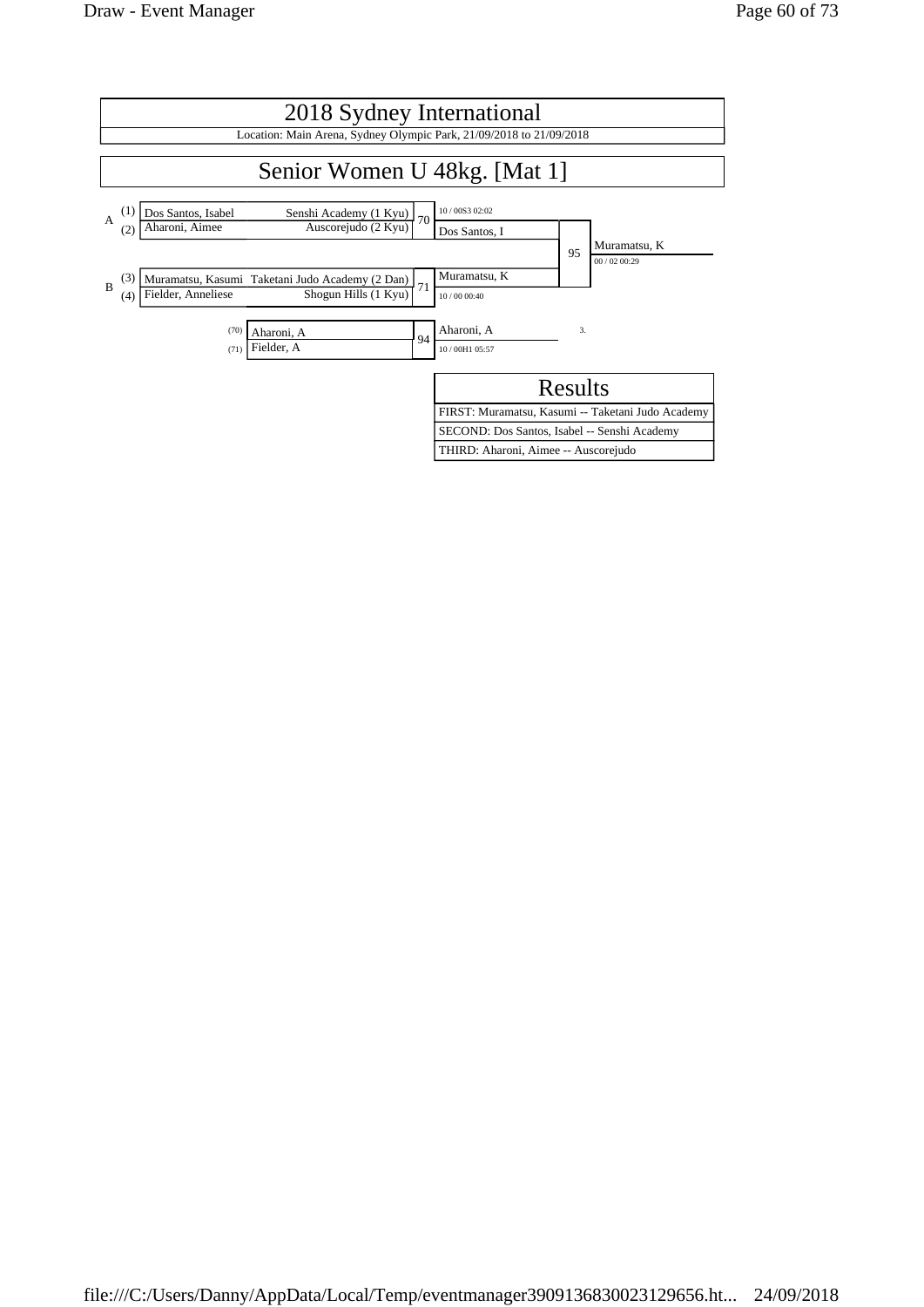|                              | 2018 Sydney International<br>Location: Main Arena, Sydney Olympic Park, 21/09/2018 to 21/09/2018 |  |      |              |      |          |      |  |  |
|------------------------------|--------------------------------------------------------------------------------------------------|--|------|--------------|------|----------|------|--|--|
| Senior Women U 52kg. [Mat 1] |                                                                                                  |  |      |              |      |          |      |  |  |
|                              |                                                                                                  |  | 1    | $\mathbf{2}$ | 3    | Wins     | Pts  |  |  |
| 1                            | Accetta, Graziella (Grace) Taketani Judo Academy (1 Kyu)                                         |  | X    | 0.0          | 0.0  | $\Omega$ | 0.0  |  |  |
| $\mathbf{2}$                 | Noda, Ririko<br>Sydney University Judo (2 Dan)                                                   |  | 10.0 | X            | 10.0 | 2        | 20.0 |  |  |
| 3                            | Chalmers, Kimberley<br>Senshi Academy (1 Dan)                                                    |  | 10.0 | 0.0          | X    |          | 10.0 |  |  |



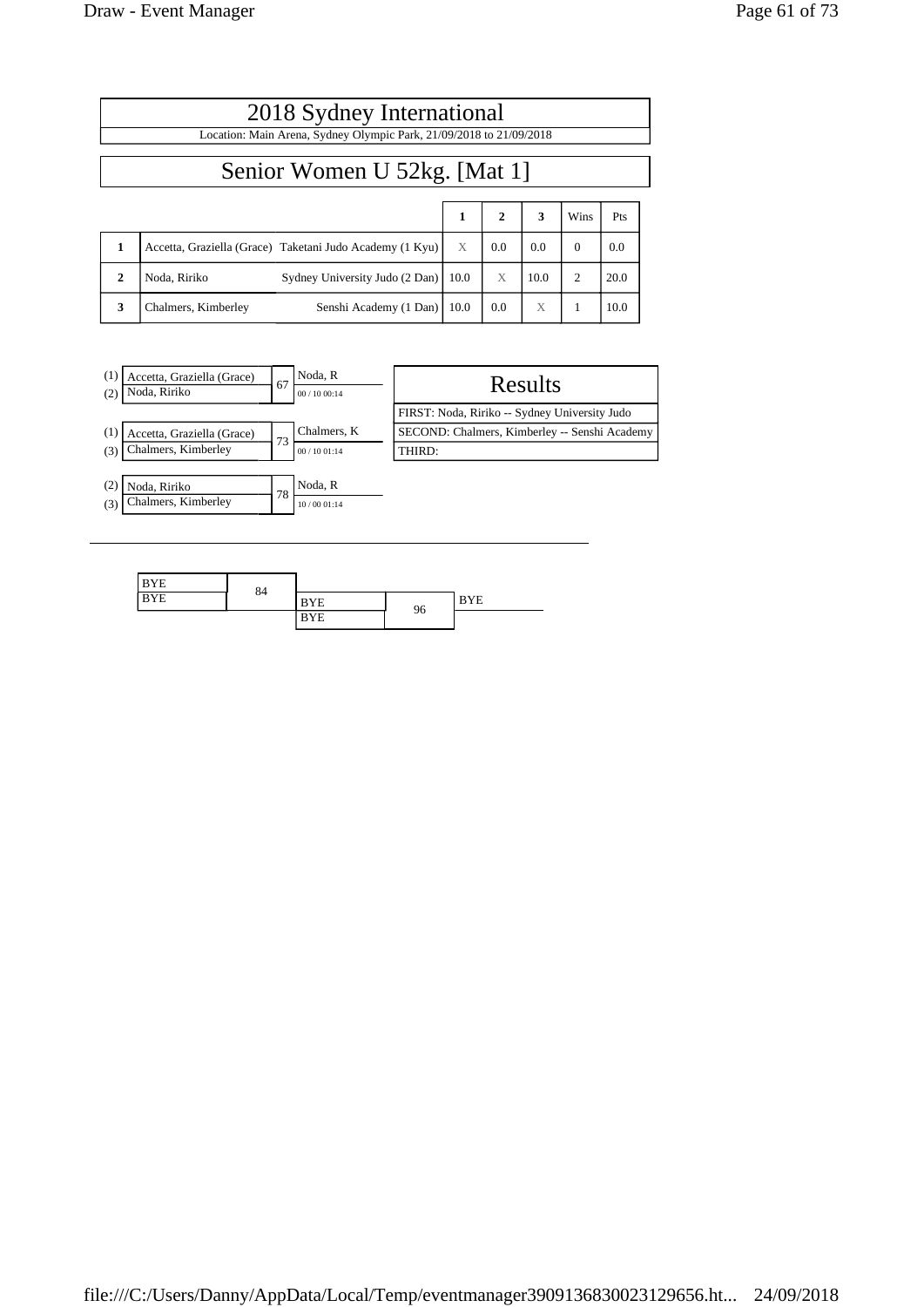

| A1             | <b>BYE</b>  | 66 |             |      |               |    |               |    |
|----------------|-------------|----|-------------|------|---------------|----|---------------|----|
| A <sub>2</sub> | Rametta, R  |    | Rametta, R  | 76   | 00S1/0104:00  |    |               |    |
| B1             | <b>BYE</b>  | 67 | Carroll, J  |      | Carroll, J    | 86 | Middleton, S  | 3. |
| B <sub>2</sub> | Carroll, J  |    |             | (71) | Middleton, S  |    | 00S2/01 04:27 |    |
|                |             |    |             |      |               |    |               |    |
| C1             | <b>BYE</b>  | 68 |             |      |               |    |               |    |
| C <sub>2</sub> | Loriente, T |    | Loriente, T | 81   | 00 / 10 00:27 |    |               |    |
| D1             | Hobby, O    | 70 | Bromley, S  |      | Bromley, S    | 87 | Stuart, S     | 3. |
| D2             | Bromley, S  |    | 00/1000:41  | (69) | Stuart, S     |    | 00/1000:13    |    |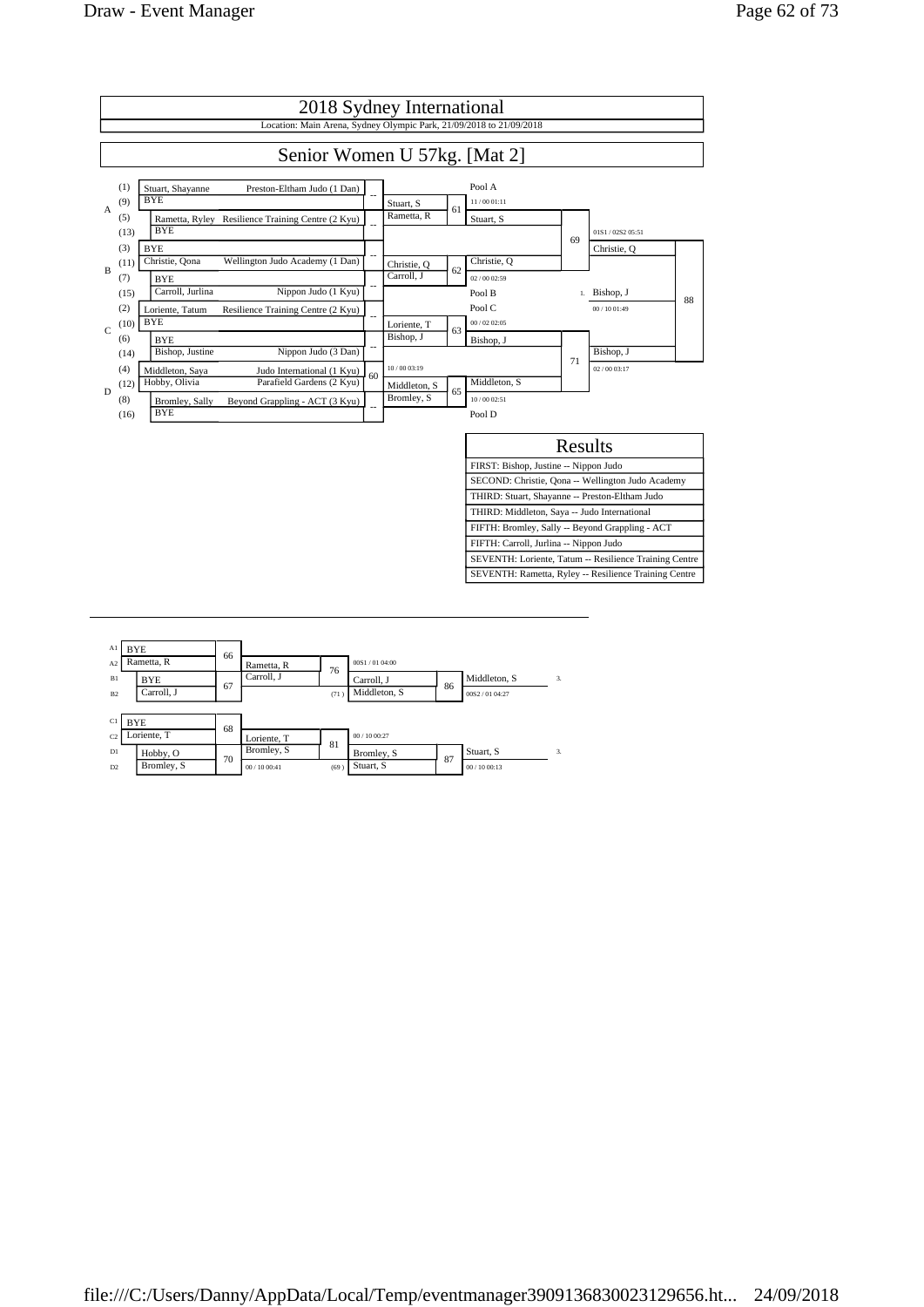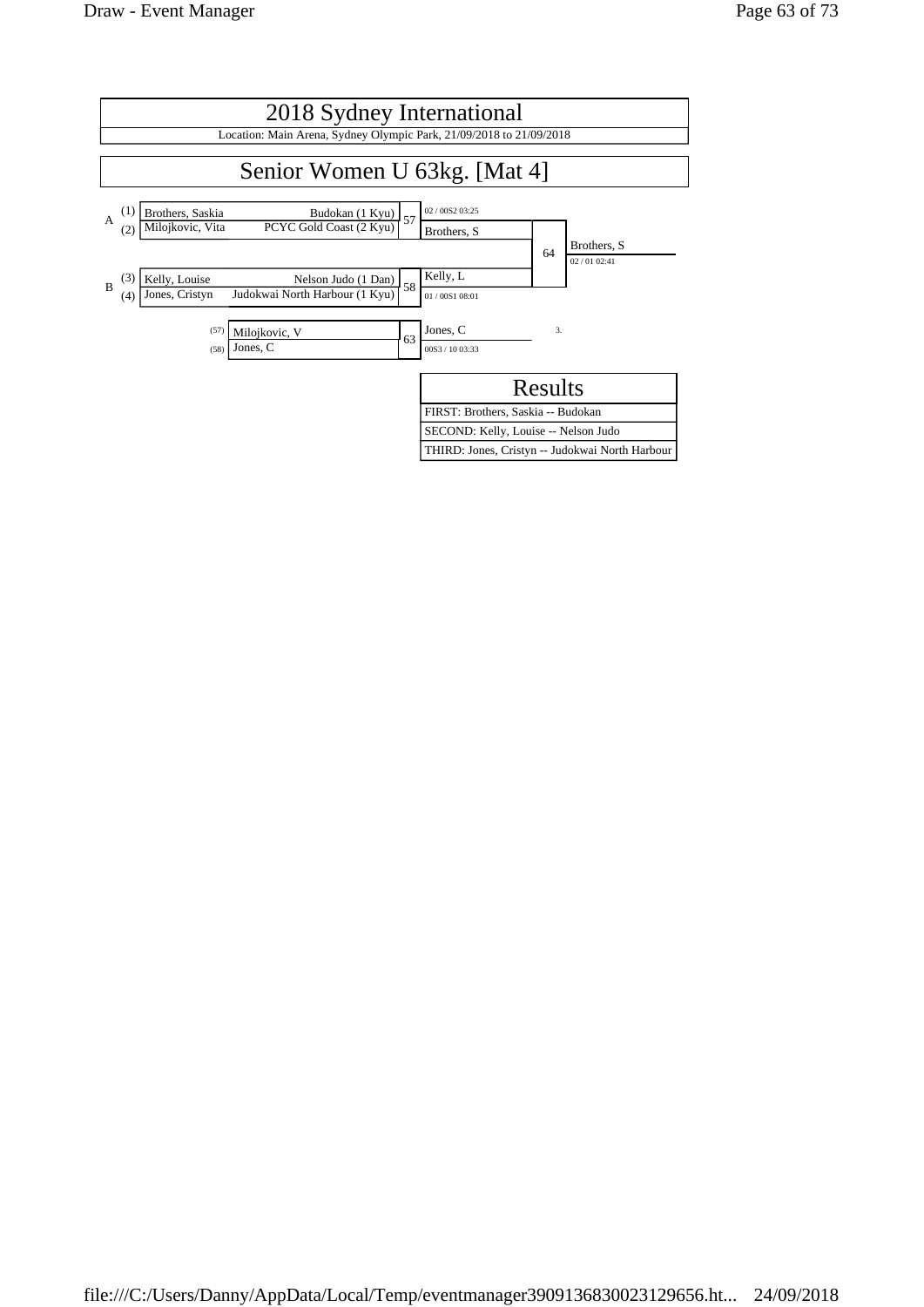|              | 2018 Sydney International                                           |     |              |     |                |     |  |  |  |
|--------------|---------------------------------------------------------------------|-----|--------------|-----|----------------|-----|--|--|--|
|              | Location: Main Arena, Sydney Olympic Park, 21/09/2018 to 21/09/2018 |     |              |     |                |     |  |  |  |
|              | Senior Women U 70kg. [Mat 3]                                        |     |              |     |                |     |  |  |  |
|              |                                                                     |     |              |     |                |     |  |  |  |
|              |                                                                     | 1   | $\mathbf{2}$ | 3   | Wins           | Pts |  |  |  |
| 1            | Budiarto, Melissa<br>UNSW Judo (1 Dan)                              | X   | 0.0          | 0.0 | $\Omega$       | 0.0 |  |  |  |
| $\mathbf{2}$ | Croton, Tabitha<br>Hantokan (2 Dan)                                 | 1.0 | X            | 1.0 | $\overline{c}$ | 2.0 |  |  |  |
| 3            | Coughlan, Maeve Resilience Training Centre (1 Dan)                  | 1.0 | 0.0          | X   |                | 1.0 |  |  |  |

|   |                                                        |                  |                  | Wins | Pts  |
|---|--------------------------------------------------------|------------------|------------------|------|------|
|   | UWA Judo (1 Kyu)<br>Swan, Maria                        | $\boldsymbol{X}$ | 0.0              |      | 0.0  |
| 5 | Arlove, Catherine Taketani Judo Academy (4 Dan)   10.0 |                  | $\boldsymbol{X}$ |      | 10.0 |



| ---- |    |    |     |
|------|----|----|-----|
| $ -$ | 80 |    | $-$ |
|      |    | 92 |     |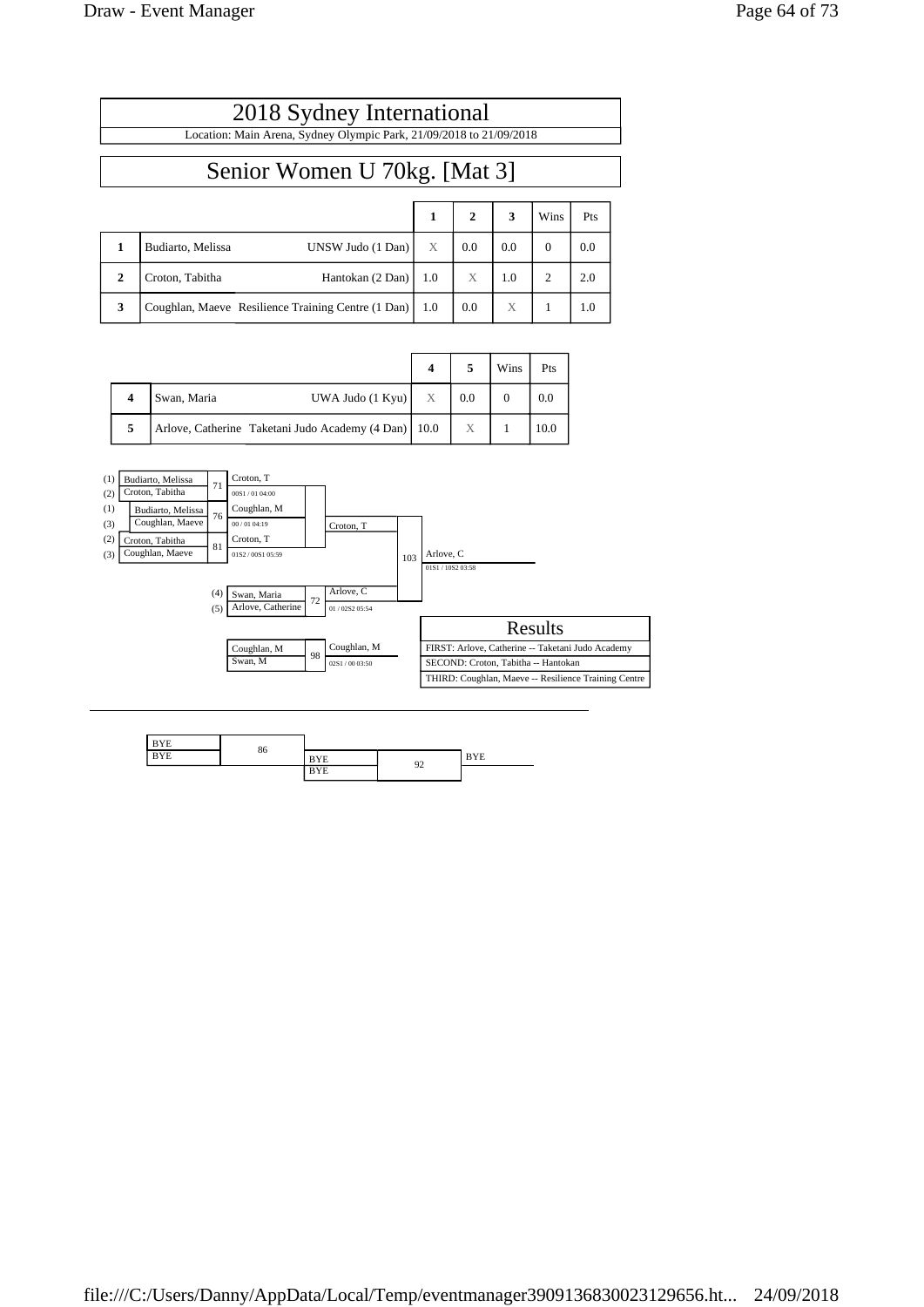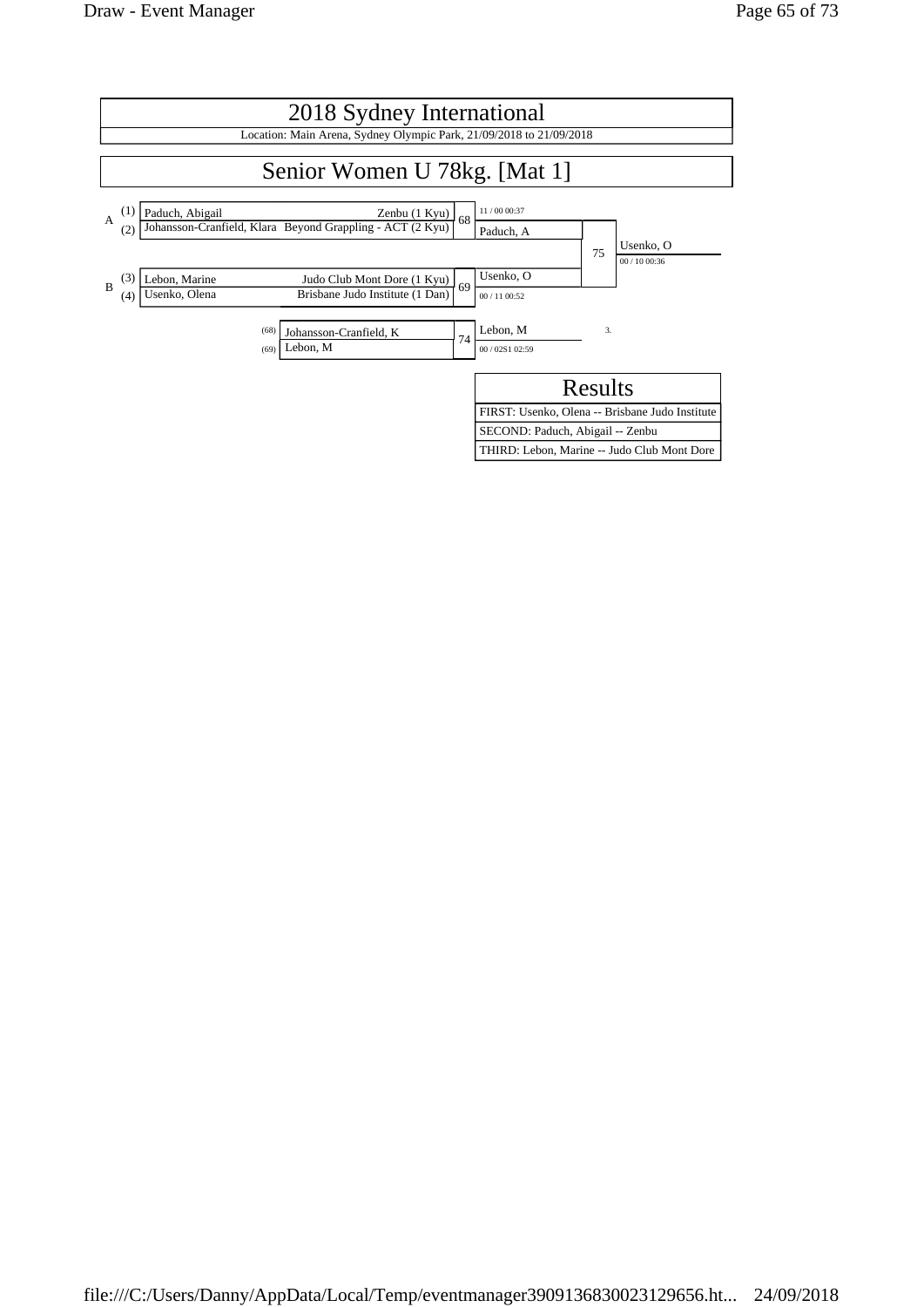$\equiv$ 

|            | 2018 Sydney International                                           |    |                                           |  |  |  |  |  |  |
|------------|---------------------------------------------------------------------|----|-------------------------------------------|--|--|--|--|--|--|
|            | Location: Main Arena, Sydney Olympic Park, 21/09/2018 to 21/09/2018 |    |                                           |  |  |  |  |  |  |
|            |                                                                     |    |                                           |  |  |  |  |  |  |
|            | Senior Women demonstration. [Mat 1]                                 |    |                                           |  |  |  |  |  |  |
| (1)<br>(2) | Niderla, Sylvia<br>Johansson-Cranfield, Klara                       | 83 | Johansson-Cranfield, K<br>00S3 / 10 03:38 |  |  |  |  |  |  |
| (1)<br>(3) | Niderla, Sylvia<br>Usenko, Olena (FG)                               | 89 | Niderla, S                                |  |  |  |  |  |  |
| (1)<br>(2) | Niderla, Sylvia<br>Paduch, Abigail                                  | 97 | Paduch, A<br>00 / 10 00:24                |  |  |  |  |  |  |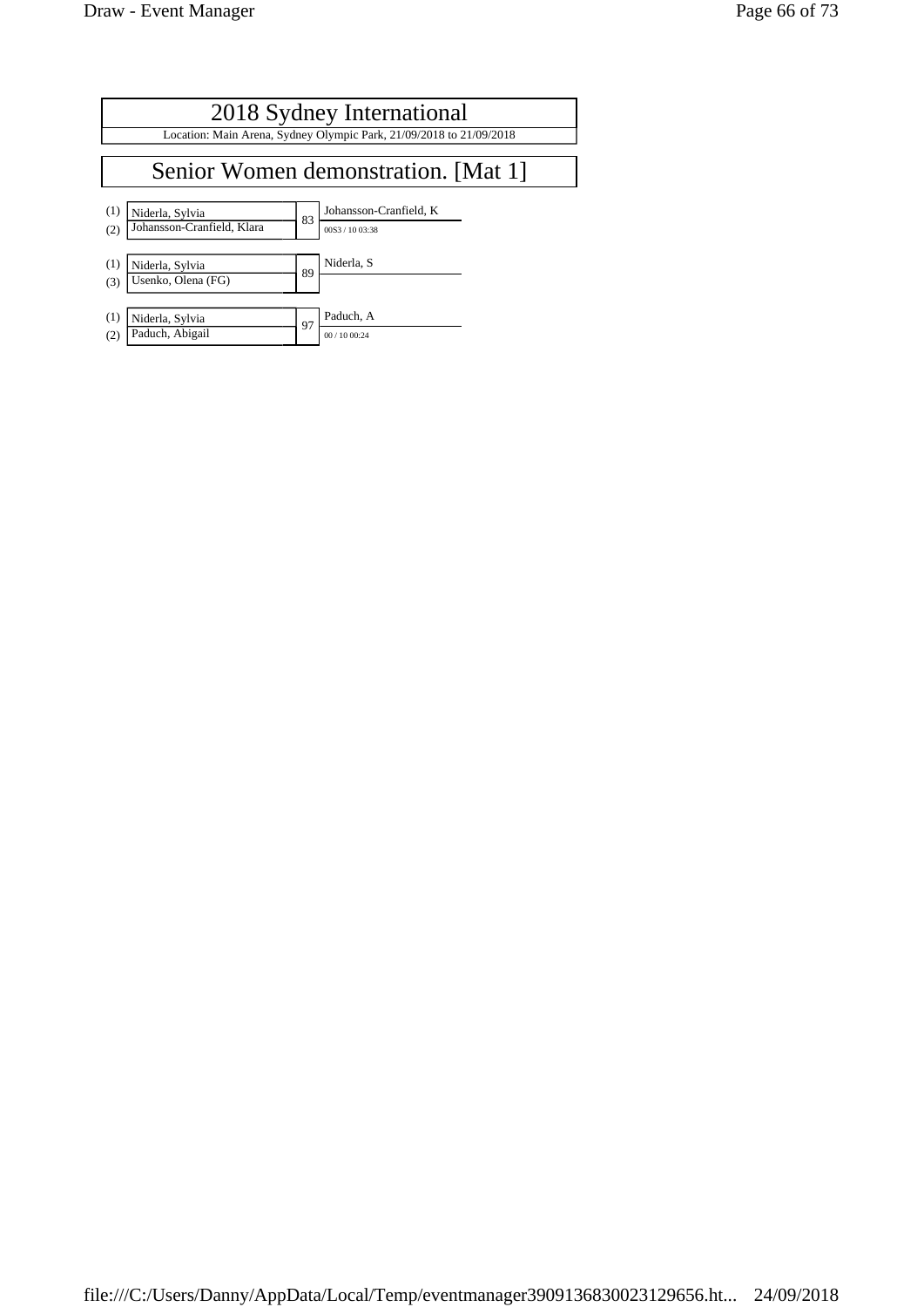|              |              |                                 |      | $\mathbf{2}$ | 3   | Wins           | Pts  |
|--------------|--------------|---------------------------------|------|--------------|-----|----------------|------|
|              | Zahra, James | Illawarra International (1 Dan) | X    | 10.0         | 0.0 |                | 10.0 |
| $\mathbf{2}$ | Kim, Jaeseok | UTS Judo (2 Dan)                | 0.0  | Х            | 0.0 | 0              | 0.0  |
| 3            | Katz, Josh   | Budokan (2 Dan)                 | 10.0 | 10.0         | X   | $\overline{c}$ | 20.0 |

|   |               |                                          |   |              | Wins | Pts  |
|---|---------------|------------------------------------------|---|--------------|------|------|
|   | Wong, Bradlee | Judokwai North Harbour (1 Dan)           | X | $\vert$ 10.0 |      | 10.0 |
| 5 | Pappas, Tom   | Resilience Training Centre (1 Dan)   0.0 |   | Х            |      | 0.0  |



| $\sim$ $\sim$ | 90 |             |    |         |
|---------------|----|-------------|----|---------|
| .<br>Έ.       |    | $ -$<br>. . |    | $-$<br> |
|               |    | $-$<br>. .  | 96 |         |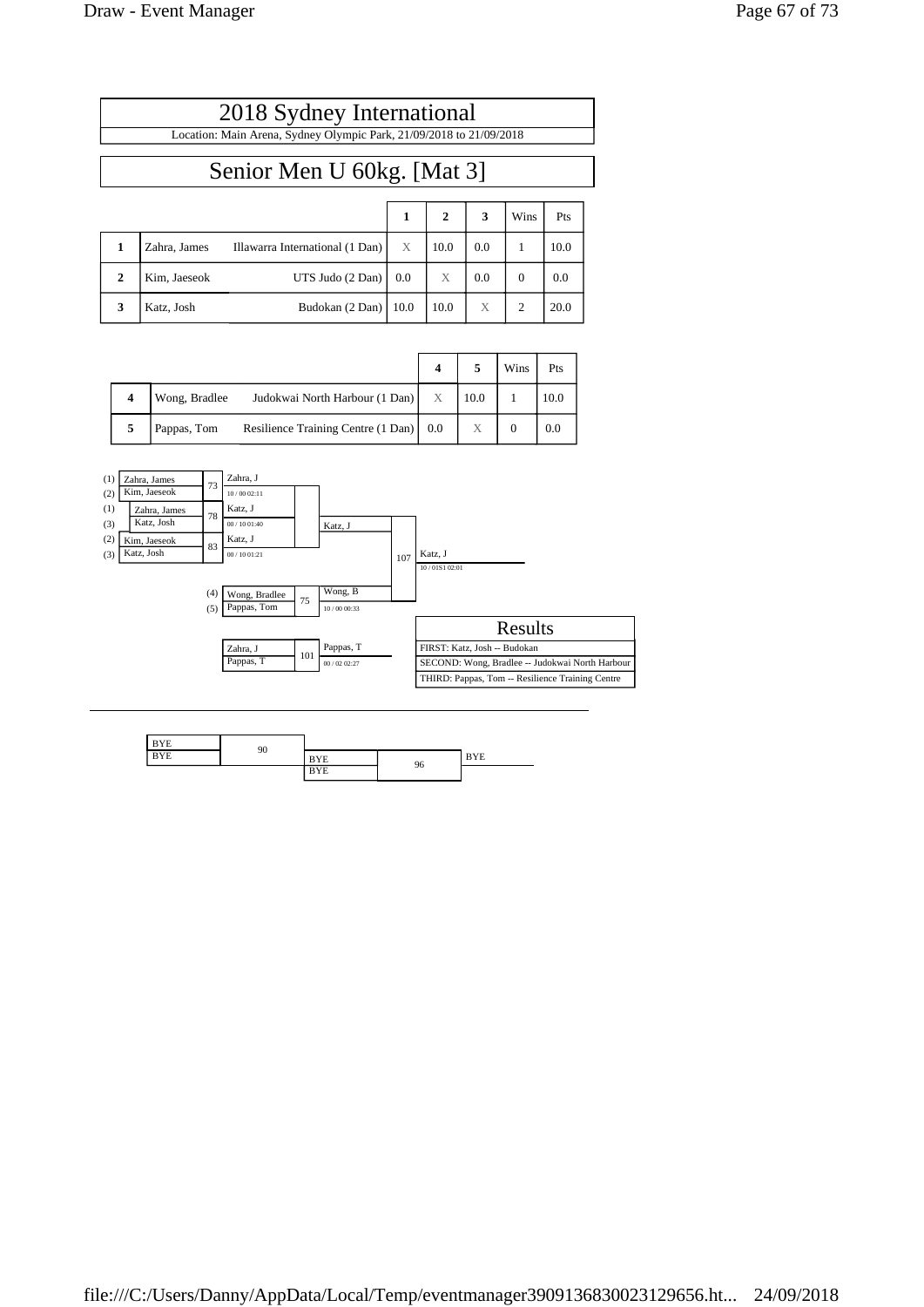

| A1             | Stewart, L |    | 10S1/0101.44 |      |                 |     |             |    |
|----------------|------------|----|--------------|------|-----------------|-----|-------------|----|
| A <sub>2</sub> | Renouf. T  | 85 | Stewart, L   | 97   | 01S1/00S2 04:15 |     |             |    |
| B1             | <b>BYE</b> | 88 | Webster, M   |      | Stewart, L      | 102 | Yokoyama, T | 3. |
| B2             | Webster, M |    |              | (95) | Yokoyama, T     |     | 00/0200:50  |    |
|                |            |    |              |      |                 |     |             |    |
| C1             | Noack, D   | 89 | 00S2/0203:30 |      |                 |     |             |    |
| C <sub>2</sub> | Colman, Z  |    | Colman, Z    | 99   | 11/00S2 03:28   |     |             |    |
| D1             | <b>BYE</b> | 93 | Arnold, K    |      | Colman, Z       | 105 | Molloy, J   | 3. |
| D2             | Arnold, K  |    |              | (91) | Molloy, J       |     | 00/0202:44  |    |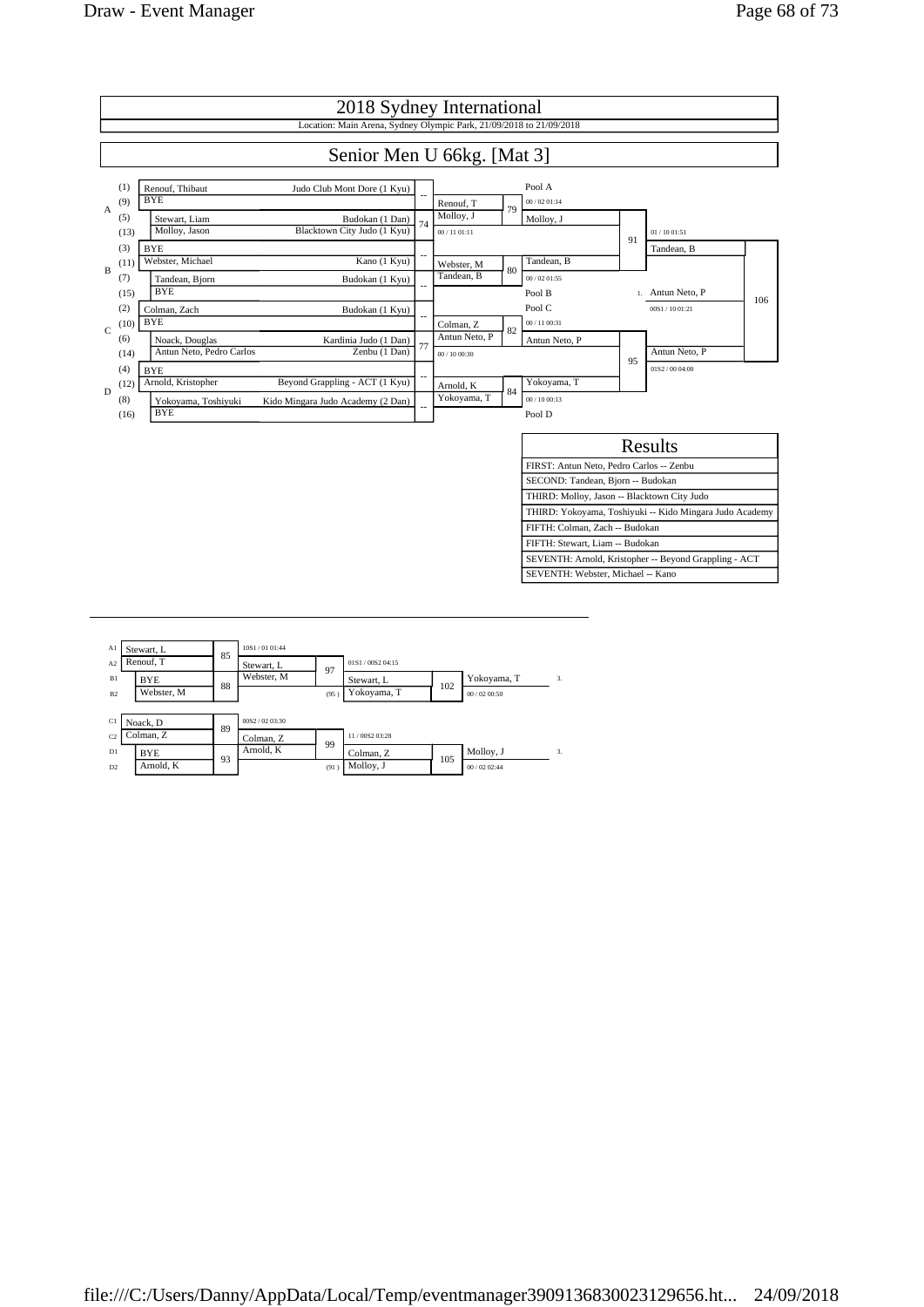

| A1             | BYE         | 77 |             |      |               |    |                 |    |
|----------------|-------------|----|-------------|------|---------------|----|-----------------|----|
| A <sub>2</sub> | Brown. F    |    | Brown, F    | 84   | 10/00S2 03:39 |    |                 |    |
| B1             | <b>BYE</b>  | 78 | Lee, T      |      | Brown, F      | 89 | Brown, F        | 3. |
| B <sub>2</sub> | Lee, T      |    |             | (83) | Tredgold, L   |    | 11S1 / 00 03:57 |    |
|                |             |    |             |      |               |    |                 |    |
| C1             | <b>BYE</b>  | 79 |             |      |               |    |                 |    |
| C <sub>2</sub> | John, T     |    | John, T     | 85   | 00/1002:20    |    |                 |    |
| D1             | <b>BYE</b>  | 80 | Richards, B |      | Richards, B   | 90 | Richards, B     | 3. |
| D <sub>2</sub> | Richards, B |    |             | (82) | Tajiri, T     |    | 02/0001:28      |    |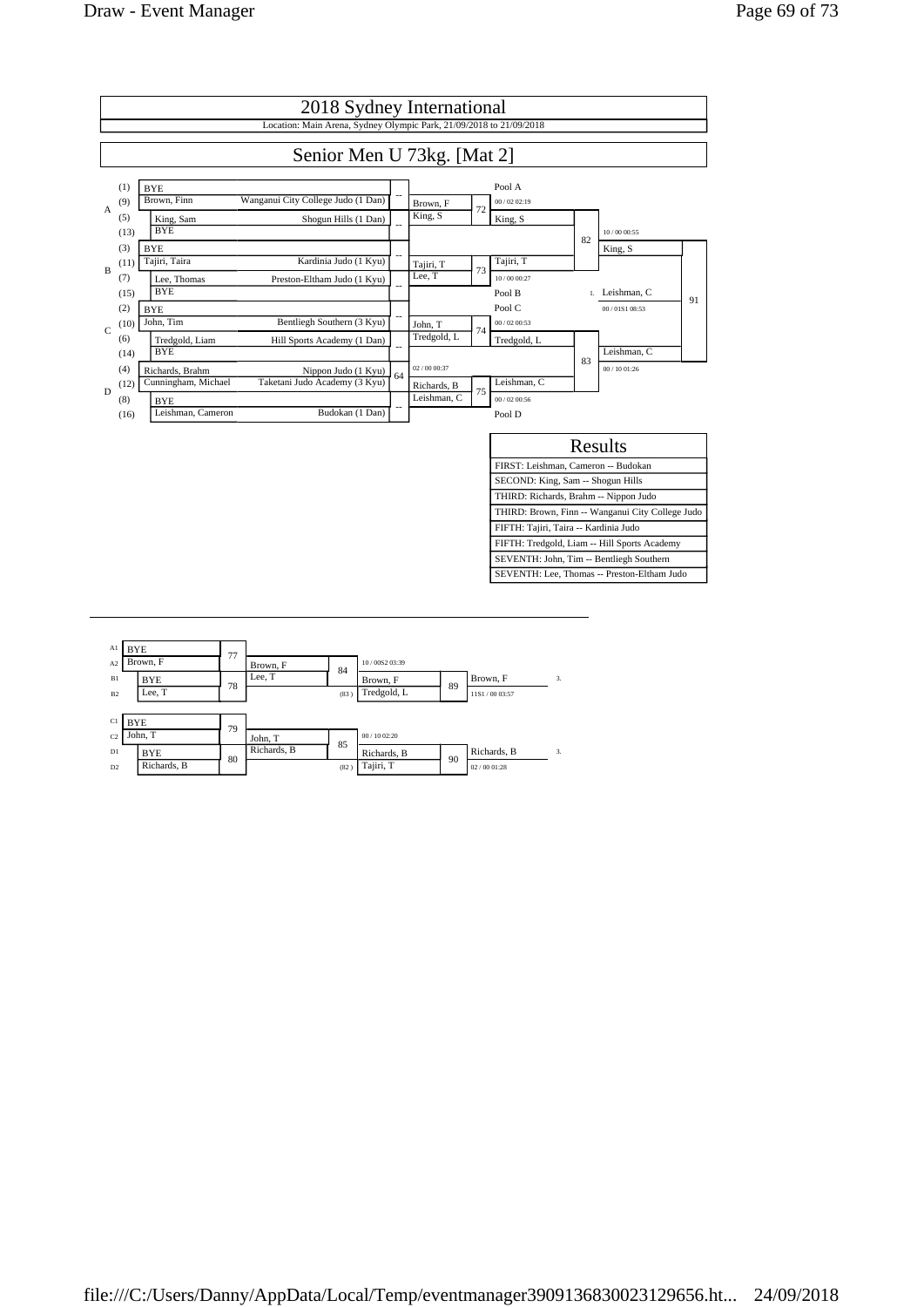

| A1             | BYE            |    |             |      |                   |    |                   |    |
|----------------|----------------|----|-------------|------|-------------------|----|-------------------|----|
| A <sub>2</sub> | Wood, B        | 85 | Wood, B     | 92   | 00 / 10 01:37     |    |                   |    |
| B1             | Roberts, A     | 86 | Roberts, A  |      | Roberts, A        | 98 | Constantinidis, F | 3. |
| B <sub>2</sub> | Kaman, E       |    |             | (91) | Constantinidis, F |    | 00/1000:45        |    |
|                |                |    |             |      |                   |    |                   |    |
| C1             | Nightingale, S | 87 | 00/0202:16  |      |                   |    |                   |    |
| C <sub>2</sub> | Park. J        |    | Park, J     | 93   | 10/00 00:55       |    |                   |    |
| D1             | Rand, E        | 88 | Rand, E     |      | Park. J           | 99 | Lemoine, S        | 3. |
| D2             | Wanothuma, W   |    | 10/00 01:35 | (90) | Lemoine, S        |    | 00/1000:08        |    |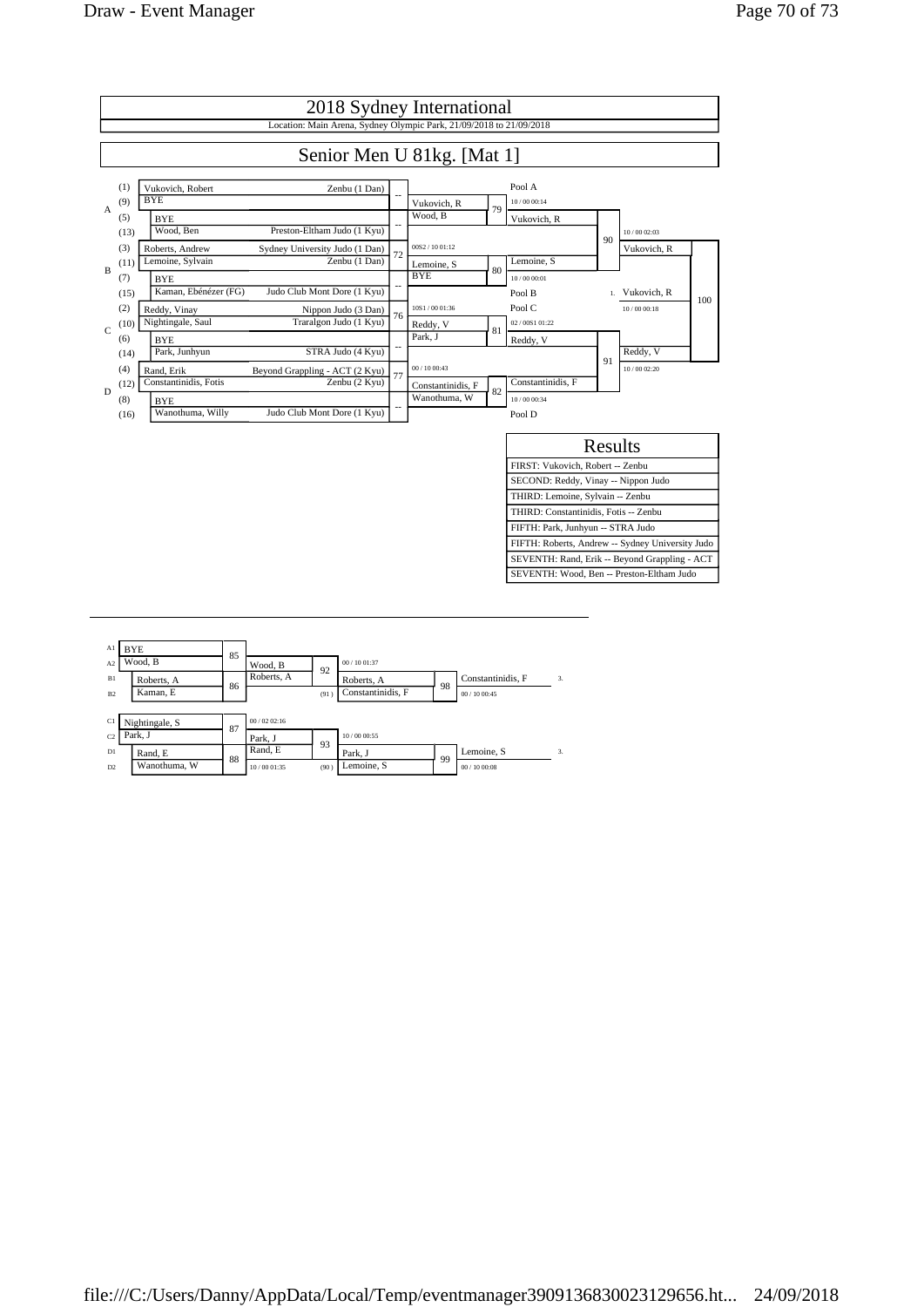

| Al             | BYE         | 66 |             |      |               |    |                 |    |
|----------------|-------------|----|-------------|------|---------------|----|-----------------|----|
| A2             | Oasa, T     |    | Oasa, T     | 76   |               |    |                 |    |
| B1             | <b>BYE</b>  | 67 | <b>BYE</b>  |      | Oasa, T       | 82 | Oasa, T         | 3. |
| B <sub>2</sub> | <b>BYE</b>  |    |             | (71) | Edwards, J    |    | 02/0002:28      |    |
|                |             |    |             |      |               |    |                 |    |
| C1             | <b>BYE</b>  | 68 |             |      |               |    |                 |    |
| C <sub>2</sub> | Khokhlov, G |    | Khokhlov, G | 77   | 00/1000:51    |    |                 |    |
| D1             | Fakaosi, F  | 70 | Fakaosi, F  |      | Fakaosi, F    | 83 | O'Halloran, J   | 3. |
| D2             | Collares, A |    | 02/0000:50  | (69) | O'Halloran, J |    | 01S1/10S1 01:27 |    |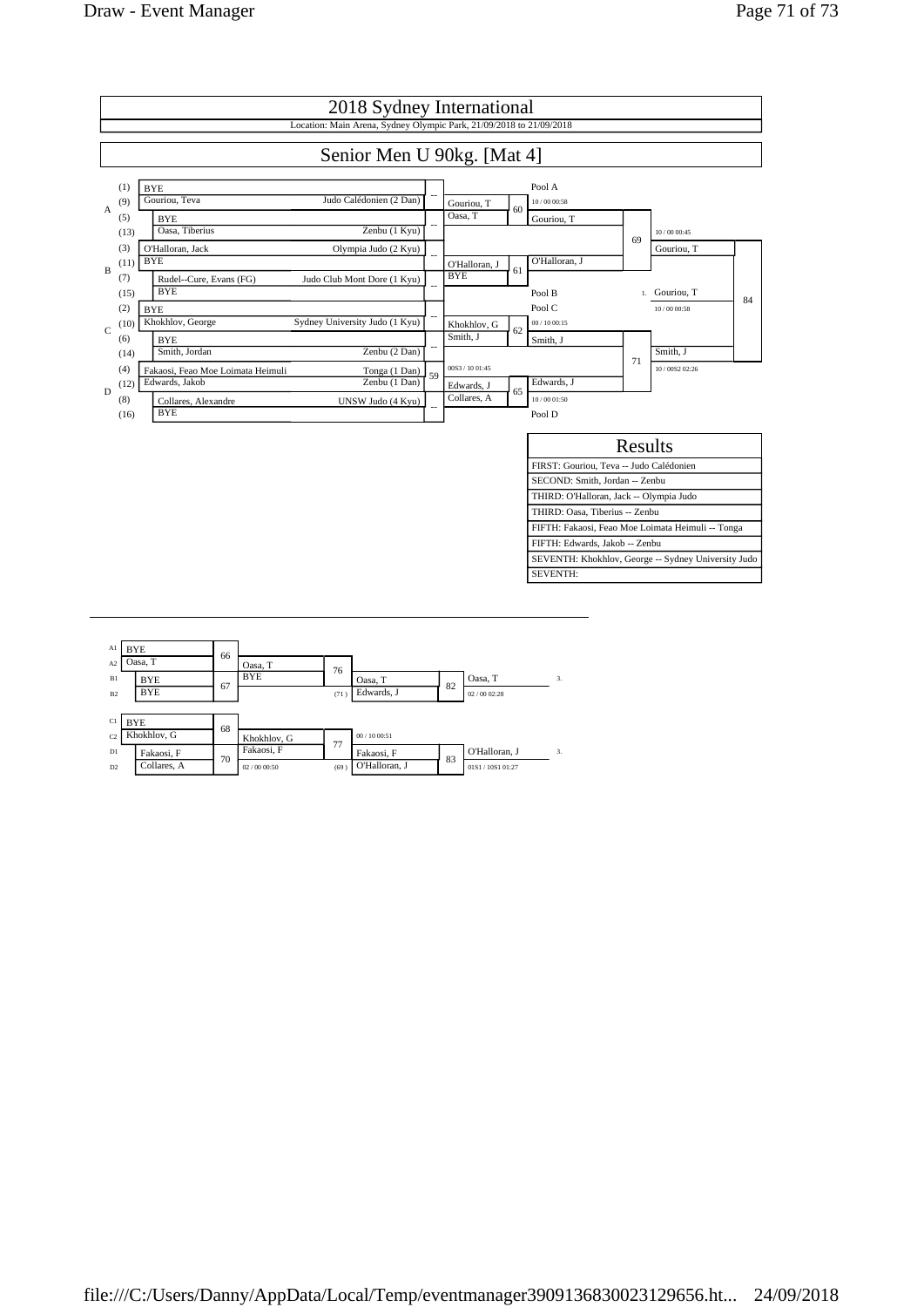|              | 2018 Sydney International                                           |     |              |      |                |      |  |  |  |
|--------------|---------------------------------------------------------------------|-----|--------------|------|----------------|------|--|--|--|
|              | Location: Main Arena, Sydney Olympic Park, 21/09/2018 to 21/09/2018 |     |              |      |                |      |  |  |  |
|              | Senior Men U100kg. [Mat 3]                                          |     |              |      |                |      |  |  |  |
|              |                                                                     | 1   | $\mathbf{2}$ | 3    | Wins           | Pts  |  |  |  |
|              | Willoughby Judo (1 Kyu)<br>Womersley, Alexander                     | X   | 10.0         | 10.0 | $\overline{c}$ | 20.0 |  |  |  |
| $\mathbf{2}$ | Sydney University Judo (4 Kyu)<br>Zhang, Qingyang                   | 0.0 | X            | 0.0  | $\Omega$       | 0.0  |  |  |  |
| 3            | Sydney University Judo (1 Dan)<br>Fong, Gary                        | 0.0 | 10.0         | X    |                | 10.0 |  |  |  |